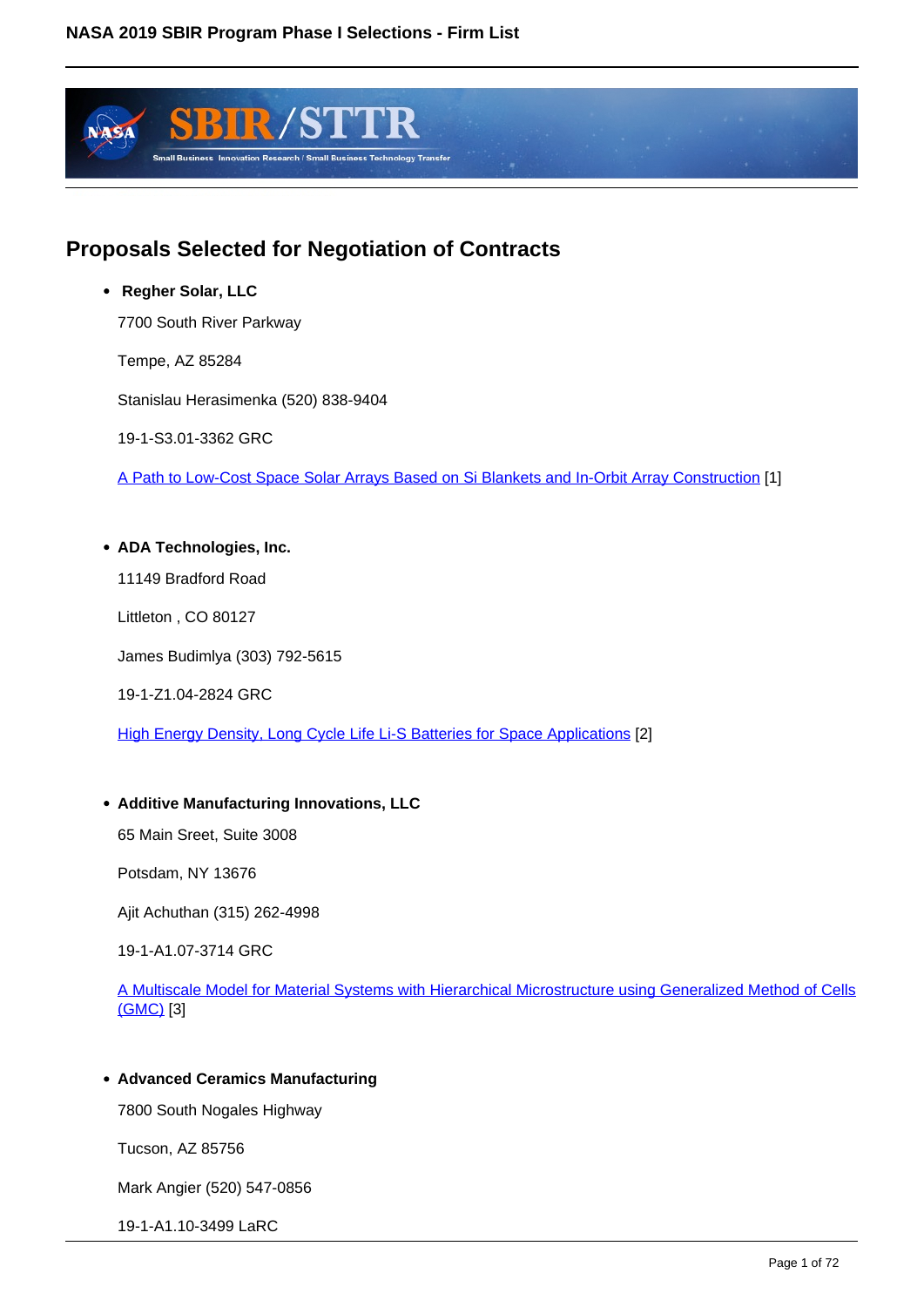Additive Manufacturing of SiC-SiC CMCs [4]

- **Advanced Cooling Technologies, Inc.** 1046 New Holland Avenue Lancaster, PA 17601 William Anderson (717) 205-0602 19-1-Z2.01-3007 GSFC Variable Conductance Cold Plate for Spatial and Temporal Temperature Uniformity [5]
- **Advanced Cooling Technologies, Inc.**

1046 New Holland Avenue

Lancaster, PA 17601

William Anderson (717) 205-0602

19-1-S4.02-3013 JPL

Autonomous Melting Probe for Icy Planets Exploration [6]

## **Advanced Manufacturing, LLC**

222 Pitkin Street, Suite 109

East Hartford, CT 6108

Dongsheng Li (678) 439-8812

19-1-A1.10-3760 GRC

Additive Manufacturing of Complex gamma-TiAl Components for hypersonic Application [7]

**Advanced Space, LLC** 2100 Central Avenue, Suite 102 Boulder, CO 80301 Bradley Cheetham (720) 545-9189 19-1-H9.03-3159 GSFC

Neural Net Control for Electric Propulsion in 3-Body Orbits [8]

**Advanced Space, LLC**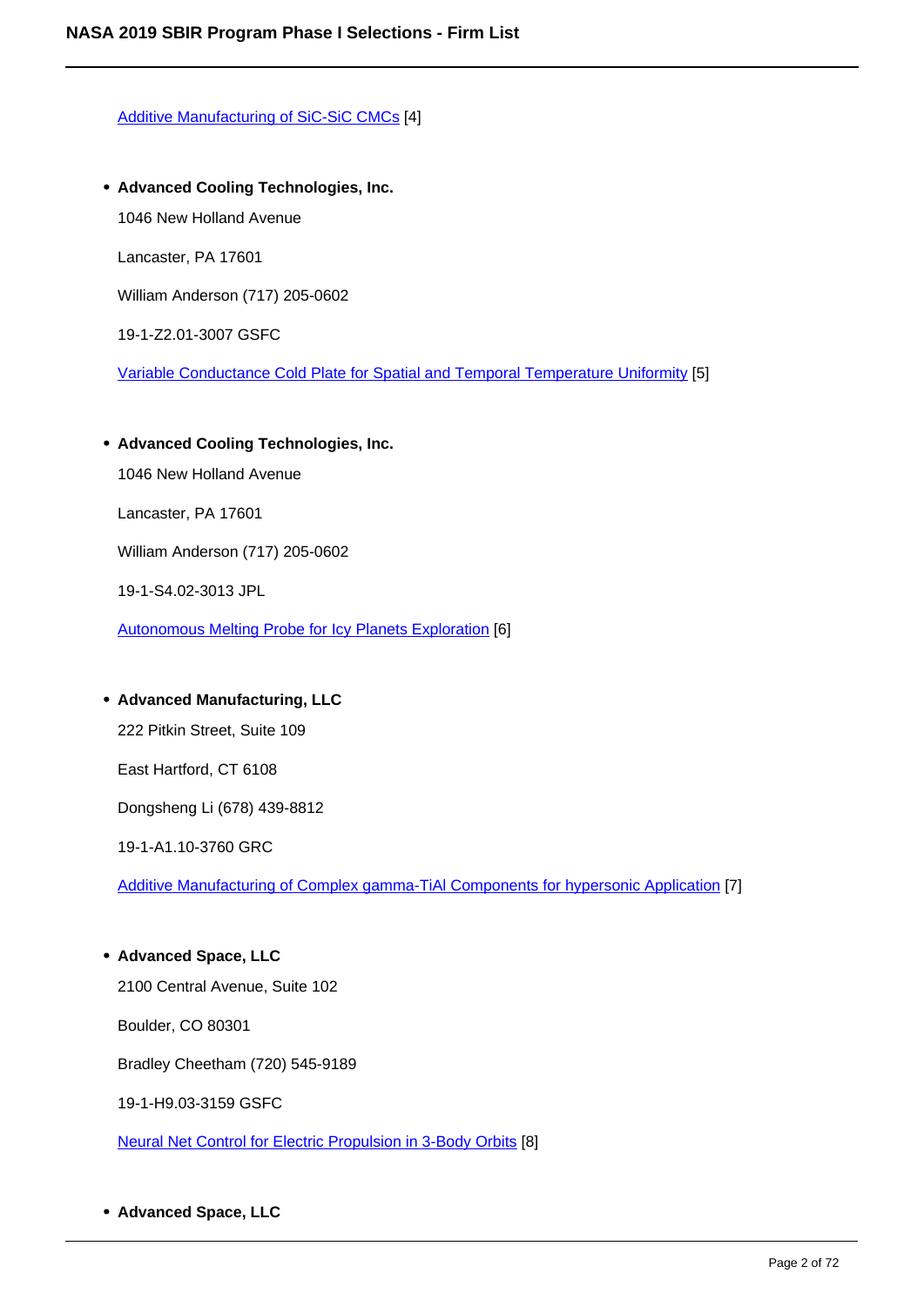2100 Central Avenue, Suite 102 Boulder, CO 80301 Bradley Cheetham (720) 545-9189 19-1-H9.07-3158 GRC Onboard Data Infrastructure for Spacecraft (ODIS) [9] **Advanced Systems & Technologies, Inc.**

12 Mauchly, Building H

Irvine, CA 92618

Beth Imlay (949) 733-3355

19-1-S2.03-3668 MSFC

Reconfigurable Optoelectronic Mirror Evaluation (ROME) System [10]

#### **Advent Innovations Limited**

612 Dutchmans Creek Trail

IRMO, SC 29063

Ritubarna Banerjee (480) 234-5267

19-1-Z11.01-3602 LaRC

Damage Detection Using Two-Stage Compressive Sensing [11]

#### **ADVR, Inc.**

2310 University Way, Building 1-1

Bozeman, MT 59715

Betsy Heckel (406) 522-0388

19-1-Z4.01-3481 LaRC

Utilization of Materials International Space Station Flight Facility to Advance TRL of Seed Laser for Space-Based Lidar Measurements [12]

#### **Aerodyne Research, Inc.**

45 Manning Road

Billerica, MA 1821

David Gordon (978) 663-9500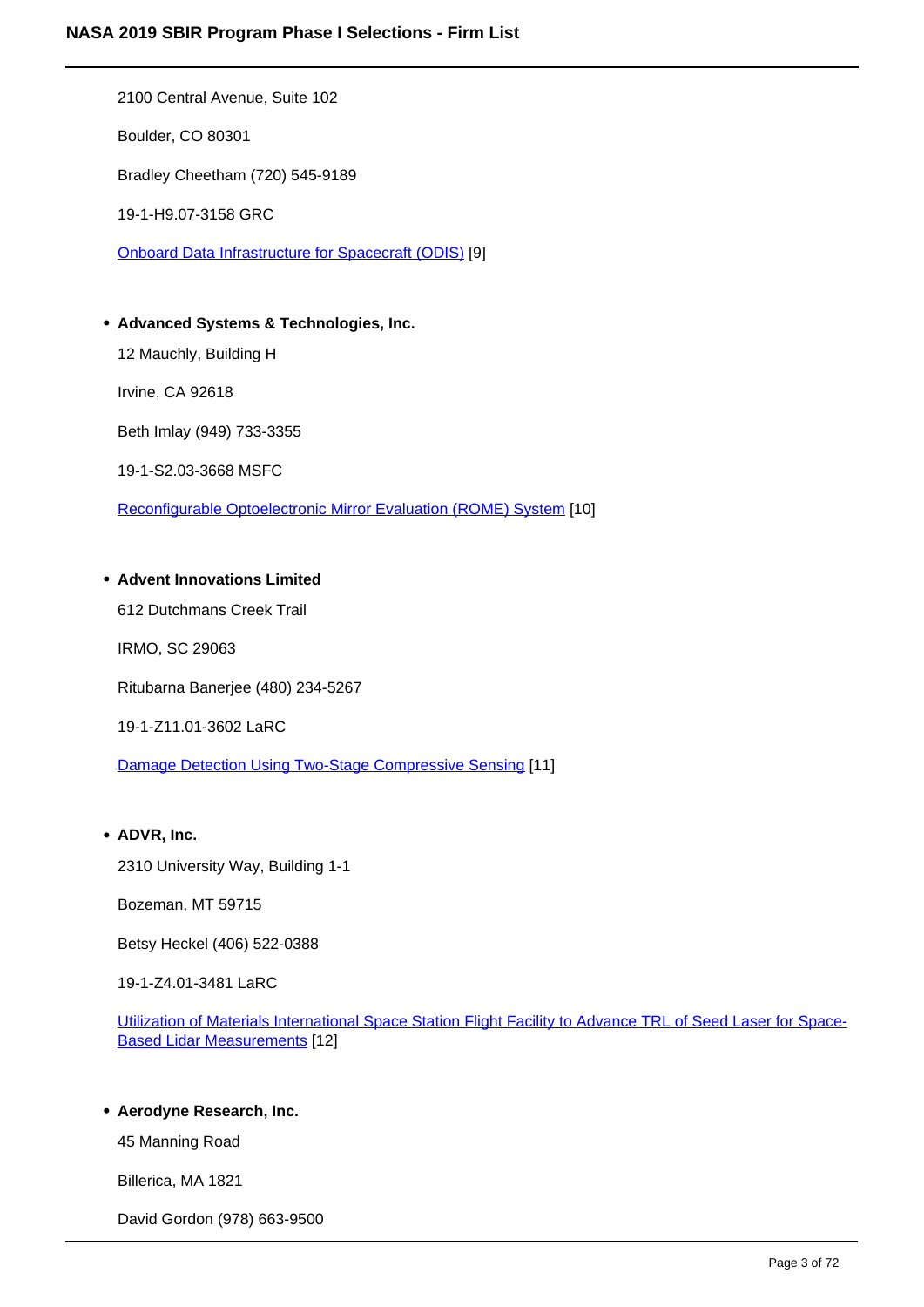19-1-S1.08-4126 LaRC

Advanced Multi-Pass Cell Technology [13]

- **AeroMancer Technologies Corporation** 1375 Kenyon Street Northwest, Apartment 408 Washington, DC 20010 Anand Mylapore (202) 556-0625 19-1-A2.01-4116 AFRC 3D Aerosol Backscatter Correlation Lidar Velocimeter for Flight Testing [14]
- **AGILE Space Propulsion Company** 1334 Airport Road Durango, CO 81303 Julian Miller (813) 416-8079 19-1-S4.03-3713 JPL Simple Sample Return [15]

#### **Air Squared, Inc.**

510 Burbank Street

Broomfield, CO 80020

Bryce Shaffer (513) 238-9778

19-1-H4.01-3223 JSC

Spinning Scroll Boost Compressor [16]

#### **AKELA, Inc.**

5551 Ekwill Street

Santa Barbara, CA 93111

Allan Hunt (805) 683-6414

19-1-H12.06-3146 JSC

Remote Vital Sign Sensing Using Vehicle-Embedded Sensors and Nonlinear Radar [17]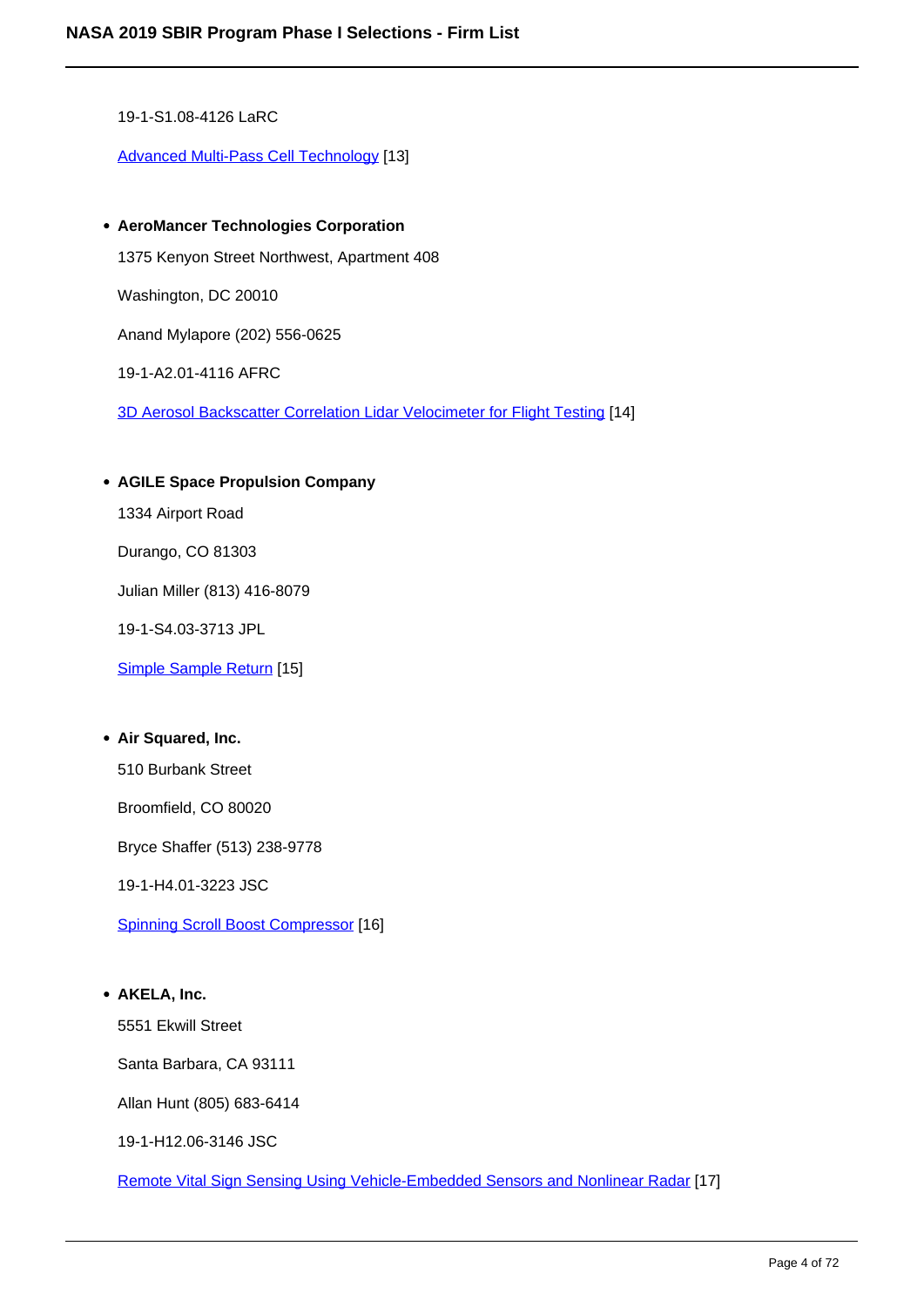# **Alphacore, Inc.** 398 South Mill Avenue, Suite 304 Tempe, AZ 85281 Kimberlee Olson (520) 518-0135 19-1-H4.01-3803 JPL Self-Calibrating, Lightweight Radiation Hardened Isolated DC-DC Converter [18] **Alphacore, Inc.**

398 South Mill Avenue, Suite 304 Tempe, AZ 85281 Kimberlee Olson (480) 494-5618 19-1-S1.03-3822 JPL

RFI Mitigating (RFIM) Receiver Backend ASIC [19]

## **Alphacore, Inc.**

398 South Mill Avenue, Suite 304

Tempe, AZ 85281

Kimberlee Olson (480) 494-5618

19-1-S1.04-3865 JPL

DROIC High Dynamic Range [20]

#### **American GNC Corporation**

888 Easy Street

Simi Valley, CA 93065

Emily Melgarejo (805) 582-0582

19-1-H6.01-4058 MSFC

BRoad Advanced Intelligent Networked (BRAIN) System [21]

### **American GNC Corporation**

888 Easy Street

Simi Valley, CA 93065

Emily Melgarejo (805) 582-0582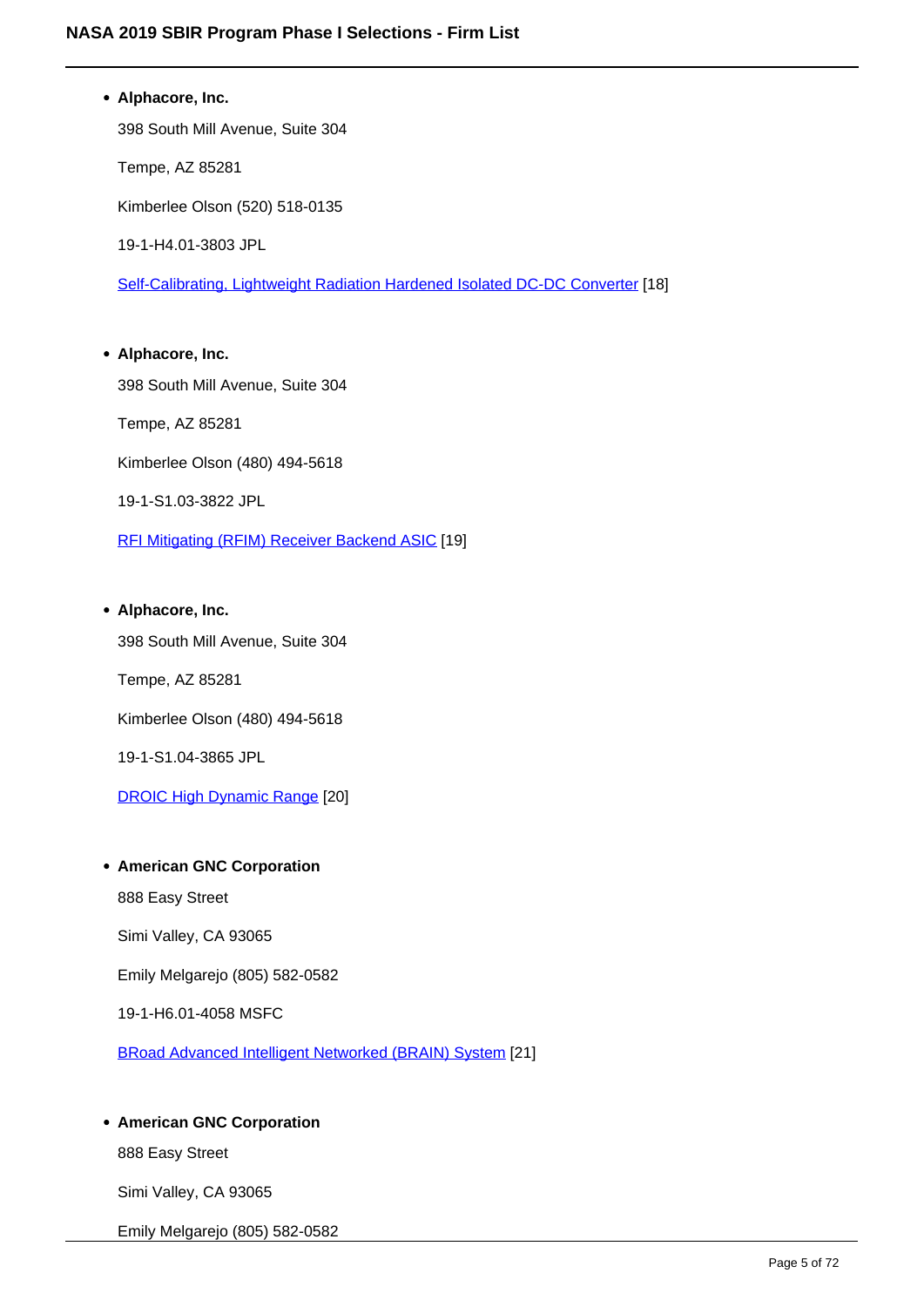19-1-A1.09-3425 AFRC

Adaptive RuGgedized Ubiquitous Sensor Network for Aircraft Health Monitoring (ARGUS-4AHM) System [22]

**Amphionic, LLC**

875 North Lima Center Road

Dexter, MI 48130

Mark Hammig (734) 660-9412

19-1-S3.03-4063 GRC

Lightweight Ultra-Strong Flexible Conductors from Metallic Nanoparticles and Aramid Nanofibers [23]

**Analytical Mechanics Associates, Inc.**

21 Enterprise Parkway, Suite 300

Hampton, VA 23666

John Abrams (303) 953-1016

19-1-H5.01-4072 LaRC

Sunflower Array [24]

#### **Antara Teknik, LLC**

5233 Castlereigh Court

Granite Bay, CA 96746

Mehmet Adalier (916) 622-6960

19-1-Z6.01-3112 JPL

Reliable and Real Time Linux for HPSC [25]

#### **Applied Material Systems Engineering, Inc. (AMSENG)**

2309 Pennsbury Court

Schaumburg, IL 60194-3884

Mukund Deshpande (630) 372-9650

19-1-S3.06-2547 GSFC

Advanced Plasma Sprayed Conductive Thermal Control Material Systems (TCMS) - For Improved Performance [26]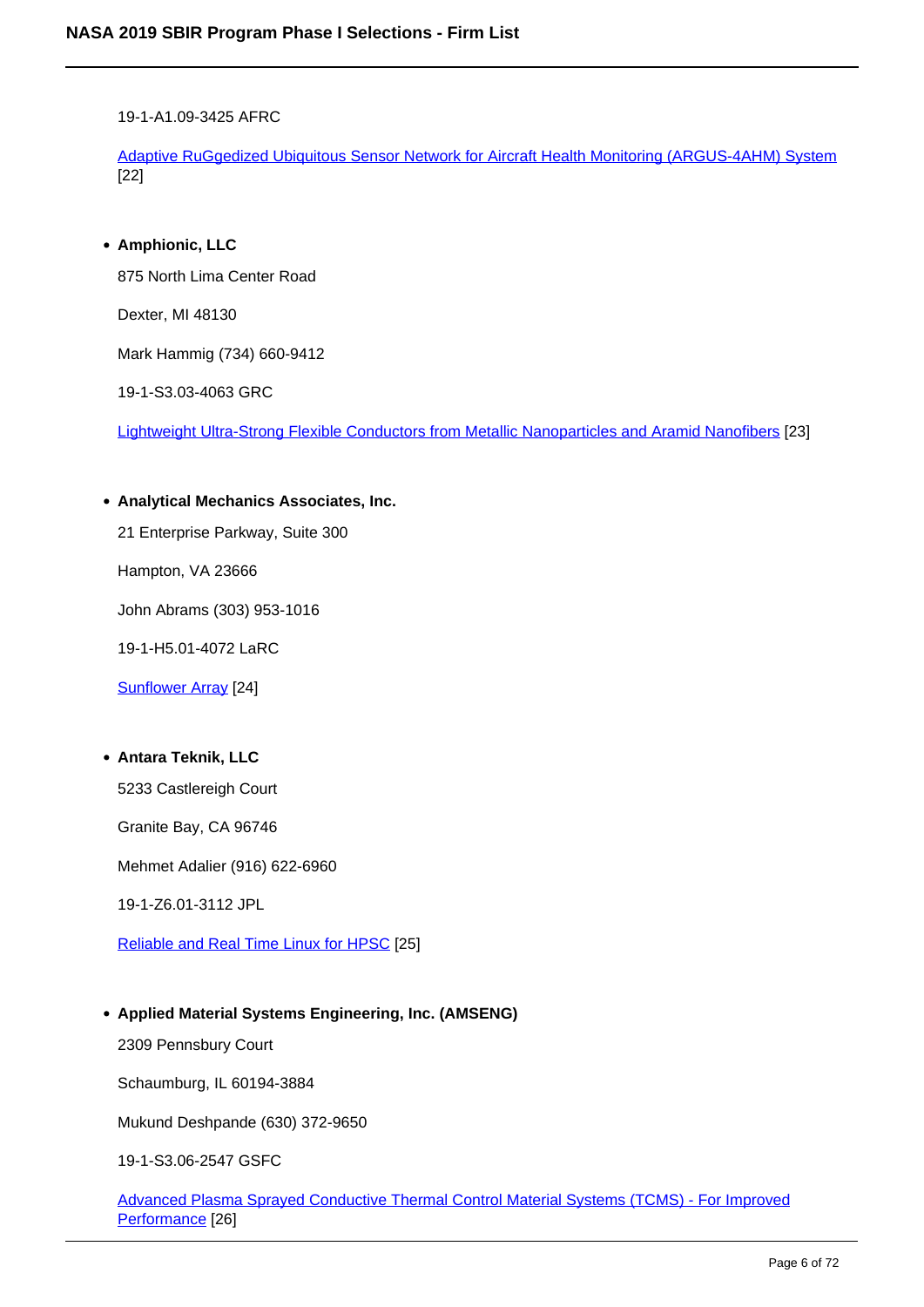## **Apsidal, LLC** 11420 Santa Monica Boulevard, Unit 25295 Los Angeles, CA 90025 Sonal Patel (310) 430-3391 19-1-H8.01-3615 ARC Laser-Doppler-Anemometry Assisted Hypercognitive Manufacturing in Microgravity [27]

**Architecture Technology Corporation** 9971 Valley View Road Eden Prairie, MN 55344 Lisa Knopik (952) 829-5864 19-1-A3.01-3070 LaRC Graceful Degradation of TBO Automation [28]

#### **Arizona Systems Engineering Group, LLC**

4572 South Avenida Paisano

Tucson, AZ 85746

Maria Escott Flores (520) 665-9089

19-1-S4.02-3614 JPL

Application of the Robo-Tether: Sample Manipulation on the Surface of Venus [29]

**Ascending Node Technologies, LLC** 2548 East 4th Street Tucson, AZ 85716 Sanford Selznick (520) 314-5595 19-1-S5.04-3174 JPL

Interactive Rapid Generation of Simulated Science Data [30]

#### **ASRC Federal Astronautics, LLC**

289 Dunlop Boulevard, Building 300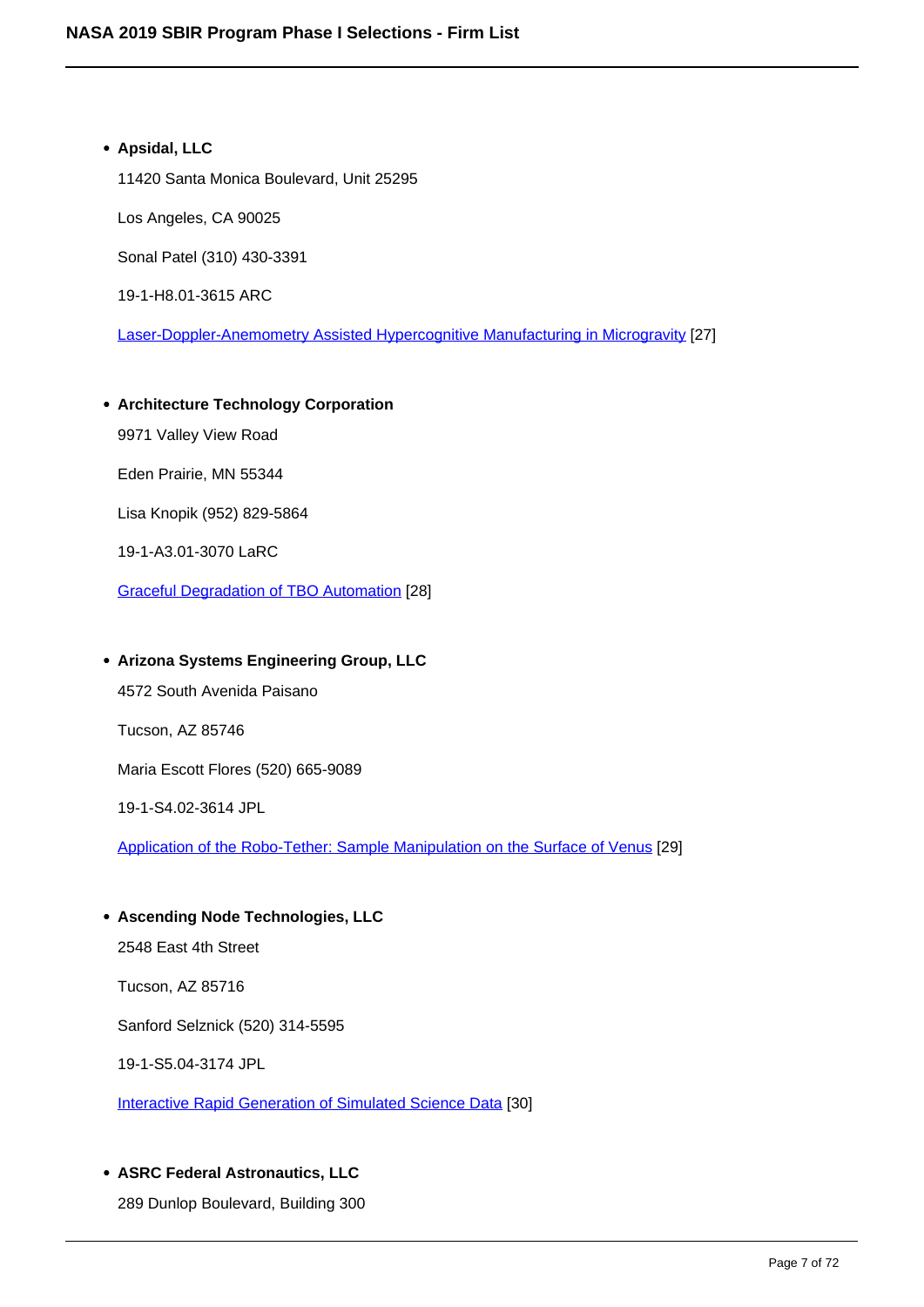Huntsville, AL 35824

Patrick McKenzie (256) 656-8782

19-1-H10.01-4455 SSC

Highly Compatible, Additively Manufactured LOX Injectors [31]

**ASTER Labs, Inc.**

155 East Owasso Lane

Shoreview, MN 55126

Suneel Sheikh (651) 484-2084

19-1-S3.05-2607 AFRC

Titan Aerial Research Vehicle for Scientific Exploration [32]

#### **Astrobotic Technology, Inc.**

2515 Liberty Avenue

Pittsburgh, PA 15222

Michael Provenzano (845) 399-0843

19-1-S1.02-3110 JPL

Under-Rover Ultra-Wide Band Non-Contact Ground Penetrating Radar Antenna [33]

#### **Astrobotic Technology, Inc.**

2515 Liberty Avenue

Pittsburgh, PA 15222

Jeffrey Apeldoorn (571) 232-5029

19-1-S3.04-4200 GSFC

Ultra Low SWaP Relative Navigation [34]

#### **ATA Engineering, Inc.**

13290 Evening Creek Drive South, Suite 250

San Diego, CA 92128

Joshua Davis (858) 480-2028

19-1-A1.02-2701 LaRC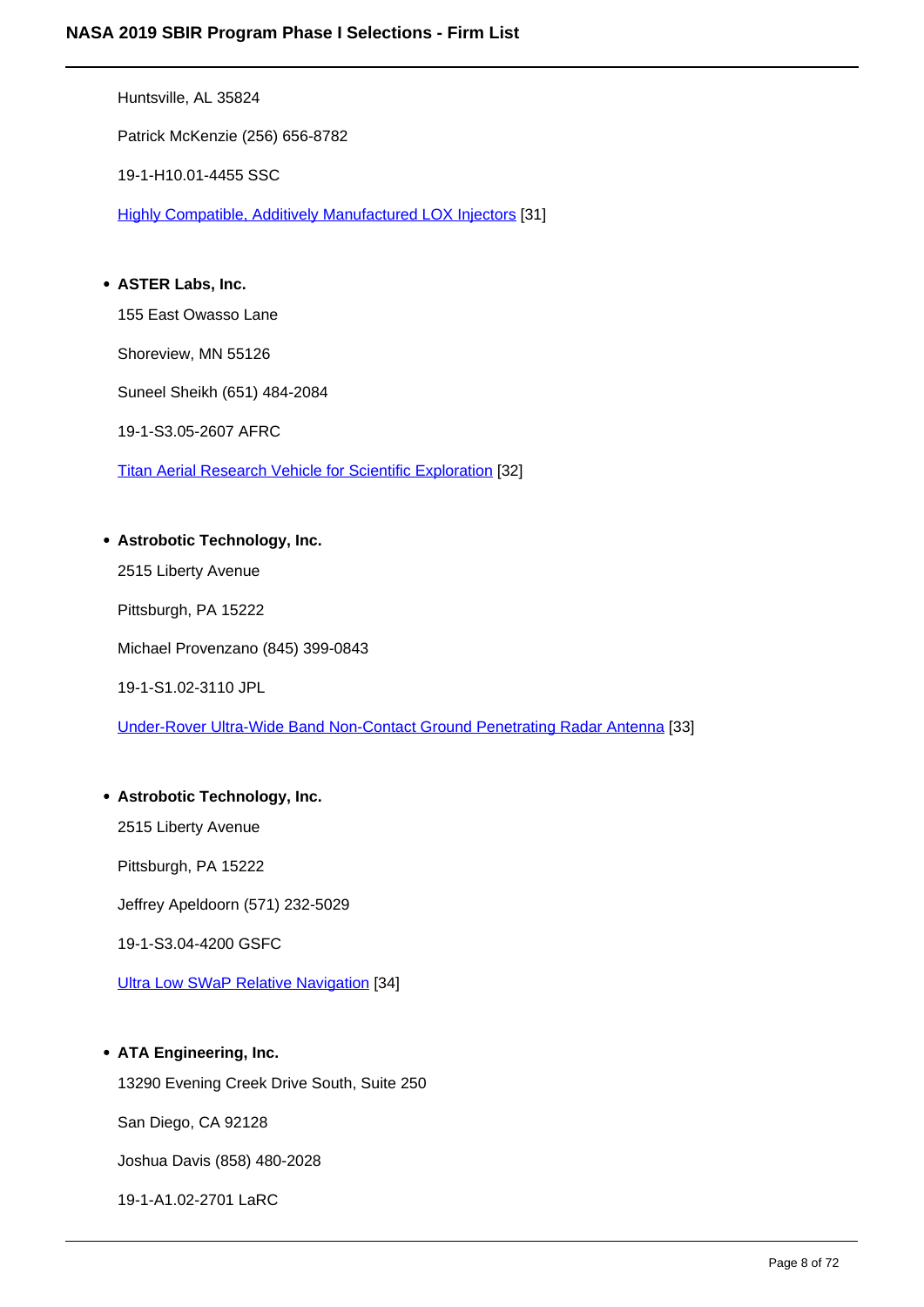High-Resolution Source Characterization and Modeling for Efficient Prediction of Propulsion-Airframe Aeroacoustics [35]

**ATLAS Space Operations** 10850 East Traverse Highway, Suite 3355 Traverse City, MI 49684 Edward McCarty (719) 360-0496 19-1-H9.07-3346 GSFC

Cognitive Constellation Management Scheduling [36]

**Atmospheric & Space Technology Research Associates, LLC**

282 Century Place Suite 1000

Louisville, CO 80027

Gerald Thompson (303) 478-1780

19-1-H9.07-3277 GRC

COgnitive Radio Frequency Ultilization by Constellations of Spacecrafts (CORUS) [37]

#### **ATSP Innovations**

60 Hazelwood Drive

Champaign, IL 61820

Jacob Meyer (217) 778-4400

19-1-S4.04-3349 GRC

Extreme Environment Tribological Characterization of Advanced Bearing Materials [38]

#### **Autonomous Healthcare, Inc.**

132 Washington Street, Suite 305

Hoboken, NJ 7030

Behnood Gholami (347) 774-1617

19-1-H12.06-2566 ARC

Remote Cardiopulmonary Sensing [39]

**Avalanche Technology**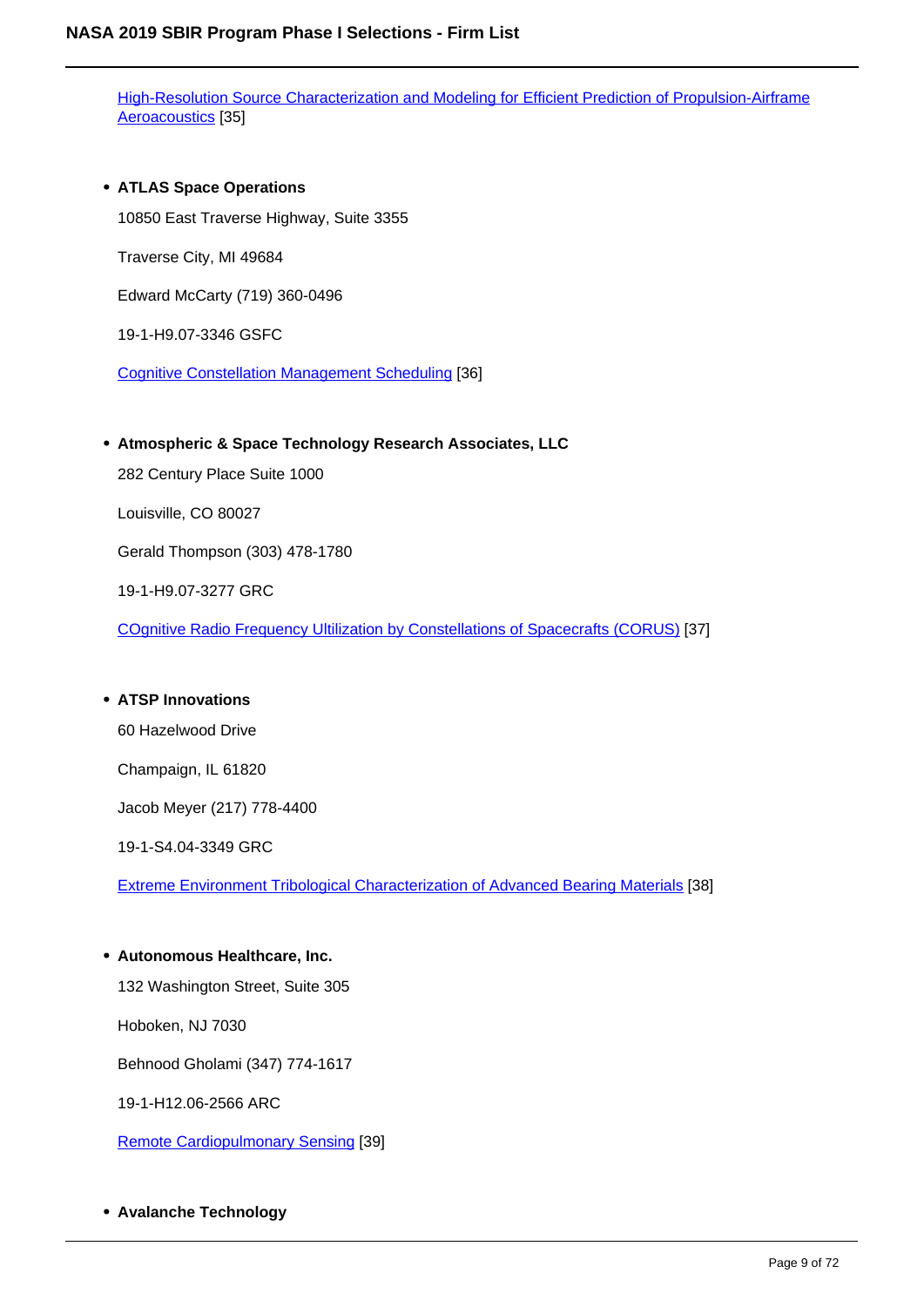3540 West Warren Avenue Fremont, CA 94538 Danny Sabour (510) 897-3000 19-1-H6.22-4274 ARC pMTJ STT-MRAM based Chiplets for Neuromorphic Computing [40] **Azavea, Inc.**

990 Spring Garden Street, 5th Floor Philadelphia, PA 19123 Robert Cheetham (215) 701-7713 19-1-S5.02-3514 JPL

Advancing Hyperspectral Data Cube Query Capabilities through Apache Spark DataFrame Abstraction [41]

#### **Bally Ribbon Mills**

23 North 7th Street

Bally, PA 19503

Bert Harries (610) 845-2211

19-1-Z7.03-4421 ARC

Novel Diagnostic Tools for Production of WTPS [42]

#### **• Banpil Photonics, Inc.**

4800 Patrick Henry Drive, Suit 120

Santa Clara, CA 95054

Achyut Dutta (408) 282-3628

19-1-S1.04-3859 JPL

Advanced Multipurpose Digital Read-Out Integrated Circuit (DROIC) For Remote Sensing and Earth Observation IR Image Sensors [43]

#### **• Barron Associates, Inc.**

1410 Sachem Place, Suite 202

Charlottesville, VA 22901

Connie Hoover (434) 973-1215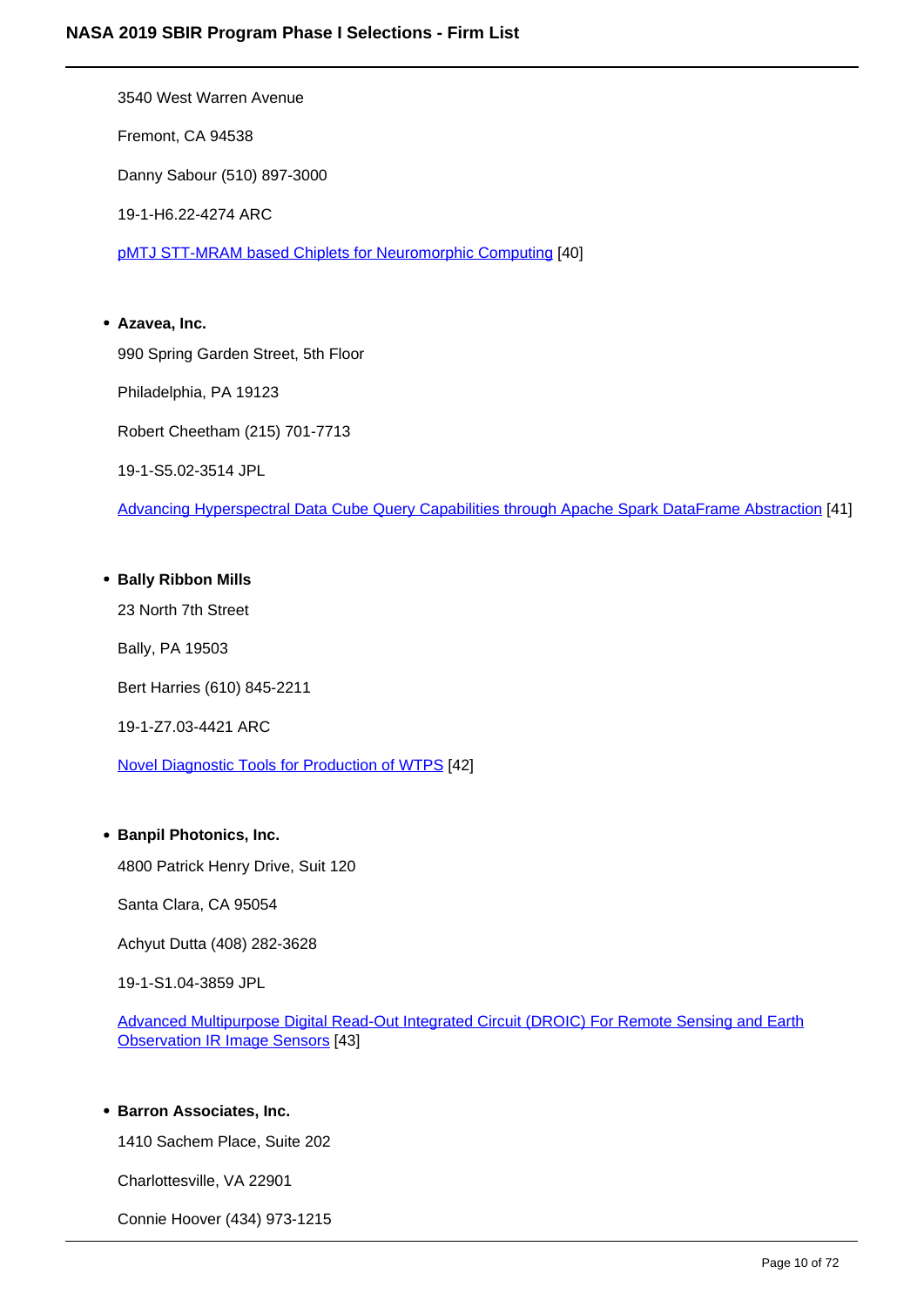19-1-A3.04-3620 ARC

Design and Validation of Dynamic Planning Algorithms to Enable Heterogeneous Airspace Operations and UAM [44]

**Beam - CA, LLC**

2324 Marwick Avenue

Long Beach, CA 90815

Elena Khitun (562) 343-2526

19-1-S1.06-3582 GSFC

Vector Magnetometer Based on Spin Wave Phased-array Antenna [45]

#### **BEAM Engineering for Advanced Measurements**

1300 Lee Road

Orlando, FL 32810

Nelson Tabirian (407) 734-5222

19-1-Z7.01-3556 LaRC

Non-Mechanical Dual-Mode Beam Control System for LiDARs [46]

#### **• Benchmark Space Systems, Inc.**

2 Gregory Drive

South Burlington, VT 5403

Michael McDevitt (802) 999-8211

19-1-Z8.01-3357 GRC

Warm Gas Generator Resistojet Micropropulsion System [47]

#### **Blacksky Aerospace, LLC**

623 19th Street South

Arlington, VA 22202

Raymond Hoheisel (202) 500-3743

19-1-H9.05-3487 GRC

DataCell - A Solar Cell Integrated Modulating Retroreflector [48]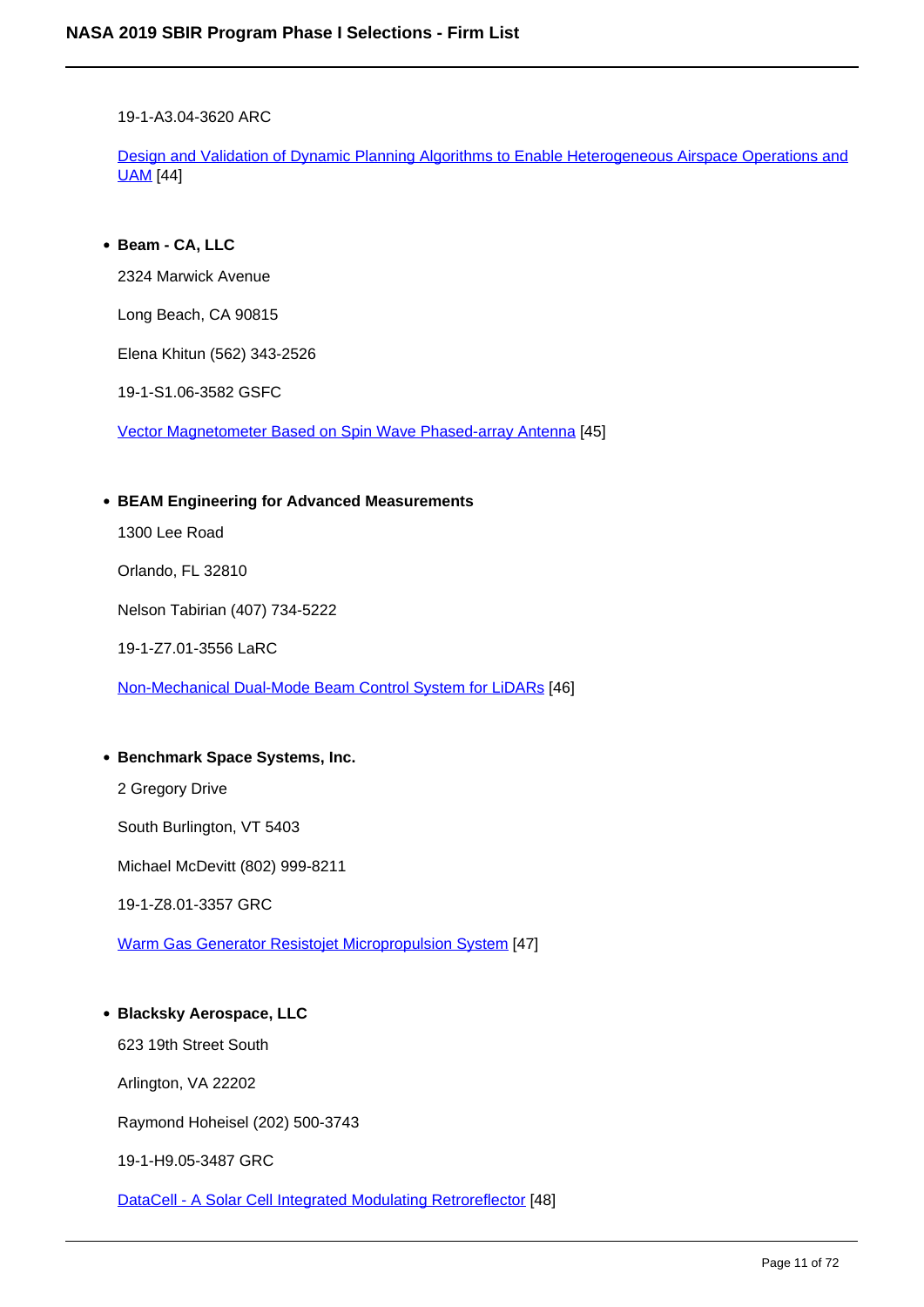#### **Blue Star Advanced Materials, LLC**

6238 East Sunny Drive

Tucson, AZ 85712

Lori Bracamonte (520) 869-3106

19-1-A1.10-3612 LaRC

Enhanced Thermal Conductivity Commercial Alloys for Spacecraft Applications Using an Additive Manufacturing Approach [49]

**Blue Star Advanced Materials, LLC** 6238 East Sunny Drive Tucson, AZ 85712 Lori Bracamonte (520) 869-3106 19-1-Z3.01-3319 MSFC

High Performance Tungsten Carbide Cermet and Composite Friction Stir Welding Tools [50]

**Blueshift, LLC**

575 Burbank Street G

Broomfield, CO 80020

Ryan Garvey (850) 445-3431

19-1-Z5.05-3716 GRC

Terramechanics Modeling of Soil-Wheel Interactions at the Lunar Poles [51]

**bluShift Aerospace, Inc.**

74 Orion Street, #116

Brunswick, ME 4011

Sascha Deri (207) 619-1703

19-1-Z9.01-3259 MSFC

Modular Adaptable Rocket Engine for Vehicle Launch (MAREVL) [52]

**Bolder Flight Systems, Inc.**

2614 30th Avenue Northeast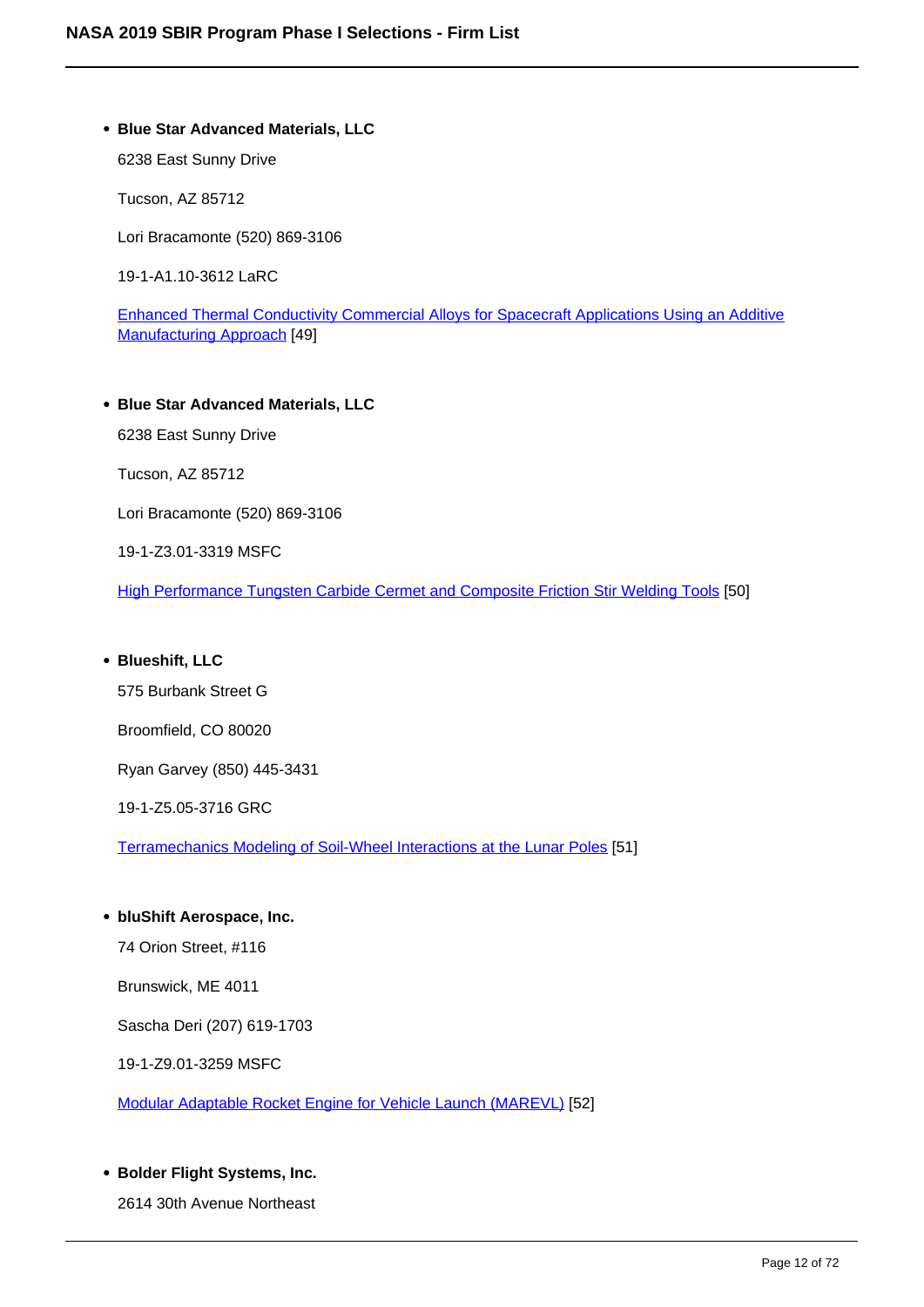Minneapolis, MN 55418

Brian Taylor (719) 246-4559

19-1-A2.02-2709 LaRC

Real Time Flight Envelope Estimation and Feedback for UAS Verification, Validation, and Certification [53]

**Bolder Flight Systems, Inc.**

2614 30th Avenue Northeast

Minneapolis, MN 55418

Brian Taylor (719) 246-4559

19-1-A3.02-2710 ARC

Performance Based Autonomous Precision Approach and Landing System [54]

#### **Boston Micromachines Corporation**

30 Spinelli Place, Suite 103

Cambridge, MA 2138

Paul Bierden (617) 868-4178

19-1-S2.01-3210 JPL

Eliminating High-Spatial-Frequency Topography due to Print-Through in MEMS Deformable Mirrors [55]

#### **Busek Company, Inc.**

11 Tech Circle

Natick, MA 1760

Judy Budny (508) 655-5565

19-1-Z3.02-3008 MSFC

Welding and Repair in Space [56]

### **Busek Company, Inc.**

11 Tech Circle

Natick, MA 1760

Judy Budny (508) 655-5565

19-1-Z10.02-3371 GRC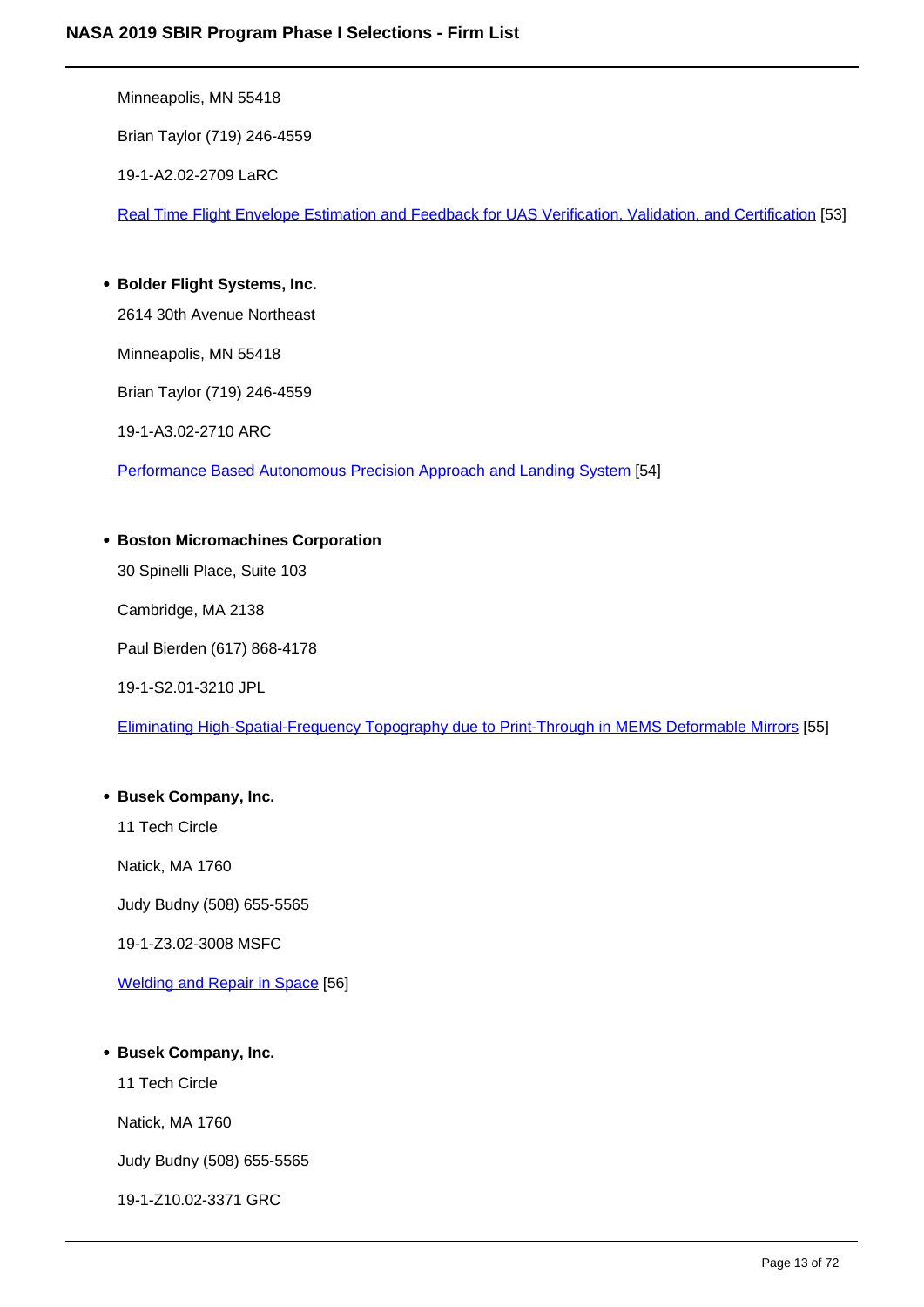Compact High Impulse Electrospray Thrusters for Large Observatory Precision Pointing [57]

#### **C-Suite Services, LLC**

114 Mulberry Drive

Metairie, LA 70005

Kevin Pollard (303) 594-4300

19-1-H10.01-3010 SSC

Cryogenic Cam Butterfly Valve [58]

#### **CAL Analytics**

4031 Colonel Glenn Highway, Suite 300 Beavercreek, OH 43214 Ryan Pleskach (315) 216-5310 19-1-A3.03-2960 ARC Data Fusion for Anomaly and Degradation Detection [59]

#### **CAL Analytics**

4031 Colonel Glenn Highway, Suite 300

Beavercreek, OH 43214

Ryan Pleskach (315) 216-5310

19-1-A3.03-2911 ARC

Enhancing UTM Ecosystem Resiliency and Robustness [60]

#### **CertainTech, Inc.**

20695 Settlers Point Place

Sterling, VA 20165

Ponniah Srinivasan (703) 584-5721

19-1-H3.03-3928 JPL

Chitosan-Based Disinfectants for Spacecraft Potable Water Systems [61]

#### **CFD Research Corporation**

701 McMillian Way Northwest, Suite D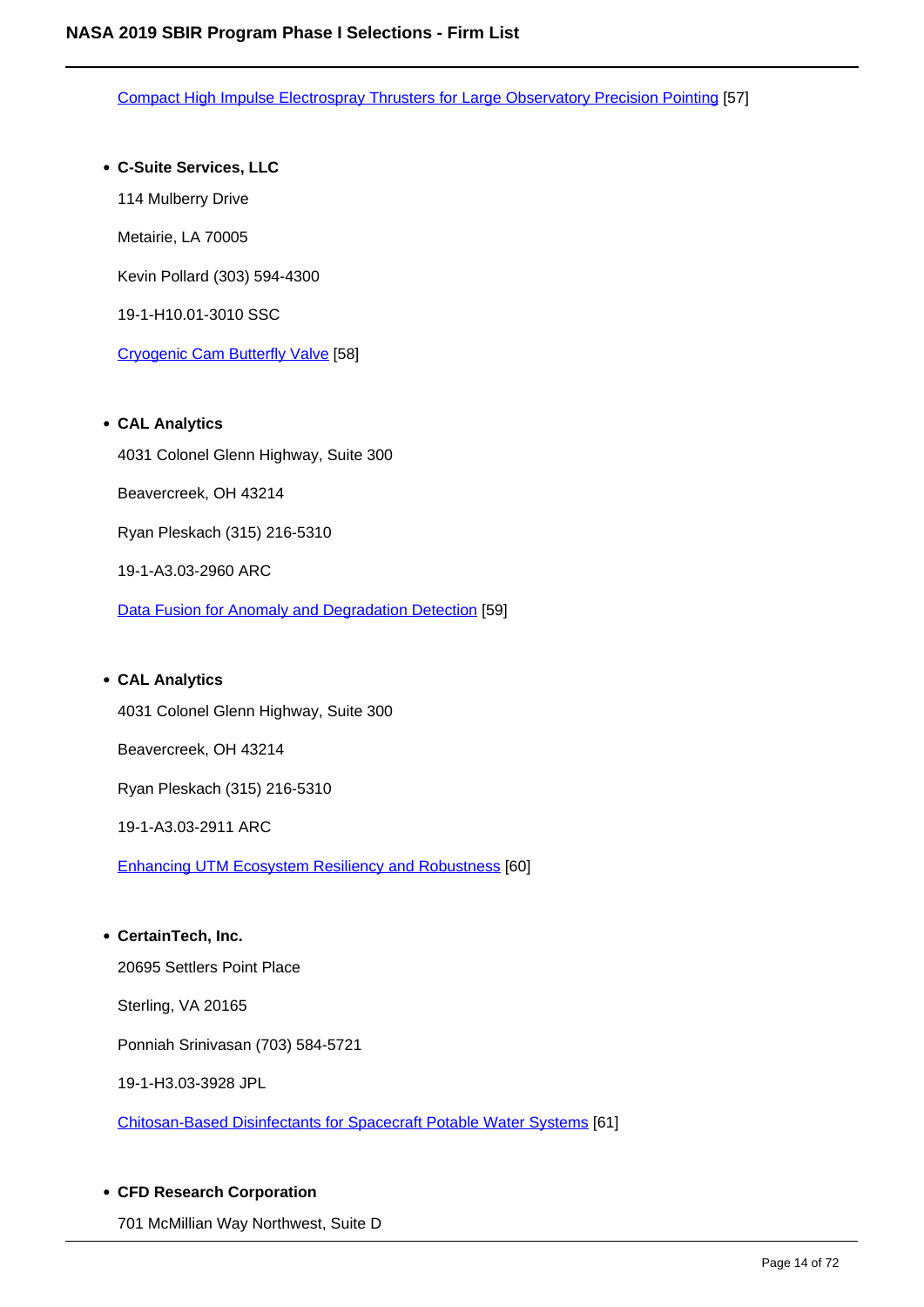Huntsville, AL 35806 Silvia Harvey (256) 726-4858 19-1-Z7.04-2725 LaRC Plume-Surface Interaction in Rarefied Environments [62]

#### **CFD Research Corporation**

701 McMillian Way Northwest, Suite D

Huntsville, AL 35806

Silvia Harvey (256) 726-4858

19-1-Z1.03-2732 GRC

Silicon Carbide-based Power Electronics for Small Fission Reactors [63]

#### **CFD Research Corporation**

701 McMillian Way Northwest, Suite D

Huntsville, AL 35806

Silvia Harvey (256) 726-4858

19-1-Z7.04-2726 LaRC

Measurement and Modeling of High Speed Polydisperse Granular Flow Under Plume/Surface Interaction Conditions [64]

#### **CleanNG, LLC**

10738 East 55th Place

Tulsa, OK 74146

Robert Villarreal (405) 714-3241

19-1-Z4.01-3282 LaRC

MISSE Experiments for Evaluation of Reliability of Cryogenic Tank Systems and Materials [65]

#### **CMSoft, Inc.**

566 Glenbrook Drive

Palo Alto, CA 94306

Francoise Farhat (650) 898-9585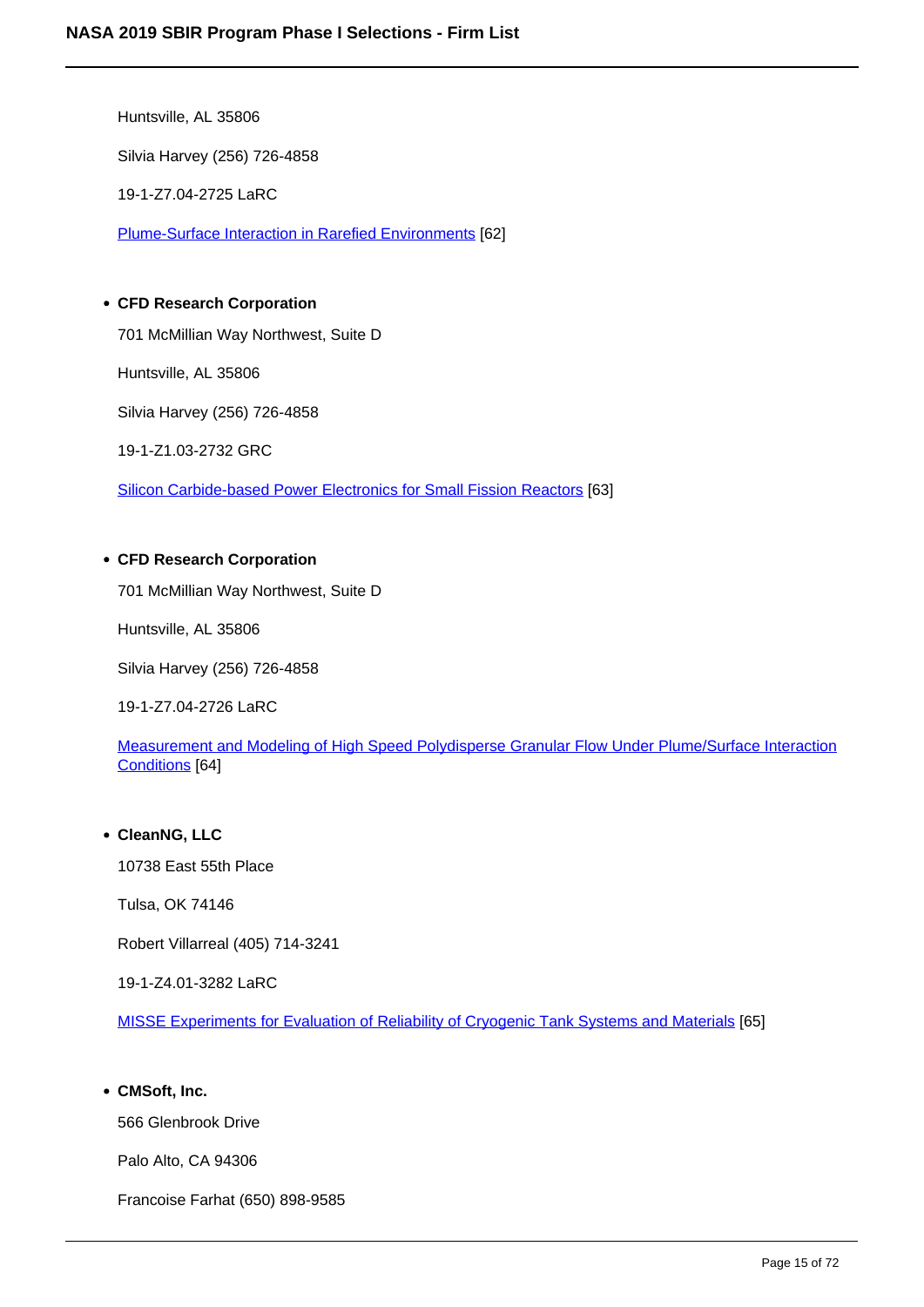19-1-A1.01-3405 ARC

Integrating Distributed Control into High-Fidelity Aircraft Multidisciplinary Design Optimization [66]

**Colorado Power Electronics, Inc.**

120 Commerce Drive, Unit 1

Fort Collins, CO 80524

Ashley Smith (970) 482-0191

19-1-S3.03-3185 GRC

Scalable Hall Thruster Power Processing Unit for Greater than 12kW using Wide Range Power Bricks [67]

**Combustion Research and Flow Technology**

6210 Keller's Church Road

Pipersville, PA 18947

Brian York (215) 766-1520

19-1-Z10.01-2859 MSFC

Simulation of Chilldown Process with a Sub-Grid Boiling Model [68]

#### **Combustion Research and Flow Technology**

6210 Keller's Church Road

Pipersville, PA 18947

Brian York (215) 766-1520

19-1-A1.03-3403 GRC

An Enhanced Software Toolkit for OpenNCC to Reduce NOx in Commercial Supersonic Transport Combustors [69]

#### **Connecticut Analytical Corporation**

696 Amity Road

Bethany, CT 6524

Joseph Bango (203) 393-9666

19-1-S1.07-2573 JPL

Chip-Based High Vacuum Pump for Planetary Mass Spectrometry [70]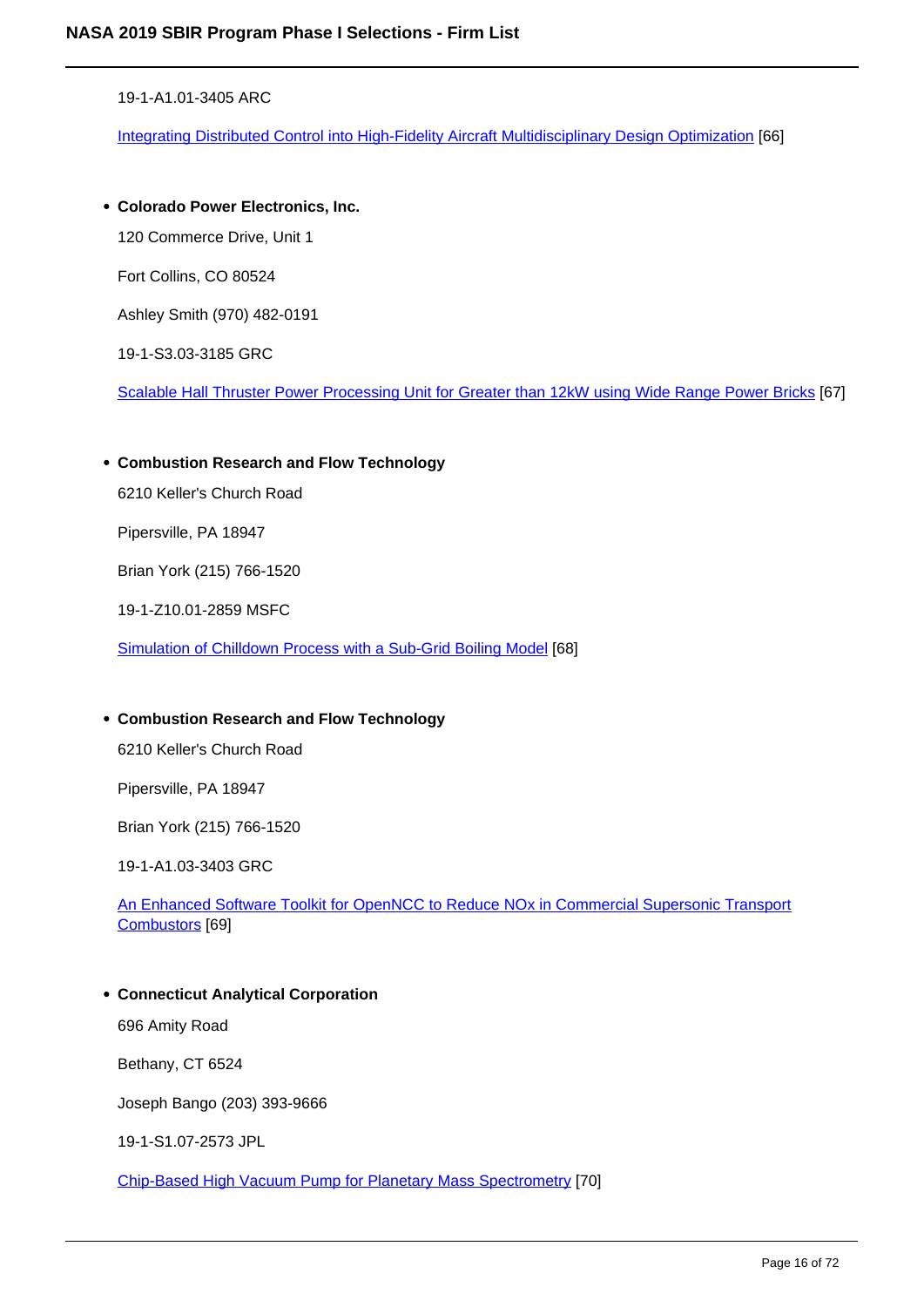**Connecticut Analytical Corporation** 696 Amity Road Bethany, CT 6524 Joseph Bango (203) 393-9666 19-1-S4.06-4367 JPL In-Situ SEM Morphological Analysis of Possible Ocean Life From Ice Grains [71]

## **CoolCAD Electronics, LLC**

7101 Poplar Avenue

Takoma Park, MD 20912

Lisa Sachar (301) 529-9517

19-1-S4.04-4172 GSFC

High Temperature CMOS Control and Power Converter Electronics [72]

#### **Copious Imaging, LLC**

83 Hartwell Avenue, Suite 150

Lexington, MA 2421

Justin Baker (978) 457-4539

19-1-S1.04-4100 JPL

Computational Pixel Imager (CPI) Readout Integrated Circuits for Next Generation High Performance and Low SWaP Sensors [73]

#### **Cornerstone Research Group, Inc.**

510 Earl Boulevard

Miamisburg, OH 45342

Chrysa Theodore (937) 320-1877

19-1-Z4.02-3197 LaRC

Modular Palletizing System for In-Space Assembly [74]

#### **Cornerstone Research Group, Inc.**

510 Earl Boulevard

Miamisburg, OH 45342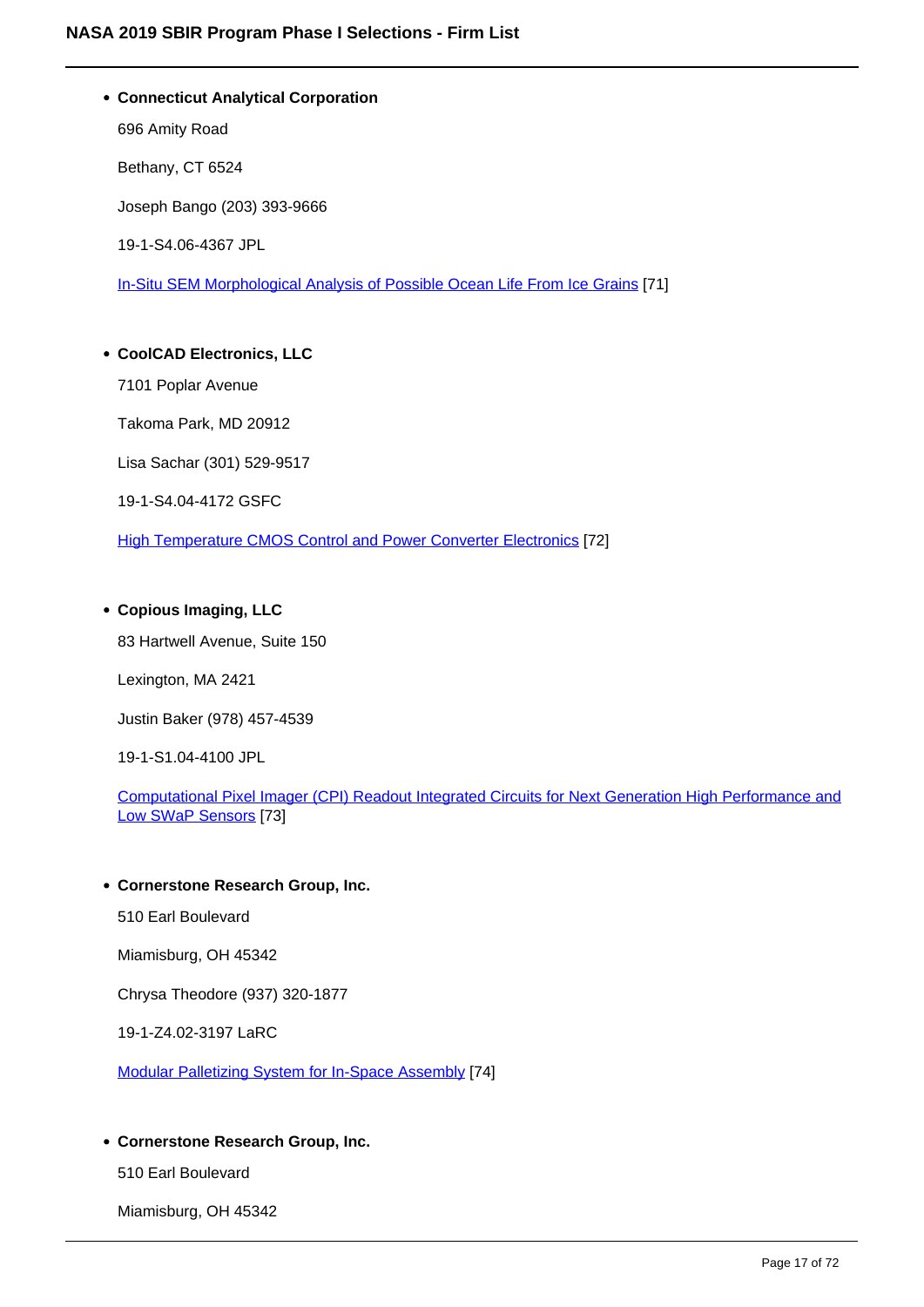Chrysa Theodore (937) 320-1877

19-1-Z9.01-3198 LaRC

Low Pressure Assisted Composite Molding [75]

#### **Corvid Technologies**

145 Overhill Drive

Mooresville, NC 28117

Ted Berna (704) 799-6944

19-1-Z11.01-3711 LaRC

Pulsed Radiation-Induced Acoustics for Non-Destructive Testing [76]

#### **Cosmic Microwave Technology, Inc.**

15703 Condon Avenue, Suite C4

Lawndale, CA 90260

Stephen Smith (424) 456-7744

19-1-H9.01-3429 JPL

A Low Noise, Low Power, Cryogenic Differential Amplifier for Reducingthe Timing Jitter in Superconducting Nanowire Single Photon Detectors [77]

#### **Creare, LLC**

16 Great Hollow Road

Hanover, NH 3755

Robert Kline-Schoder (603) 640-2487

19-1-S3.05-2923 JPL

A Novel Aerial Drone Platform for Exploration of Titan [78]

#### **Creare, LLC**

16 Great Hollow Road

Hanover, NH 3755

Robert Kline-Schoder (603) 640-2487

19-1-S3.06-2933 JPL

High-Capacity Thermal Storage for Passive Thermal Control Systems [79]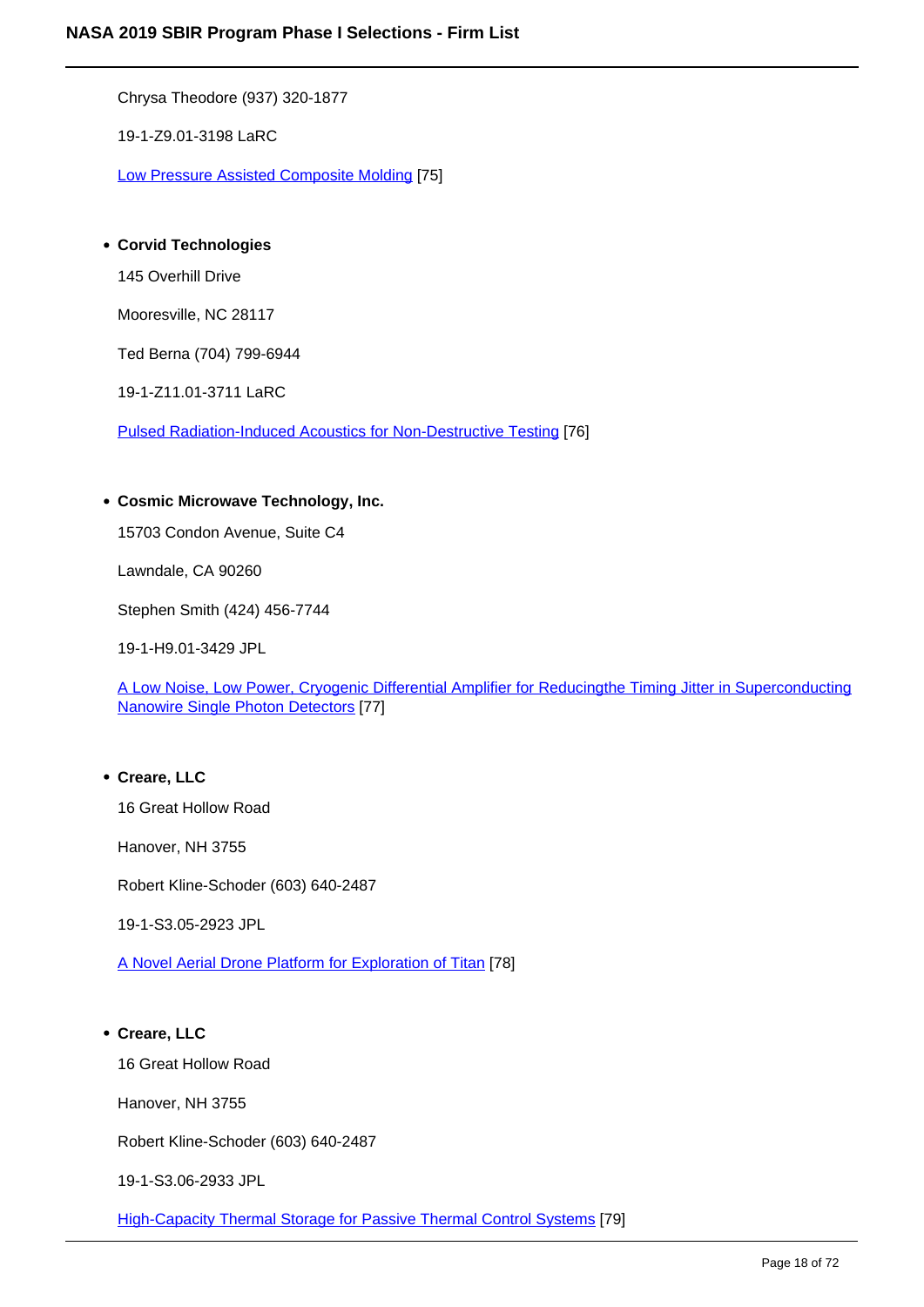# **Creare, LLC** 16 Great Hollow Road Hanover, NH 3755 Robert Kline-Schoder (603) 640-2487 19-1-S1.09-3031 GSFC High-Performance Recuperator for Low-Temperature Turbo-Brayton Cryocoolers [80] **Creare, LLC**

16 Great Hollow Road Hanover, NH 3755 Robert Kline-Schoder (603) 640-2487 19-1-S3.01-2806 GRC Miniature Resilient Power Converter for Low-Power Radioisotope Heat Sources [81]

#### **Creare, LLC**

16 Great Hollow Road

Hanover, NH 3755

Robert Kline-Schoder (603) 640-2487

19-1-H4.01-2931 JSC

Boost Compressor for xPLSS CO2/H20 Control on Mars [82]

#### **CU Aerospace, LLC**

3001 Newmark Drive

Champaign, IL 61822

David Carroll (217) 239-1703

19-1-Z8.01-2640 ARC

Low Flame Temperature Monopropellant Propulsion Unit for Cubesats (MPUC) [83]

#### **CU Aerospace, LLC**

3001 Newmark Drive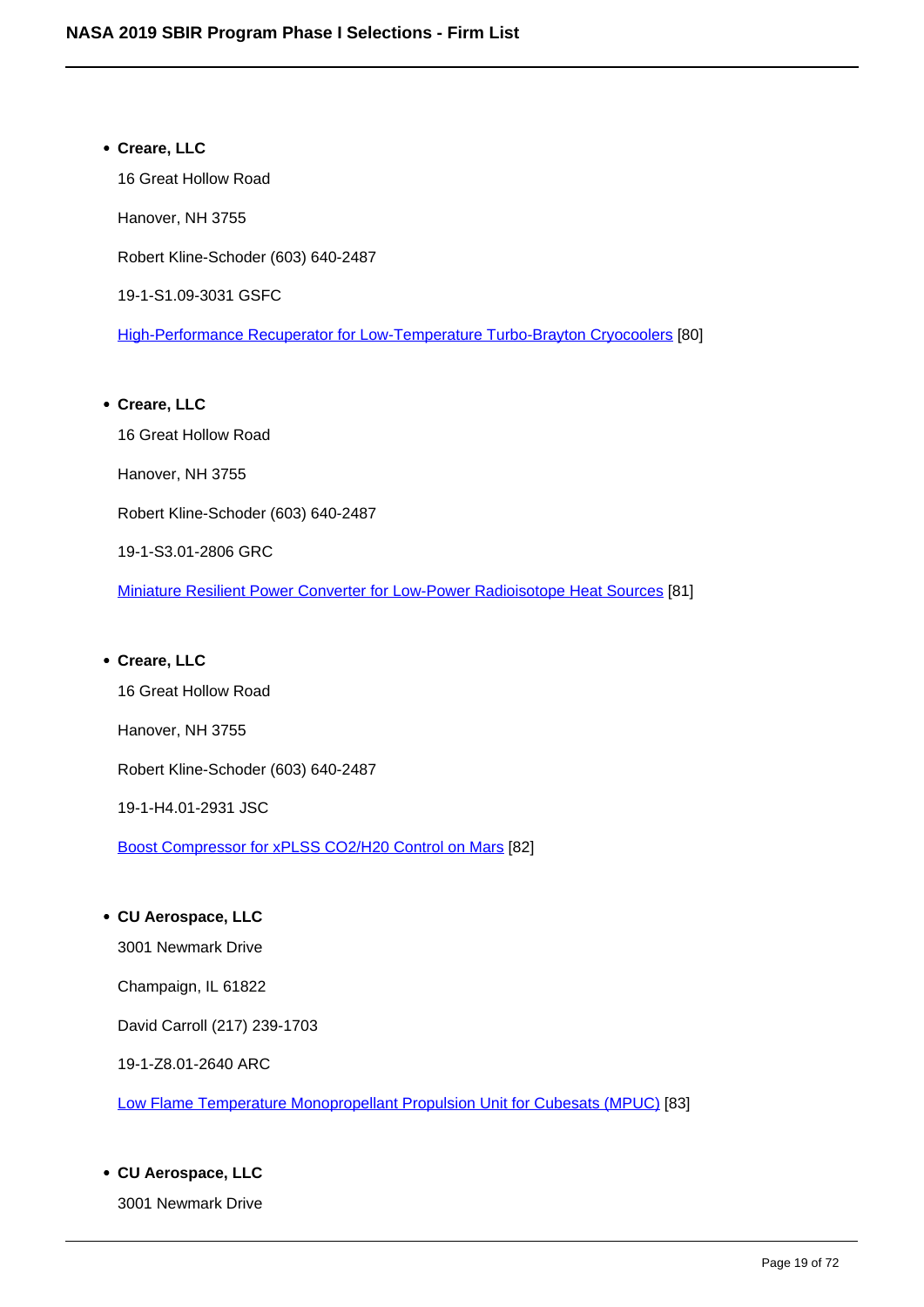Champaign, IL 61822

David Carroll (217) 239-1703

19-1-Z8.06-2641 MSFC

CubeSail-D: A Module for Accelerated Spacecraft Deorbiting [84]

#### **Cybel, LLC**

1195 Pennsylvania Avenue

Bethlehem, PA 18018

Jean-Marc Delavaux (610) 691-7012

19-1-S1.01-4160 LaRC

Compact Multi-Watt 2 to 2.13um Holmium Doped Fiber Laser Transmitter for Space [85]

### **D&P, LLC**

3409 North 42nd Place

Phoenix, AZ 85018

Lei Tang (480) 518-0981

19-1-A1.05-3335 ARC

An Artificial Intelligence Tool for Computational Sciences [86]

#### **Deployable Space Systems, Inc.**

153 Castilian Drive

Goleta, CA 93117

Brian Spence (805) 722-8090

19-1-S3.01-4222 GRC

Innovative Deployable Solar Array for SmallSat and CubeSat Applications [87]

#### **Deployable Space Systems, Inc.**

153 Castilian Drive

Goleta, CA 93117

Brian Spence (805) 722-8090

19-1-H5.01-4299 GRC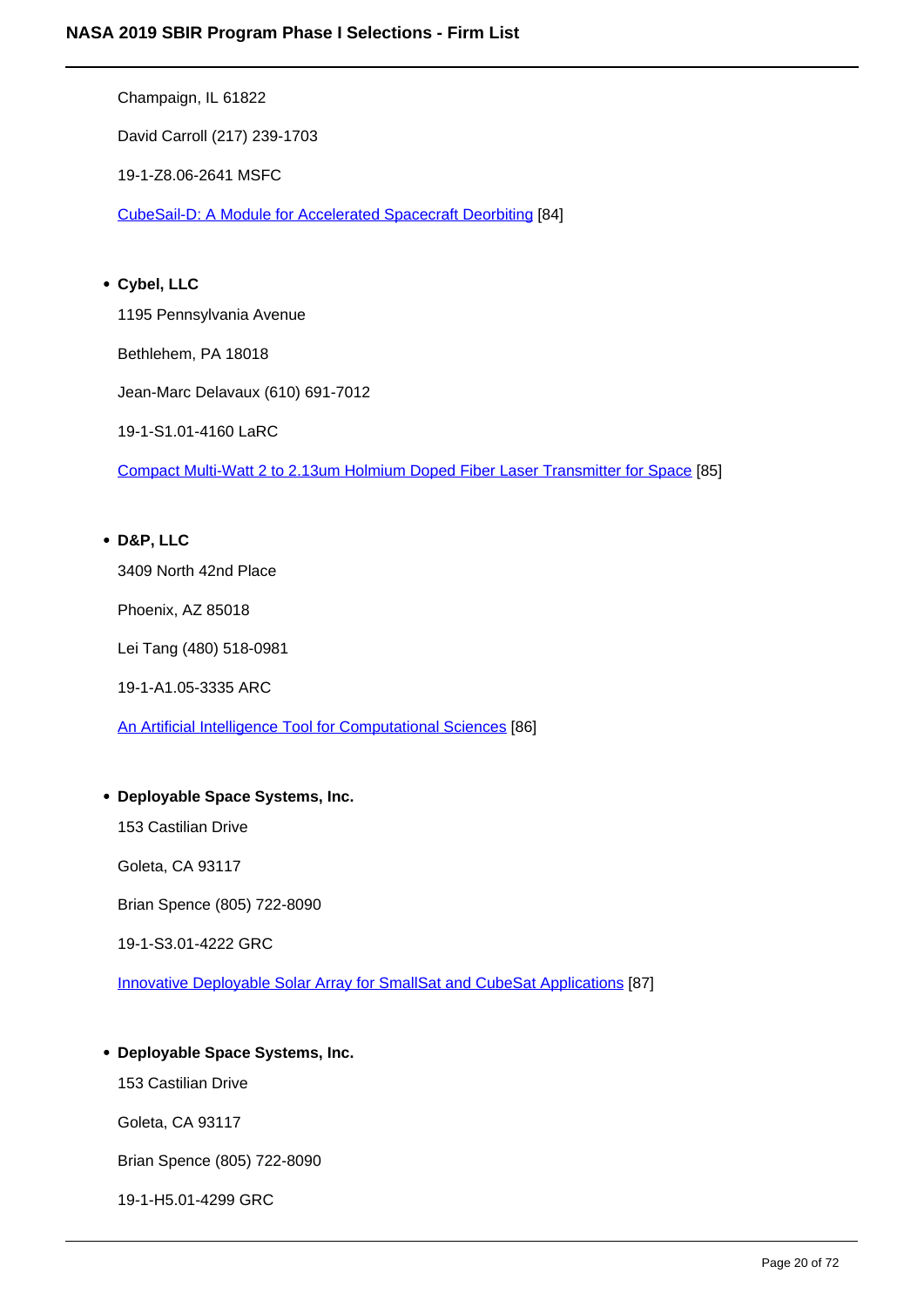Deployable and Retractable Solar Array for Lunar Surface/Lander Mobility Operations [88]

**Digital Optics Technologies, Inc.**

1645 Hicks Road, Suite H

Rolling Meadows, IL 60008

Selim Shahriar (847) 358-2592

19-1-S1.10-3398 GSFC

Compact and Highly-Sensitive Multi-Axes Gyroscope using Large Momentum Transfer Point Source Atom Interferometry [89]

#### **DornerWorks, Ltd.**

3445 Lake Eastbrook Southeast

Grand Rapids, MI 49546

Lance Hilbelink (616) 245-8369

19-1-Z6.01-3138 GSFC

Xen Project Hypervisor for the High Performance Space Computing Platform [90]

**ElectroChem, Inc.**

400 West Cummings Park

Woburn, MA 1801

Radha Jalan (781) 938-5300

19-1-Z1.04-3606 GRC

RFC Combing Non-Flow-Through Fuel Cell and Self-Pressurized Electrolyzer [91]

**Emergent Space Technologies, LLC**

7901 Sandy Spring Road, Suite 511

Laurel, MD 20707

Everett Cary (301) 345-1535

19-1-S3.08-3447 GSFC

Processor Redundancy Enabled Software Event Recovery with Voting (PRESERV) [92]

**En'Urga, Inc.**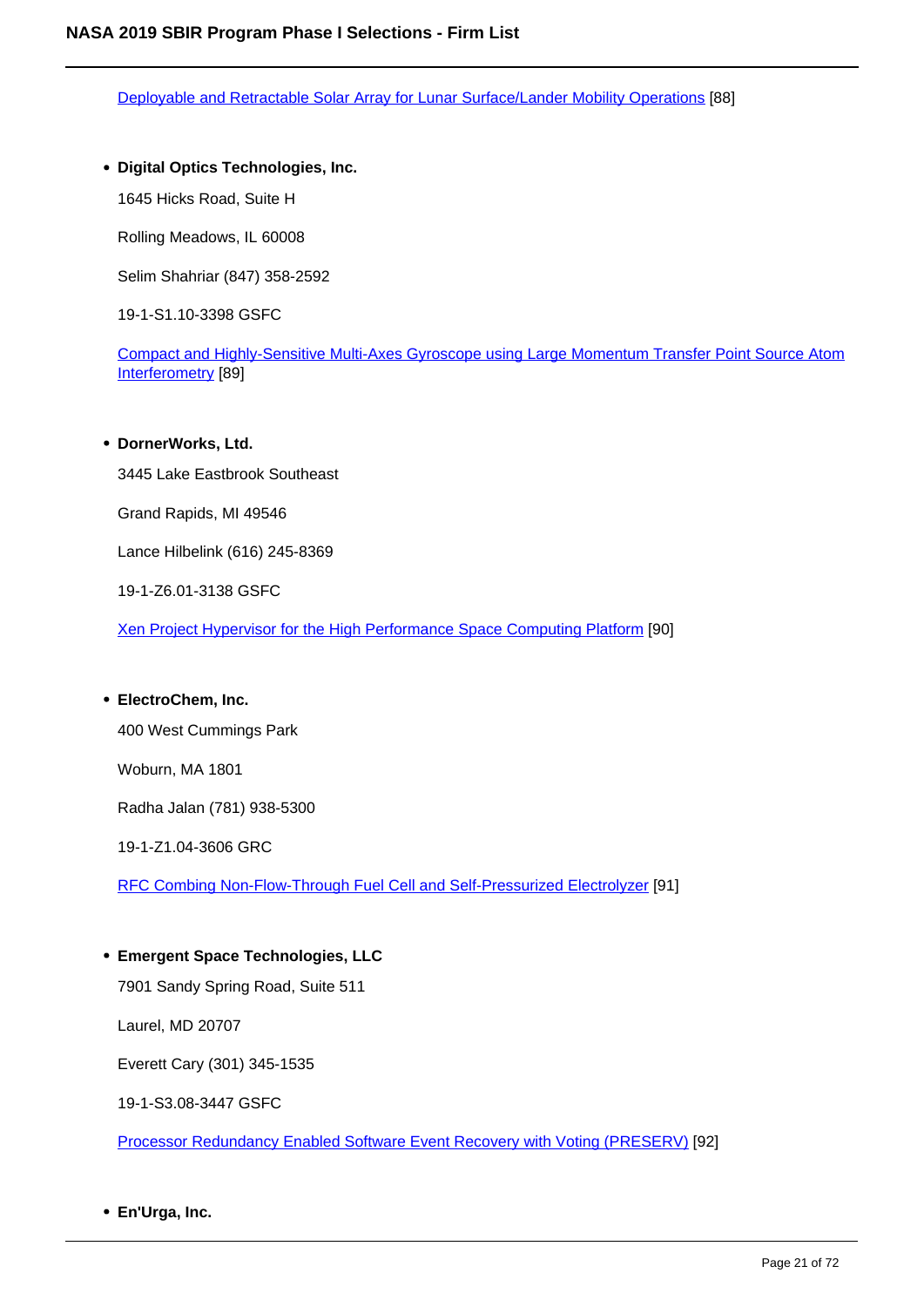1201 Cumberland Avenue, Suite R West Lafayette, IN 47906 Deepa Divakaran (765) 497-3269 19-1-H10.01-3412 SSC A Modular Sensor Suite for Propulsion Testing [93] **ExoTerra Resource, LLC** 10499 Bradford Road, Suite 105

Littleton, CO 80127 Michael VanWoerkom (303) 565-6898 19-1-S3.01-4310 GRC

AMBEC: Advanced Micro Brayton Energy Conversion [94]

#### **Exploration Institute, LLC**

Metro Office Park, Metro Parque 7, Street 1 Suite 204 Guaynab, PR 968 Armin Ellis (617) 599-0774 19-1-H6.22-3264 ARC Neuromorphic Spacecraft Fault Monitor [95]

#### **Extreme Diagnostics, Inc.**

6960 Firerock Court

Boulder, CO 80301

Robert Owen (303) 523-8924

19-1-S2.02-2444 JPL

In-Space Demonstration of Submicron Active Optomechanical Control [96]

#### **Fibertek, Inc.**

13605 Dulles Technology Drive Herndon, VA 20171 Tracy Perinis (703) 471-7671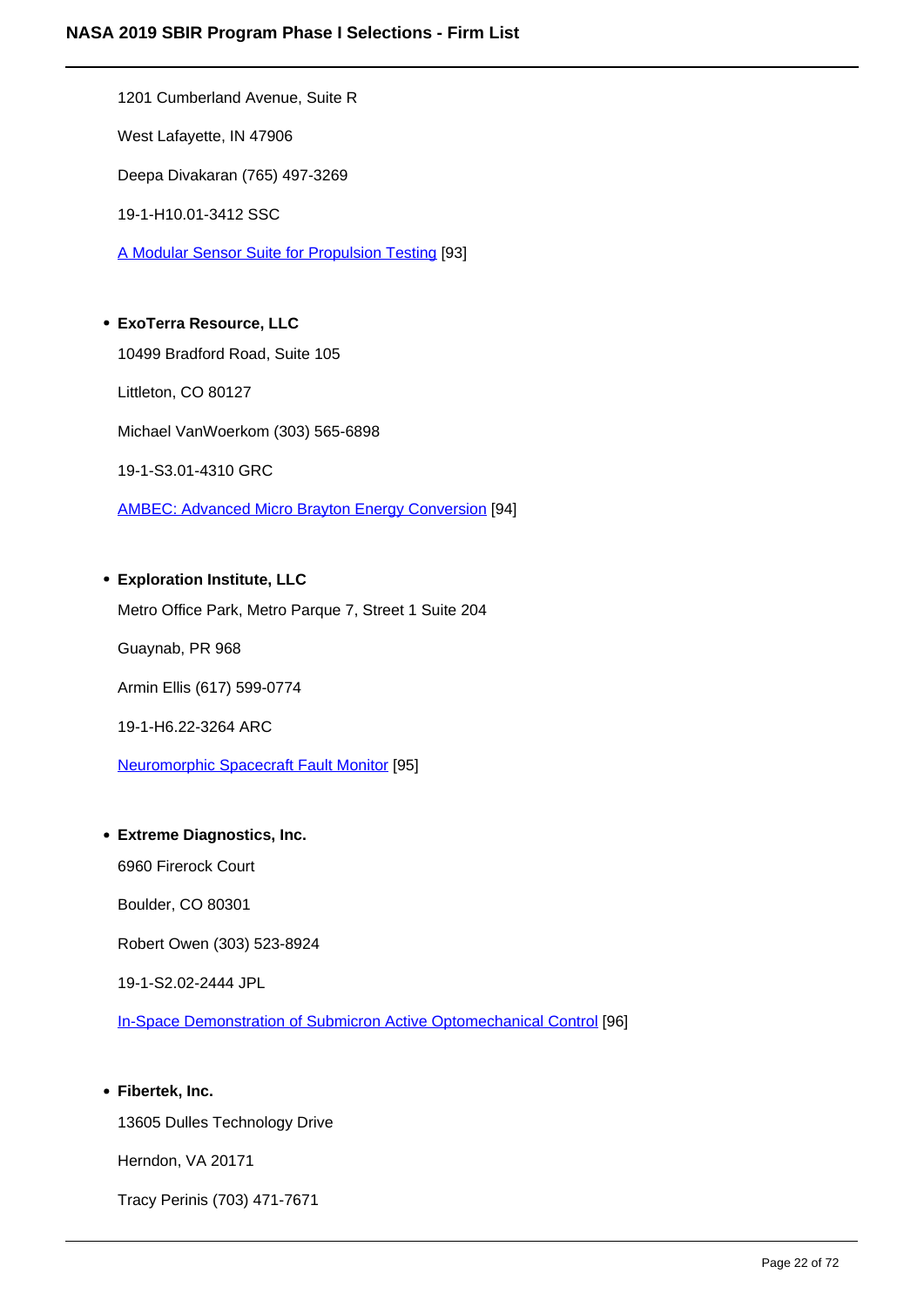19-1-S1.01-3517 LaRC

Ultra-Compact Laser for Space-Based Cloud & Aerosol LIDAR [97]

#### **Final Frontier Design**

63 Flushing Avenue, Unit 163, Building 3, Suite 606 Brooklyn, NY 11215 Theodore Southern (347) 512-0082 19-1-H4.04-3430 JSC Surface Space Suit Boot [98]

#### **FluxMagic**

2828 Southwest Corbett Avenue

Portland , OR 97201

Jonathan Bird (704) 421-1864

19-1-A1.04-3853 GRC

Magnetically Geared Aircraft Drivetrain [99]

#### **Freedom Photonics, LLC**

41 Aero Camino

Santa Barbara, CA 93117

Kristin Snyder (805) 967-4900

19-1-S1.01-3529 LaRC

A novel chip-scale seed source at 1645nm for methane LIDARs [100]

#### **Freedom Photonics, LLC**

41 Aero Camino

Santa Barbara, CA 93117

Kristin Snyder (805) 967-4900

19-1-S1.01-4145 LaRC

Monolithic Integrated Coherent Optical Receiver for Space Vehicle LIDAR Sensors [101]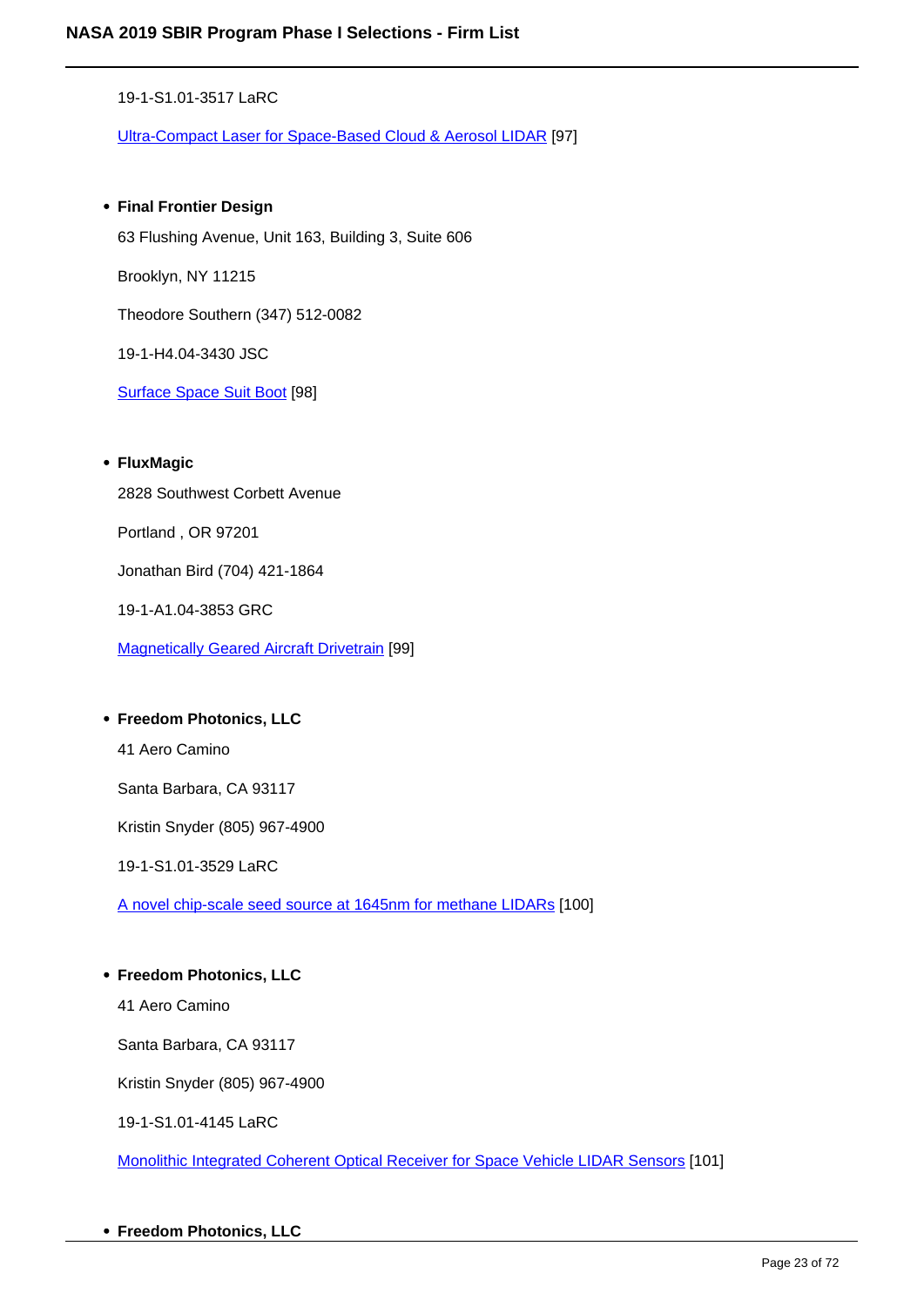41 Aero Camino

Santa Barbara, CA 93117

Kristin Snyder (805) 967-4900

19-1-S1.01-3244 GSFC

Widely Tunable Fast Semiconductor Laser Seed Source at 1045nm for LIDAR Remote Sensing [102]

#### **Freedom Photonics, LLC**

41 Aero Camino

Santa Barbara, CA 93117

Kristin Snyder (805) 967-4900

19-1-S1.03-4425 GSFC

Integrated RF Photonics Channelizer and Down inverter [103]

#### **Frontier Astronautics**

609 Windmill Road

Chugwater, WY 82210

Timothy Bendel (307) 331-3043

19-1-Z9.01-3549 MSFC

Innovative Hydrogen Peroxide Turbopump Design for Affordable Small Launch Vehicles. [104]

#### **Geoplasma Research, LLC**

111 Veterans Memorial Boulevard, Suite 1600

Metairie, LA 70005

Amy Trosclair (504) 405-3386

19-1-Z10.03-3833 MSFC

Additive Manufacturing of Refractory Metal Alloys for Nuclear Thermal Propulsion Components [105]

#### **GeoVisual Technologies, Inc.**

9191 Sheridan Boulevard, Suite 300

Westminster, CO 80031

Jeffrey Orrey (303) 955-1575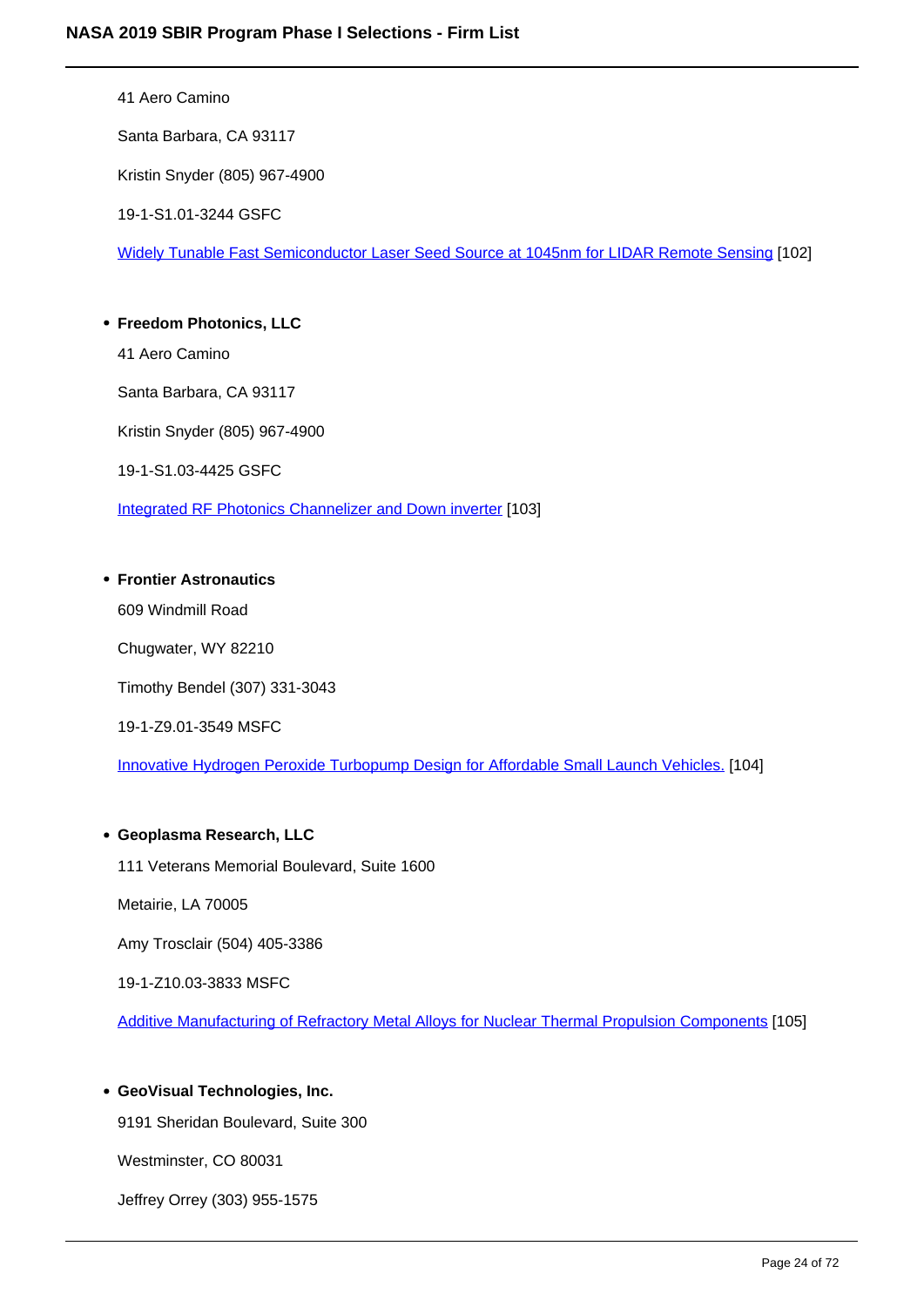19-1-S5.03-4162 GSFC

Multi-Resolution Deep Learning for Land Use Applications [106]

**Giner, Inc.** 89 Rumford Avenue Newton, MA 2466 Cortney Mittelsteadt (781) 529-0529 19-1-Z1.04-3054 GRC Reduced Part Count NFTFC for Lunar Energy Storage [107] **Giner, Inc.** 89 Rumford Avenue

Newton, MA 2466 Cortney Mittelsteadt (781) 529-0529

19-1-A1.04-3055 GRC

High Energy Density and High Cycle Life Lithium-Sulfur Battery For Electrified Aircraft Propulsion [108]

**Global Technology Connection, Inc.** 2839 Paces Ferry Road, Suite 1160 Atlanta, GA 30339 Janice Healy (770) 803-3001 19-1-H6.01-3076 MSFC

Resource Management Strategies for a Resilient Habitat Advanced Life Support (ALS) System [109]

#### **Gloyer-Taylor Laboratories, LLC**

112 Mitchell Boulevard

Tullahoma, TN 37388

Paul Gloyer (931) 455-7333

19-1-Z10.01-2544 GRC

Low Boiloff Transfer Lines [110]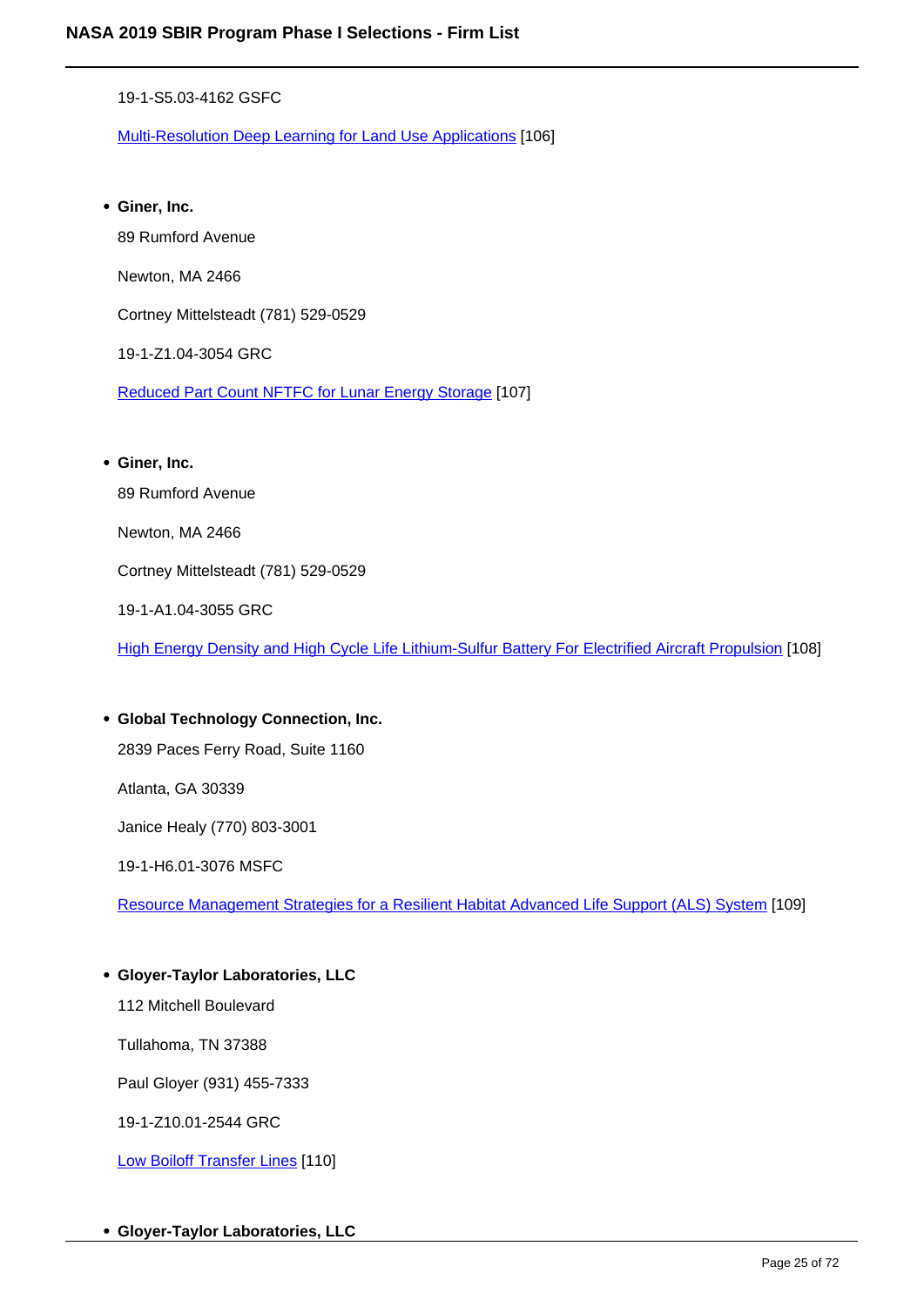112 Mitchell Boulevard

Tullahoma, TN 37388

Paul Gloyer (931) 455-7333

19-1-Z10.01-2545 JSC

**High Pressure BHL Spherical Cryotank [111]** 

#### **Grainflow Dynamics, Inc.**

1141 Catalina Drive, Private Mailbox 270

Livermore, CA 94550

Otis Walton (925) 447-4293

19-1-Z12.01-3877 KSC

Size-Sorted Regolith Streams for ISRU [112]

#### **Handix Scientific, LLC**

5485 Conestoga Court, Suite 104B

Boulder, CO 80301

Gavin McMeeking (970) 310-5186

19-1-S1.08-3402 LaRC

A Balloon-Borne Open-Path Cavity Ringdown Spectrometer for Measuring Atmospheric Extinction and Validating Remote Sensing Products [113]

#### **Hedgefog Research, Inc.**

1891 North Gaffey Street, Suite 224

San Pedro, CA 90731

Alex Kolessov (310) 935-2206

19-1-H3.02-4030 ARC

Multiphase Effluents Flowmeter [114]

#### **Helden Aerospace Corporation**

2463 Saluda Drive

Acworth, GA 30101

John Hooker (678) 849-8420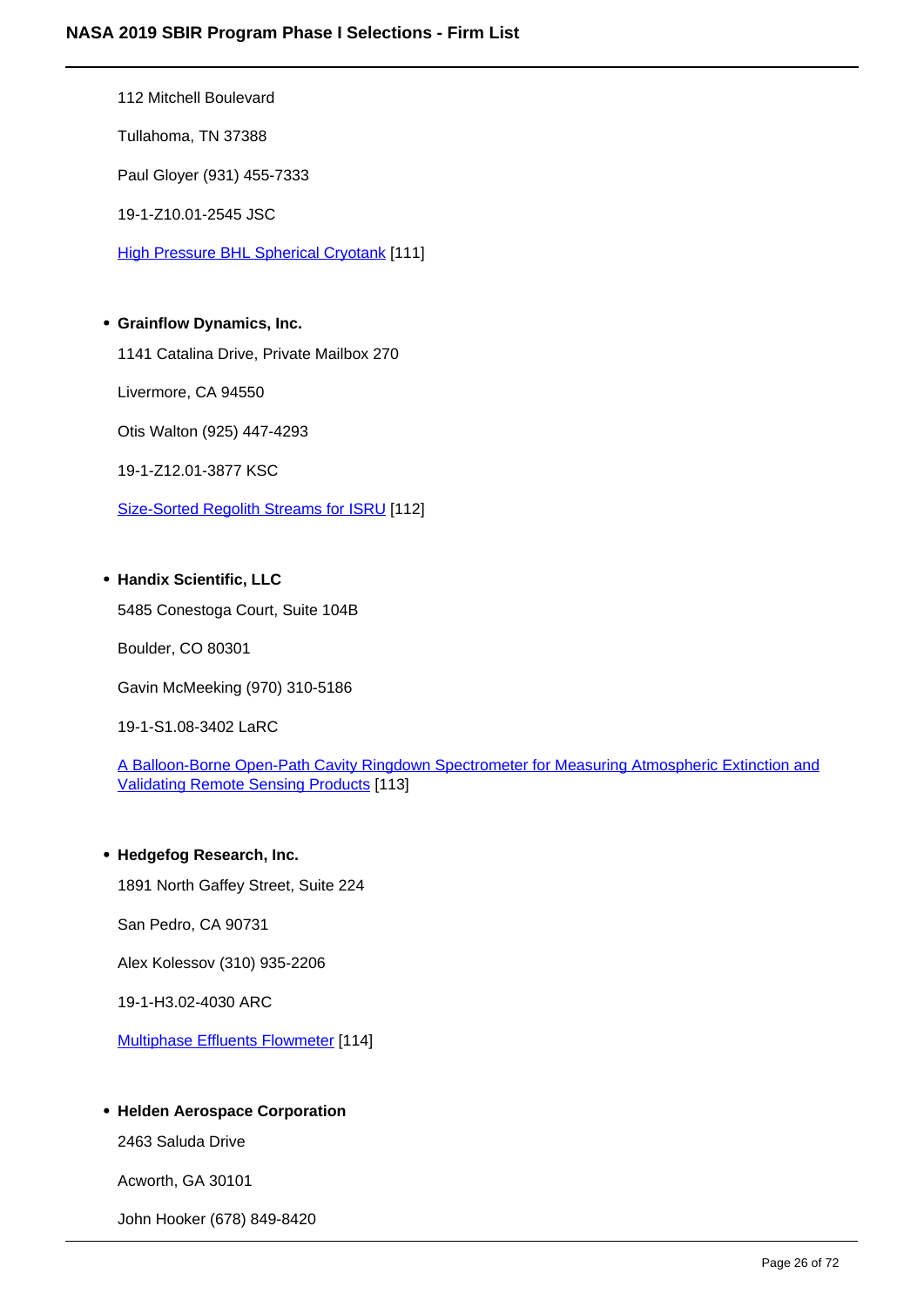19-1-A1.05-3574 LaRC

HeldenDesign: An Automated Aircraft Drag Optimization Method Using Knowledge-Based Design Tools [115]

**Heliospace Corporation**

932 Parker Street, Suite 2

Berkeley, CA 94710

Gregory Delory (415) 527-0994

19-1-S1.06-3322 GSFC

Development of Helical Boom Manufacturing [116]

**Impossible Sensing, LLC**

911 Washington Avenue, Suite 501

St. Louis, MO 63101

Pablo Sobron (314) 695-6993

19-1-S1.11-2711 GSFC

HARPOON - High Access Raman Probe with Onboard Optical Numerization [117]

## **Impossible Sensing, LLC** 911 Washington Avenue, Suite 501 St. Louis, MO 63101 Pablo Sobron (314) 695-6993 19-1-S1.07-2925 ARC

DiSCO: Dual In-Situ Spectroscopy and Coring [118]

**Incom, Inc.**

294 Southbridge Road

Charlton, MA 1507

Steven Morrill (508) 909-2316

19-1-S1.05-3618 JPL

Imaging Quality Microchannel Plates for UV-VIS Spectrometers [119]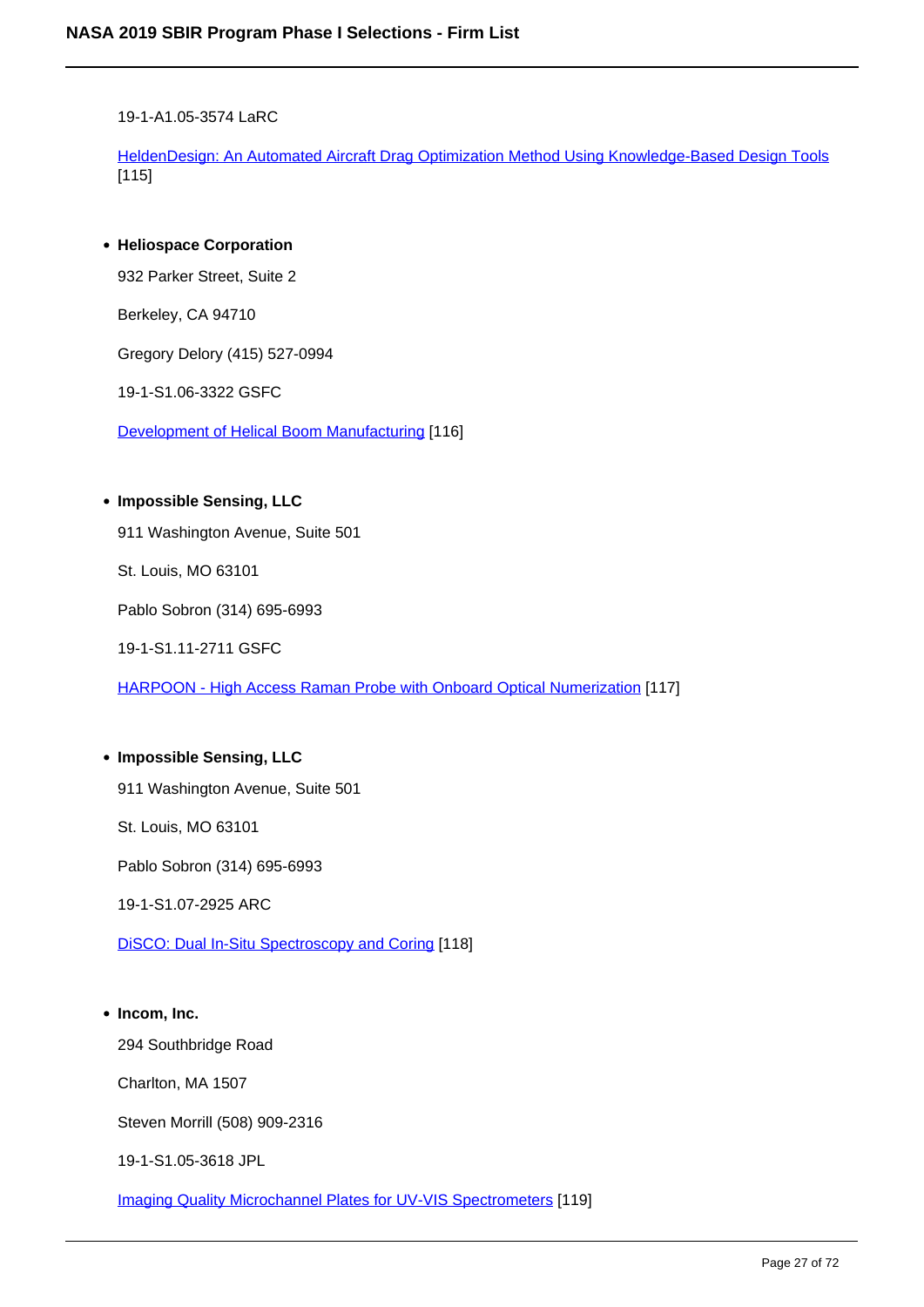**Infibertech, Corp.** 8 Indian Lane Sharon, MA 2067 Ram Yahalom (781) 806-5625 19-1-S3.04-2772 MSFC Low Noise Miniature IMU for Harsh Space Environment [120]

**Innoflight, Inc.** 9985 Pacific Heights Boulevard, Suite 250 San Diego, CA 92121 David Andaleon (858) 638-1580 19-1-Z6.01-3427 GSFC InnoSwitch - A Flexible HPSC Switch/Router [121]

**Innoflight, Inc.**

9985 Pacific Heights Boulevard, Suite 250

San Diego, CA 92121

David Andaleon (858) 638-1580

19-1-S3.05-3428 GSFC

Balloon SATCOM [122]

**InnoSys, Inc.**

2900 South Main Street

Salt Lake City, UT 84115

Larry Sadwick (801) 975-7399

19-1-S4.04-3555 JPL

Space Exploration Extreme Environment Communication Transceiver [123]

#### **Innovative Aerospace, LLC**

8 Woodland Ridge

Southwick, MA 1077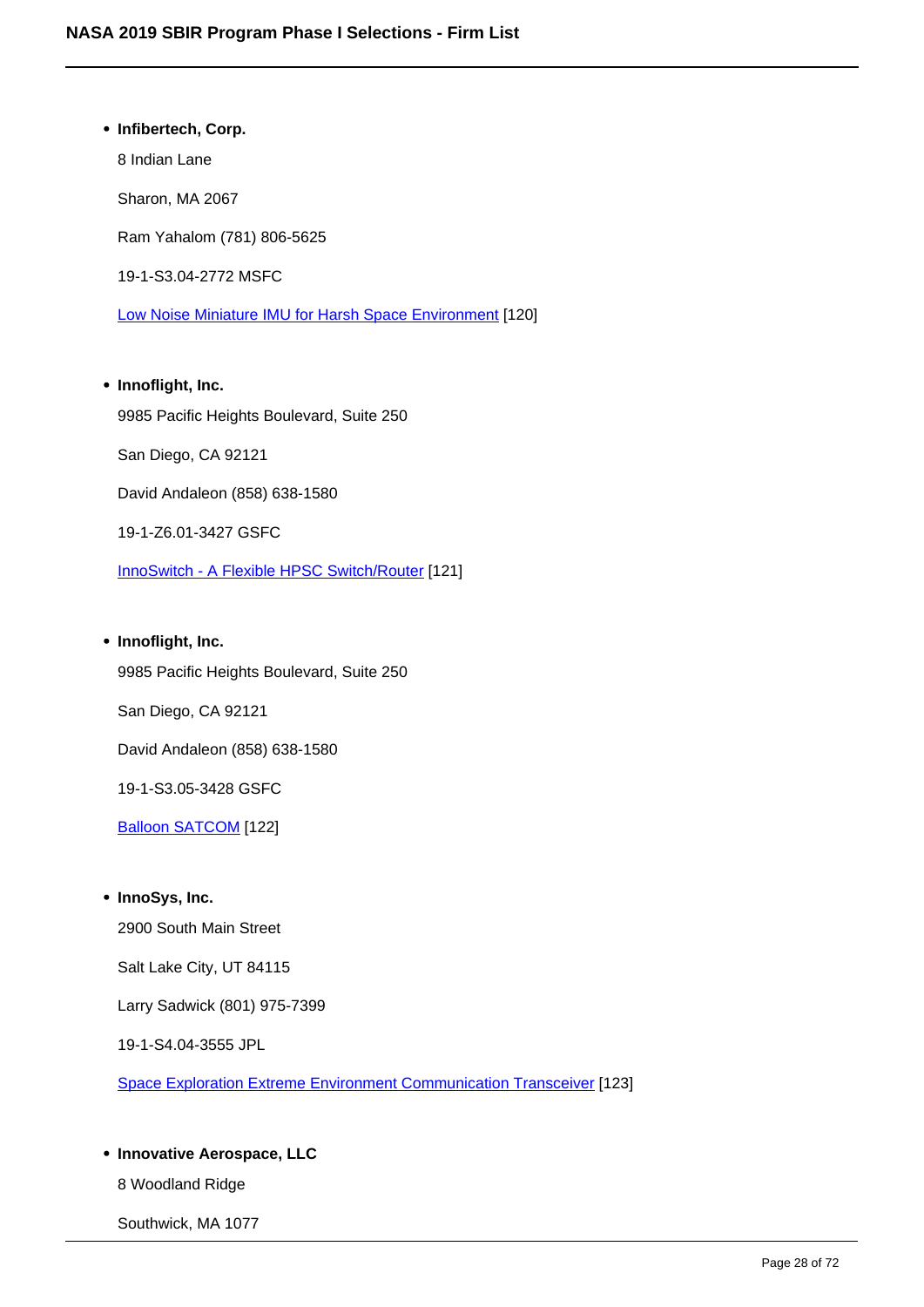Lynne Stapleton (413) 426-8121

19-1-H4.04-3751 JSC

Space Boot Binding System for Surface Missions [124]

**Innovative Scientific Solutions, Inc.** 7610 McEwen Road Dayton, OH 45459 Larry Goss (937) 429-4980 19-1-A1.08-3485 LaRC

Unsteady Skin Friction and Pressure for Wind Tunnel Measurements [125]

#### **Intelligent Automation, Inc.**

15400 Calhoun Drive, Suite 190

Rockville, MD 20855

Mark James (301) 294-5221

19-1-S1.02-3636 JPL

Wireless Timing Synchronization (WITIS) for Multi-static Radar Systems [126]

#### **Intelligent Automation, Inc.**

15400 Calhoun Drive, Suite 190

Rockville, MD 20855

Mark James (301) 294-5221

19-1-A3.02-3680 ARC

A Trajectory Generator for UAM Flights [127]

#### **Intelligent Automation, Inc.**

15400 Calhoun Drive, Suite 190

Rockville, MD 20855

Mark James (301) 294-5221

19-1-A3.02-3684 LaRC

GUMP: General Urban Area Microclimate Predictions Tool for Small UAS [128]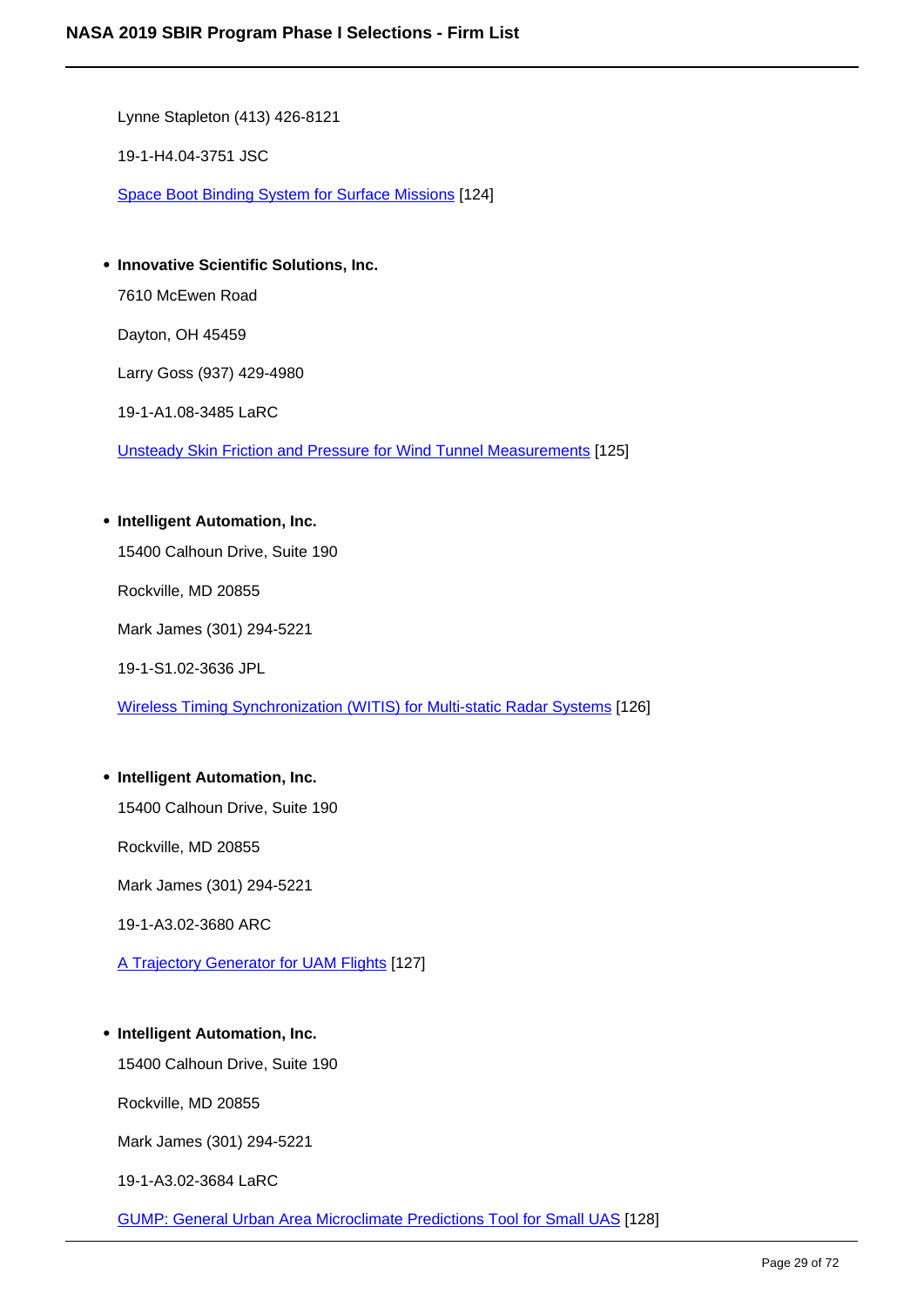- **Intelligent Fiber Optic Systems Corporation** 2363 Calle Del Mundo Santa Clara, CA 95054 Behzad Moslehi (408) 565-9004 19-1-S4.02-2652 JPL Robotic System with Spectroscopic and Haptic Capabilities for Comet Subsurface Ice Sampling [129]
- **Intelligent Fiber Optic Systems Corporation** 2363 Calle Del Mundo Santa Clara, CA 95054 Behzad Moslehi (408) 565-9004 19-1-Z5.04-2654 JSC Sensor-Fused Interactive Perception for Adaptive Space Robotics [130]
- **Intelomed, Inc.**

535 Keystone Drive Warrendale, PA 15086

William Malloy (724) 516-1184

19-1-H12.06-3510 JSC

A Video-Based Non-Contact Method for Advanced Remote Cardiopulmonary Vital Sign Monitoring [131]

- **InterCAX, LLC** 2402 Lively Trail Atlanta, GA 30345 Dirk Zwemer (404) 592-6897 19-1-H6.04-4348 JPL Models as Microservices for Enabling Agile and Distributed MBSE [132]
- **Interdisciplinary Consulting Corporation**

5745 Southwest 75th Street, #364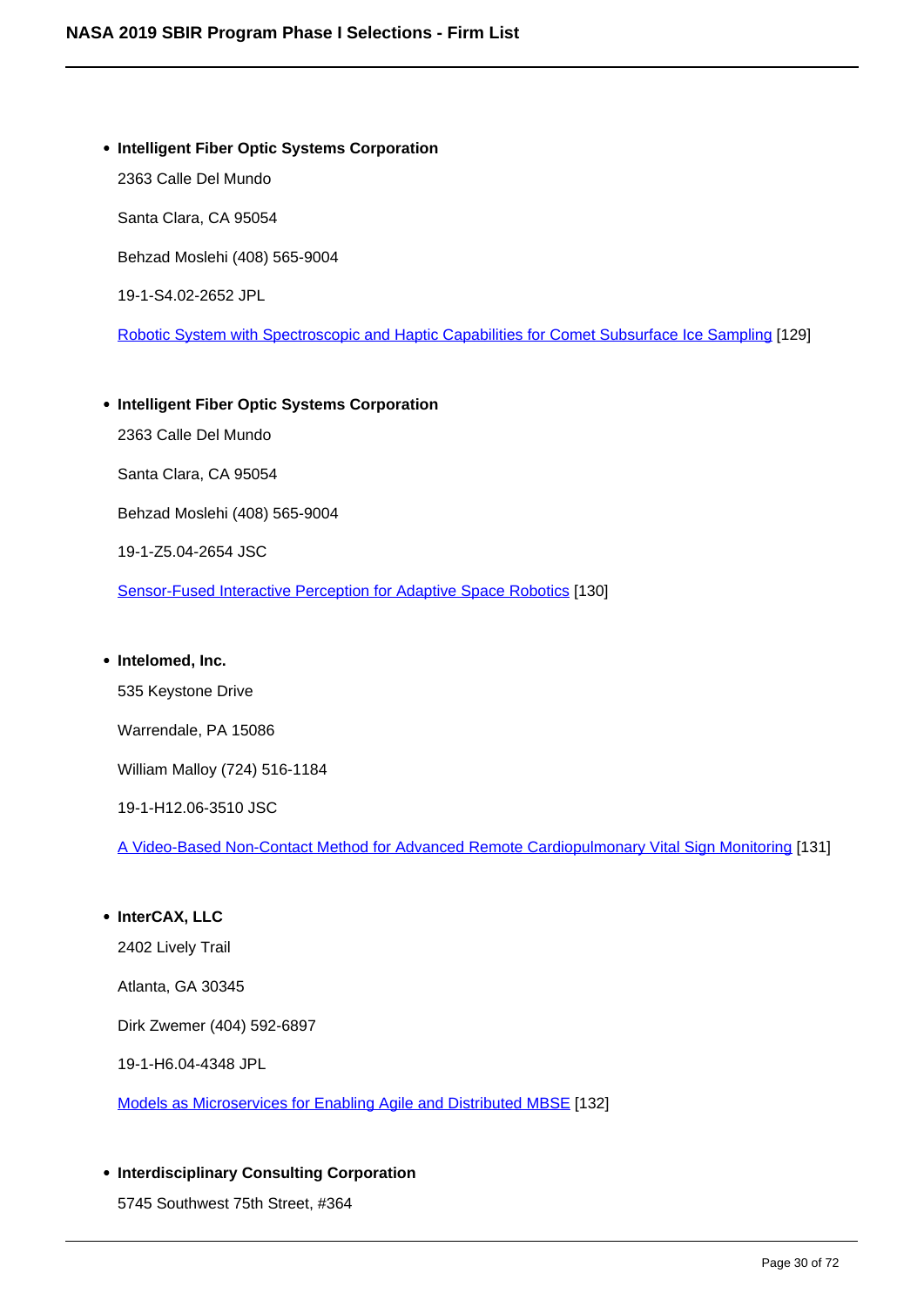Gainesville, FL 32608 Stephen Horowitz (256) 698-6175 19-1-A1.02-3531 LaRC

Field Deployable Wireless Data Acquisition System for Ground-Test Arrays [133]

**Interdisciplinary Consulting Corporation** 5745 Southwest 75th Street, #364 Gainesville, FL 32608

Stephen Horowitz (256) 698-6175

19-1-A2.01-3489 GRC

Ultra-Low Profile, Flat-Packaged Microphones for In-Flight Aeroacoustic Measurements [134]

**International Scientific Technologies, Inc.**

P.O. Box 757

Dublin, VA 24084

Wanda Gibson (540) 633-1424

19-1-Z4.01-4192 LaRC

Measurement of Advanced Radiation-Shielding Materials for Deployment on MISSE-FF [135]

#### **IRPI, LLC**

11535 Southwest 67th Avenue

Portland, OR 97223

Ryan Jenson (503) 545-2501

19-1-H8.01-3356 JSC

Advanced Superhydrophobic Fluids Processing for Life Support [136]

#### **IRPI, LLC**

11535 Southwest 67th Avenue

Portland, OR 97223

Ryan Jenson (503) 545-2501

19-1-H8.01-4033 KSC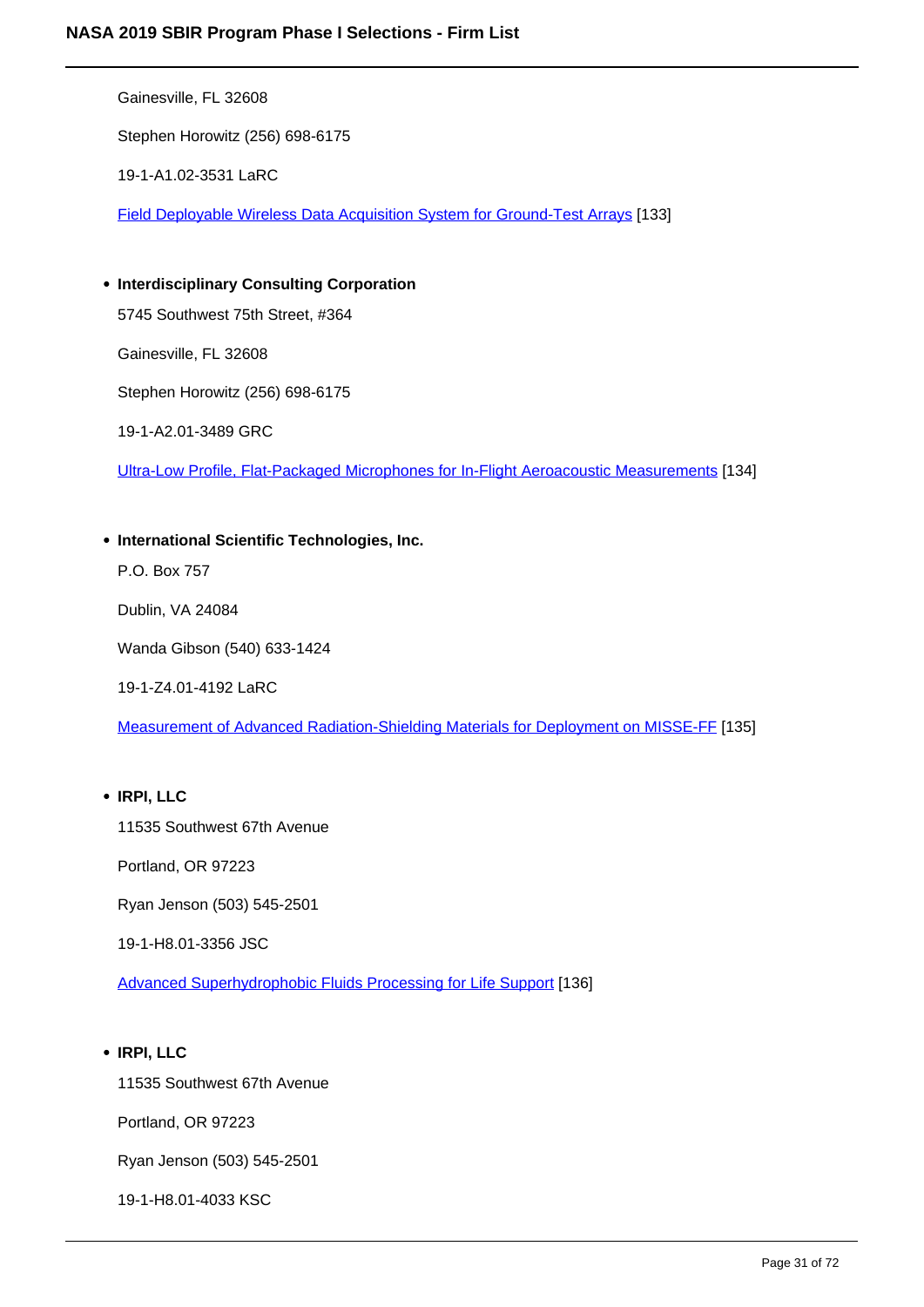Autonomous Plant Watering System for Spacecraft [137]

#### **KALSCOTT Engineering, Inc.**

- P.O. Box 3426
- Lawrence, KS 66046

Suman Saripalli (785) 979-1116

19-1-A3.04-2970 LaRC

Chip-Based ADS-B for High Density, Low Altitude UAV Operations [138]

#### **• Kraenion**

17094 Lon Road

Los Gatos, CA 95033

Binu Mathew (650) 283-9142

19-1-S5.03-4464 GSFC

Machine Learning for Earth Science [139]

#### **L'Garde, Inc.**

15181 Woodlawn Avenue

Tustin, CA 92780

Arthur Palisoc (714) 259-0771

19-1-Z8.06-2584 ARC

Compact, Lightweight Bolt-on Deorbit Device for Spacecraft [140]

#### **LambdaVision, Inc.**

400 Farmington Avenue

Farmington, CT 6032

Jordan Greco (860) 690-5713

19-1-H8.01-3699 JSC

Optimization of the Manufacturing Parameters for the Assembly of Protein-Based Retinal Implants in Microgravity [141]

**Leiden Measurement Technology, LLC**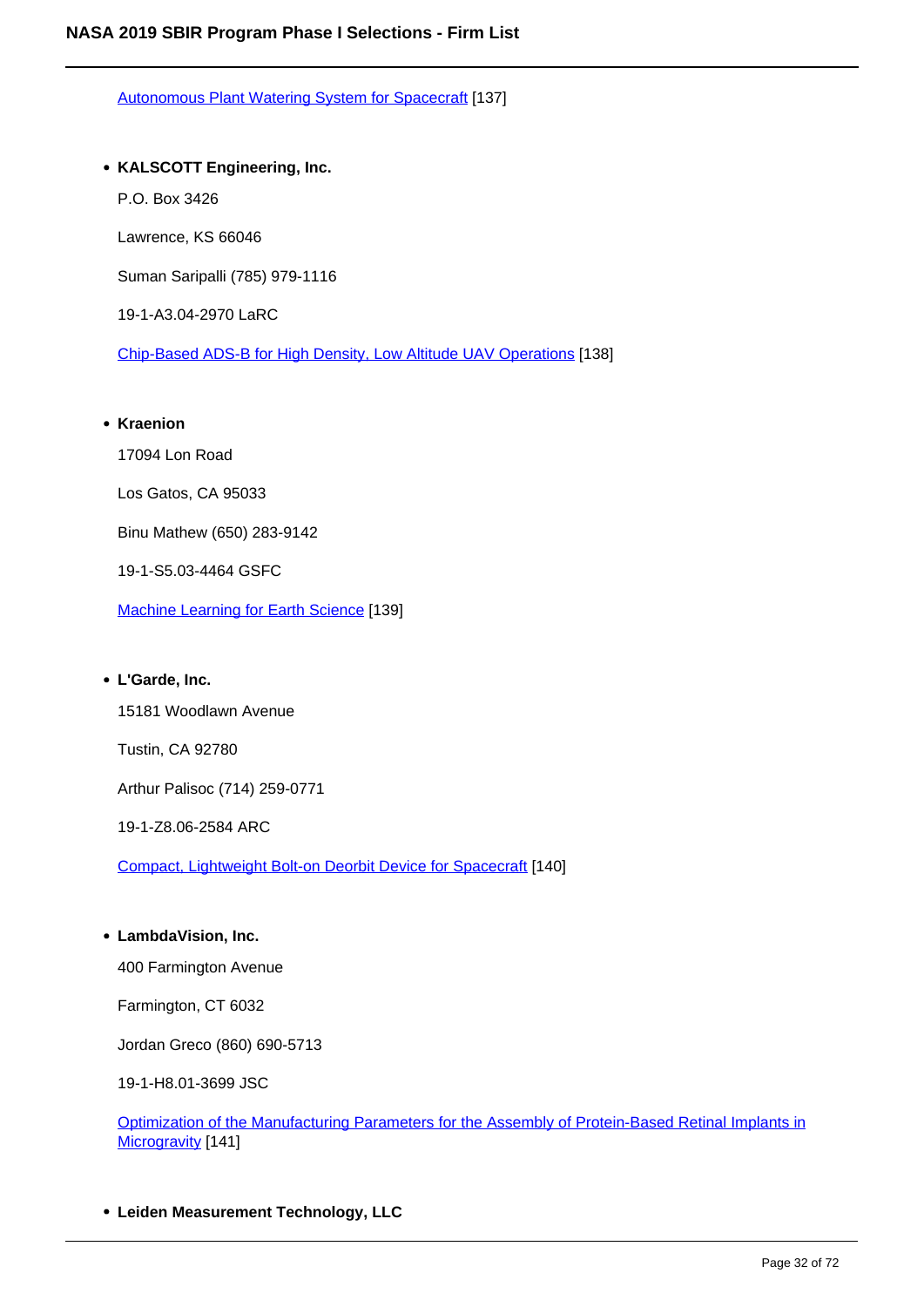1230 Mountain View Alviso Road, Suite A Sunnyvale, CA 94089 Nathan Bramall (510) 301-8980 19-1-S1.07-3832 ARC Sample Pre-Processing Instrument for Chemical Exploration (SPICE) [142] **Leiden Measurement Technology, LLC**

1230 Mountain View Alviso Road, Suite A Sunnyvale, CA 94089 Nathan Bramall (510) 301-8980 19-1-S1.11-4267 ARC Hyperspectral Microscope for the Detection of Life [143]

#### **Lenzner Research, LLC**

125 East Canyon View Drive Tucson, AZ 85704 Matthias Lenzner (347) 301-5402 19-1-S3.04-3870 MSFC **High Sensitivity Light Gyro and Accelerometers [144]** 

#### **LightSpin Technologies, Inc.**

P.O. Box 7140

Endicott, NY 13761

Jared Bowling (607) 725-5143

19-1-S1.05-3706 GSFC

Ultraviolet and Solar Blind Single Photon Diode Arrays [145]

#### **Litespar, Inc.**

7010 North Doane Drive

Tucson, AZ 85718

William Austin (520) 404-7982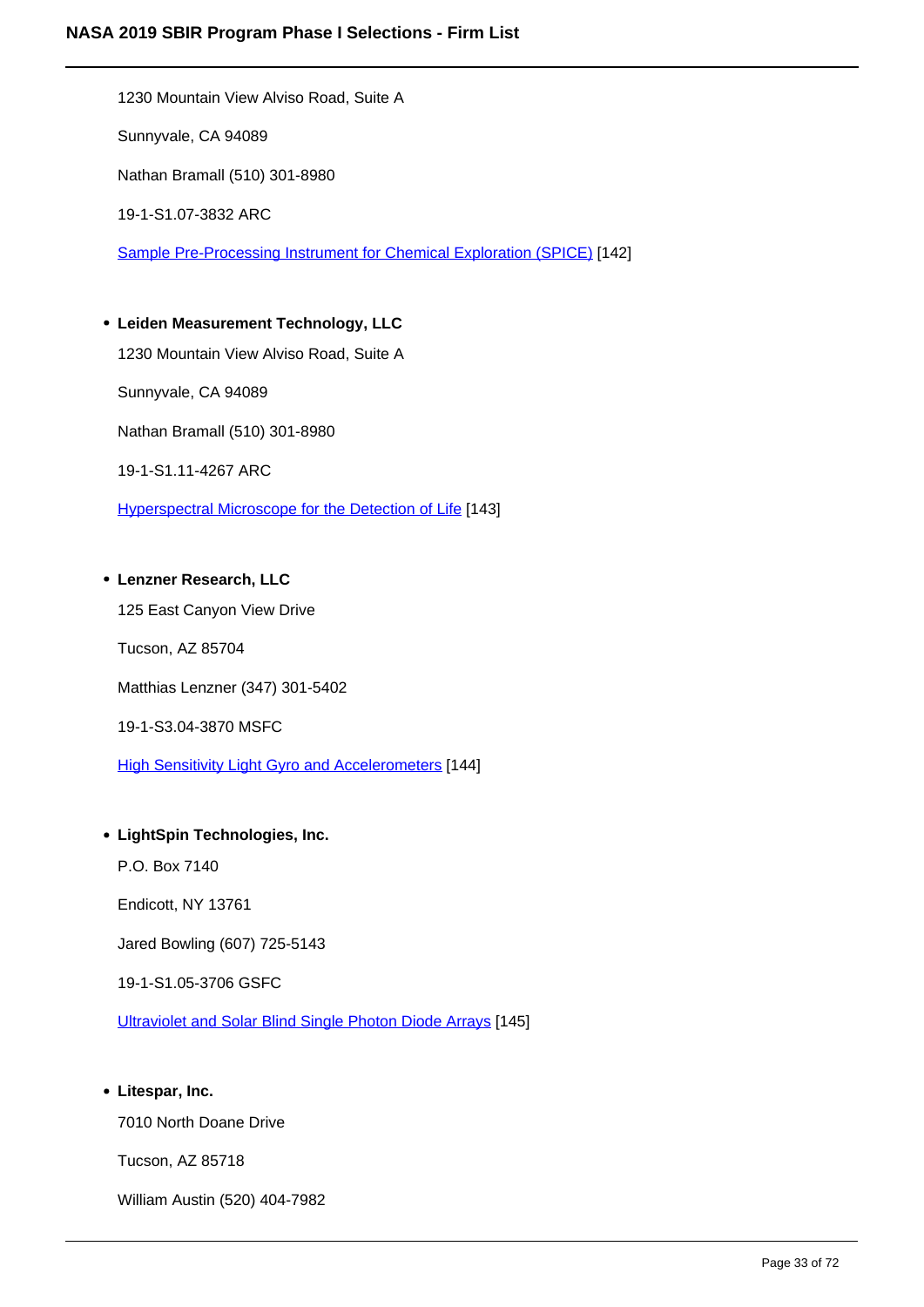19-1-S1.01-4359 GSFC

MOPA Laser Transmitter with Passive Q-Switch for Space LIDAR [146]

#### **LM Group Holdings, Inc.**

26497 Rancho Parkway South

Lake Forest, CA 92630

Ricardo Salas (832) 463-4400

19-1-Z3.01-3795 LaRC

Manufacturing of Bulk Metallic Glass Laminate Composites and Cladded Surfaces using Ultrasonic Additive Manufacturing [147]

#### **LongWave Photonics, LLC**

958 San Leandro Avenue

Mountain View, CA 94043

Alan Lee (617) 399-6405

19-1-S1.03-3725 GSFC

Laser Sources for Frequency Calibration of Far-Infrared Spectrometers [148]

#### **Lorand Technologies, Inc.**

3259 Progress Drive

Orlando, FL 32826

Ronald Hellmer (737) 615-0279

19-1-H10.01-3423 SSC

Wireless Vibration Monitors for Advanced Propulsion Systems Ground Testing [149]

#### **Lunar Outpost, Inc.**

2830 East College Avenue, #106

Boulder, CO 80303

Justin Cyrus (908) 577-4014

19-1-Z5.05-3809 GRC

Cryogenic Thermal Management Systems for Lunar Outpost Mobile Autonomous Prospecting Platform (MAPP) Rover [150]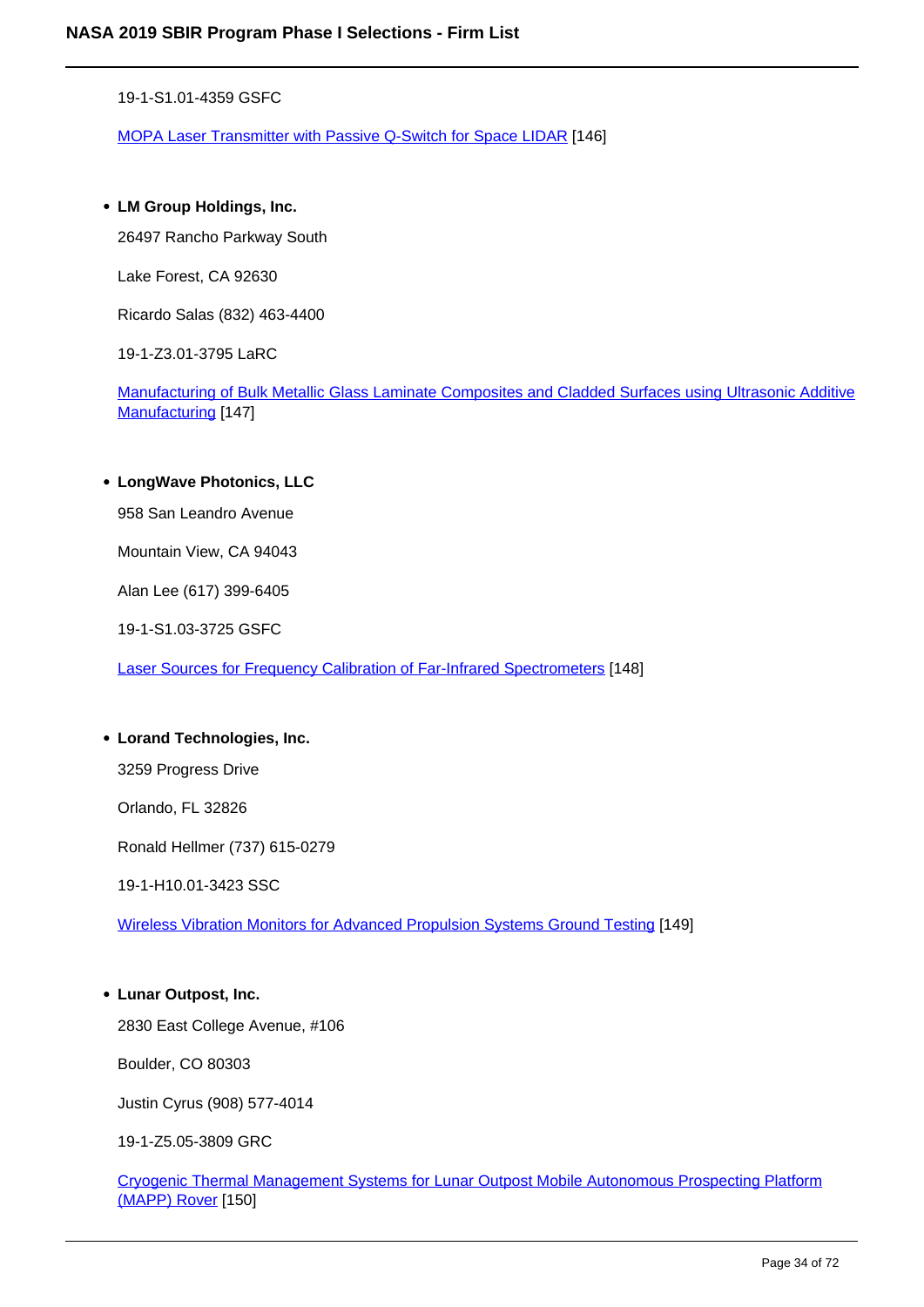**Lynntech, Inc.** 2501 Earl Rudder Freeway South College Station, TX 77845 Darla Hisaw (979) 764-2219 19-1-Z1.04-2790 GRC Energy Dense Advanced Li Ion Batteries for Lunar Surface Missions [151]

# **Lynntech, Inc.** 2501 Earl Rudder Freeway South College Station, TX 77845 Darla Hisaw (979) 764-2219 19-1-Z11.01-2784 LaRC Generative Adversarial Networks for Real-Time Realistic Physics Simulations [152]

#### **Lynntech, Inc.**

2501 Earl Rudder Freeway South College Station, TX 77845 Darla Hisaw (979) 764-2219 19-1-S3.03-2785 GRC Fluoride Ion Solid State Battery for Terrestrial Venus Applications [153]

#### **M4 Engineering, Inc.**

4020 Long Beach Boulevard

Long Beach, CA 90807

Kevin Roughen (562) 981-7797

19-1-Z4.03-4412 LaRC

Lightweight Conformal Structures [154]

#### **Made in Space, Inc.**

8226 Philips Highway, Suite 102

Jacksonville, FL 32256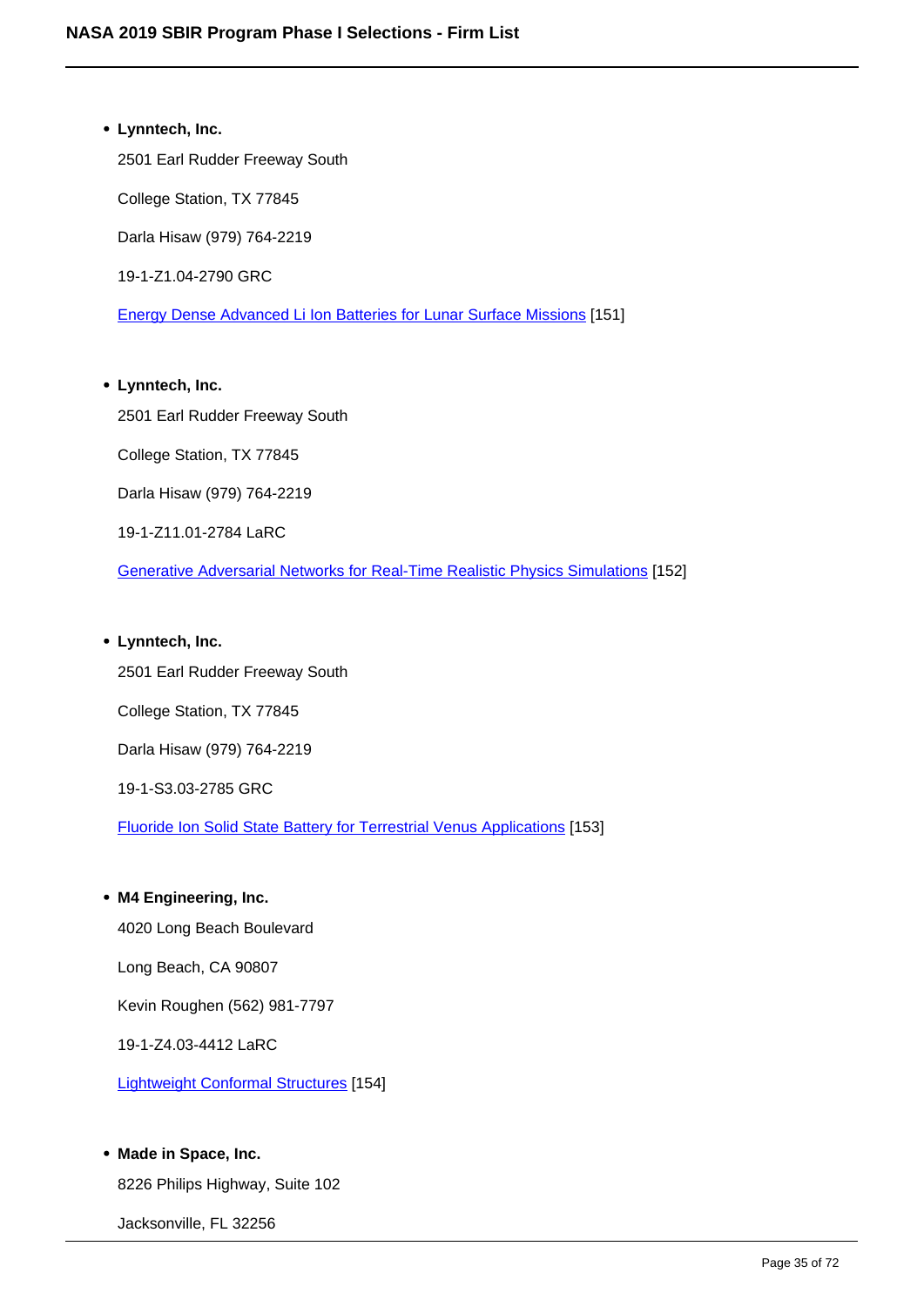Kevin DiMarzio (941) 408-5504

19-1-Z3.02-3224 MSFC

Mobile End-Effector Laser Device (MELD) [155]

**MagiQ Technologies, Inc.**

11 Ward Street

Somerville, MA 2143

Caleb Christensen (617) 661-8300

19-1-S3.04-2964 MSFC

Stabilizing and Miniaturizing a Fast Light Enhanced Gyroscope for Navigation [156]

#### **Magnolia Optical Technologies, Inc.**

52B Cummings Park, Suite 314

Woburn, MA 1801

Yash Puri (978) 821-7500

19-1-S1.04-2990 JPL

Development of Nanostructured Antireflection Coatings Technology for UV and IR Bands for Improved Detector Array and Sensor Performance [157]

#### **Mainstream Engineering Corporation**

200 Yellow Place

Rockledge, FL 32955

Michael Rizzo (321) 631-3550

19-1-Z2.01-4419 JSC

Single-Loop Thermal Control System Enabling Compressor [158]

#### **Mainstream Engineering Corporation**

200 Yellow Place

Rockledge, FL 32955

Michael Rizzo (321) 631-3550

19-1-Z2.01-4490 JPL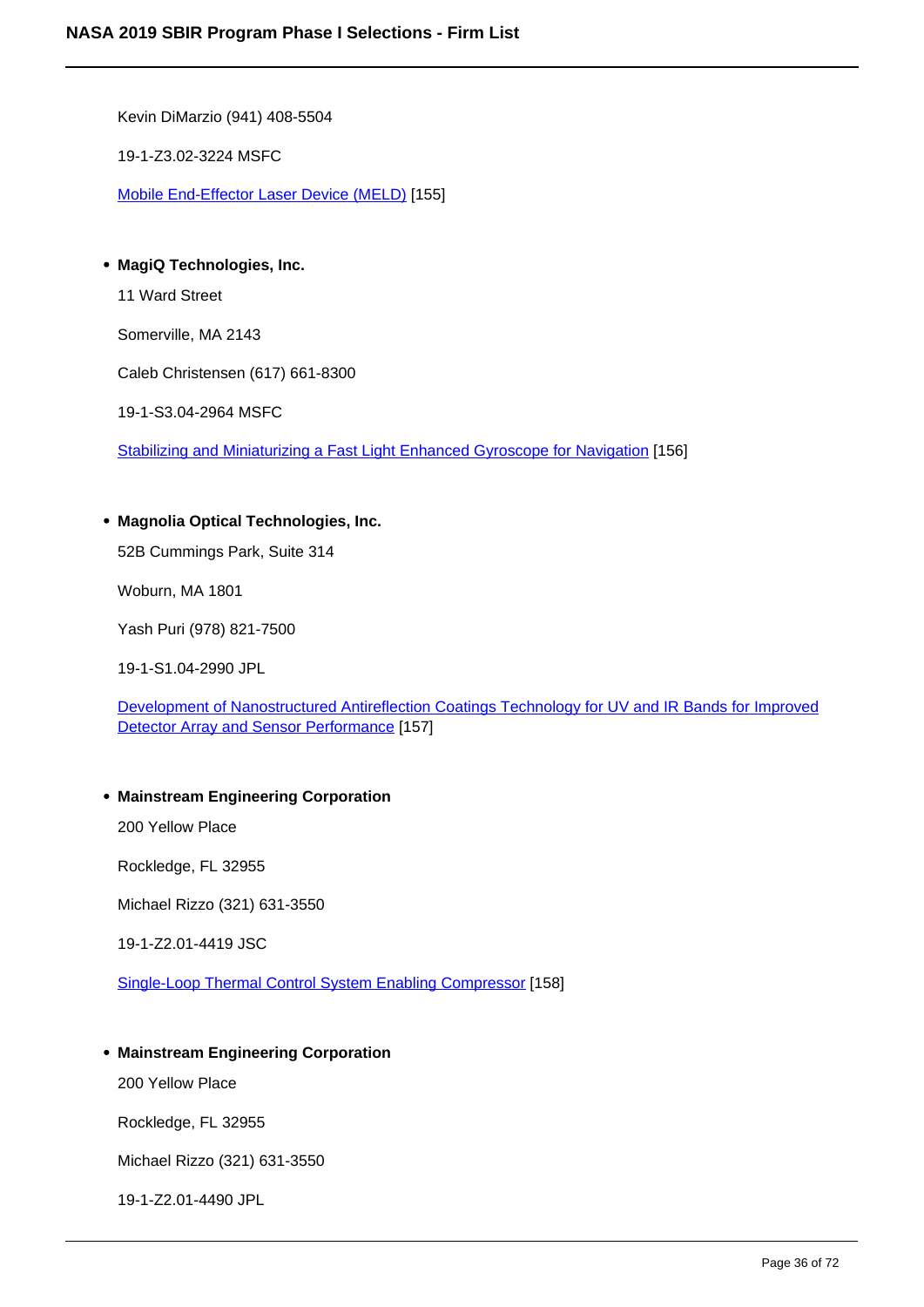Extreme Temperature Vapor Compression Heat Pump [159]

### **Makel Engineering, Inc.**

1585 Marauder Street

Chico, CA 95973

Darby Makel (530) 895-2771

19-1-S1.07-4193 GRC

Venus In-Situ Mineralogy Reaction Array (VIMRA) Sensor Platform [160]

# **Martin Defense Group, LLC**

841 Bishop Street, Suite 1110

Honolulu, HI 96813

Todd Peltzer (808) 551-4713

19-1-H6.01-3742 MSFC

Reinforcement Learned Adversarial Agent for Active Fault Detection in Space Habitats [161]

# **Masten Space Systems, Inc.**

1570 Sabovich Street

Mojave, CA 93501

Matthew Kuhns (216) 308-6111

19-1-Z7.04-3871 MSFC

Testing Deep Cratering Physics to Inform Plume Effects Modeling for Masten Space Systems [162]

# **Masten Space Systems, Inc.**

1570 Sabovich Street

Mojave, CA 93501

Matthew Kuhns (216) 308-6111

19-1-S3.06-3881 MSFC

Surviving the Lunar Night Using Metal Oxidation Warming Systems [163]

# **Materials Research and Design, Inc.**

300 East Swedesford Road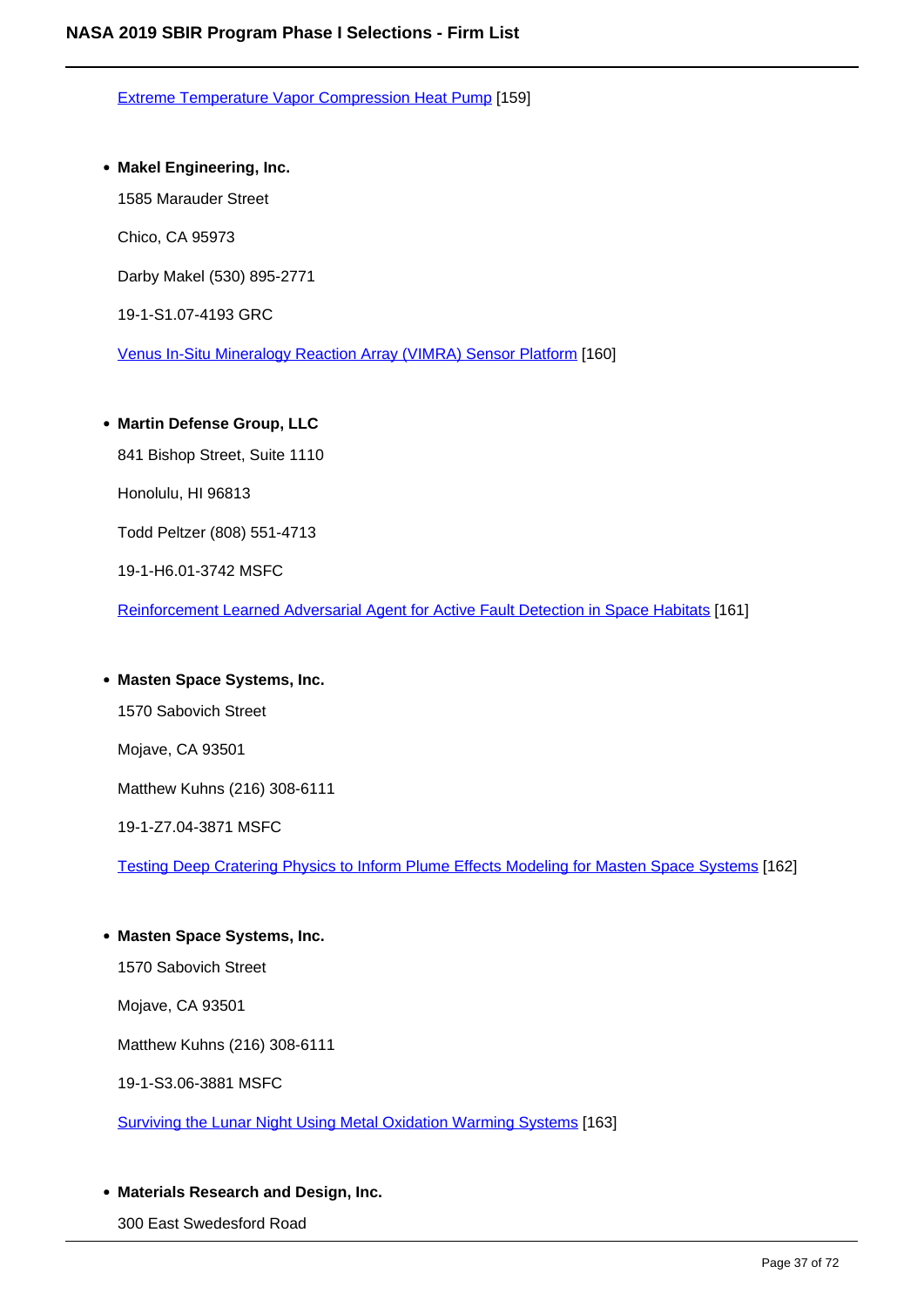Wayne, PA 19087 Craig Iwano (610) 964-9000 19-1-H5.02-3902 MSFC Domestically Available C/C for Hot Structure [164]

**Materials Research and Design, Inc.** 300 East Swedesford Road Wayne, PA 19087 Gary Tiscia (610) 964-9000

19-1-Z9.01-3916 MSFC

Rapid Fabrication of CMCs with Aligned Discontinuous Reinforcement via Reactive Melt Infiltration [165]

#### **Metron, Inc.**

1818 Library Street

Reston, VA 20190

Seth Blackwell (703) 787-8700

19-1-A3.03-3366 LaRC

In-Time Flight Anomaly Detection and Risk Prediction with Neural Networks [166]

# **Microelectronics Research Development Corporation**

4775 Centennial Boulevard, Suite 130

Colorado Springs, CO 80919

Karen Van Cura (719) 531-0805

19-1-Z8.03-2829 LaRC

Low Cost Methodology to Radiation Hardening of Legacy Integrated Circuits [167]

# **MicroLink Devices, Inc.**

6457 Howard Street

Niles, IL 60714

Noren Pan (847) 588-3001

19-1-S3.01-3213 GRC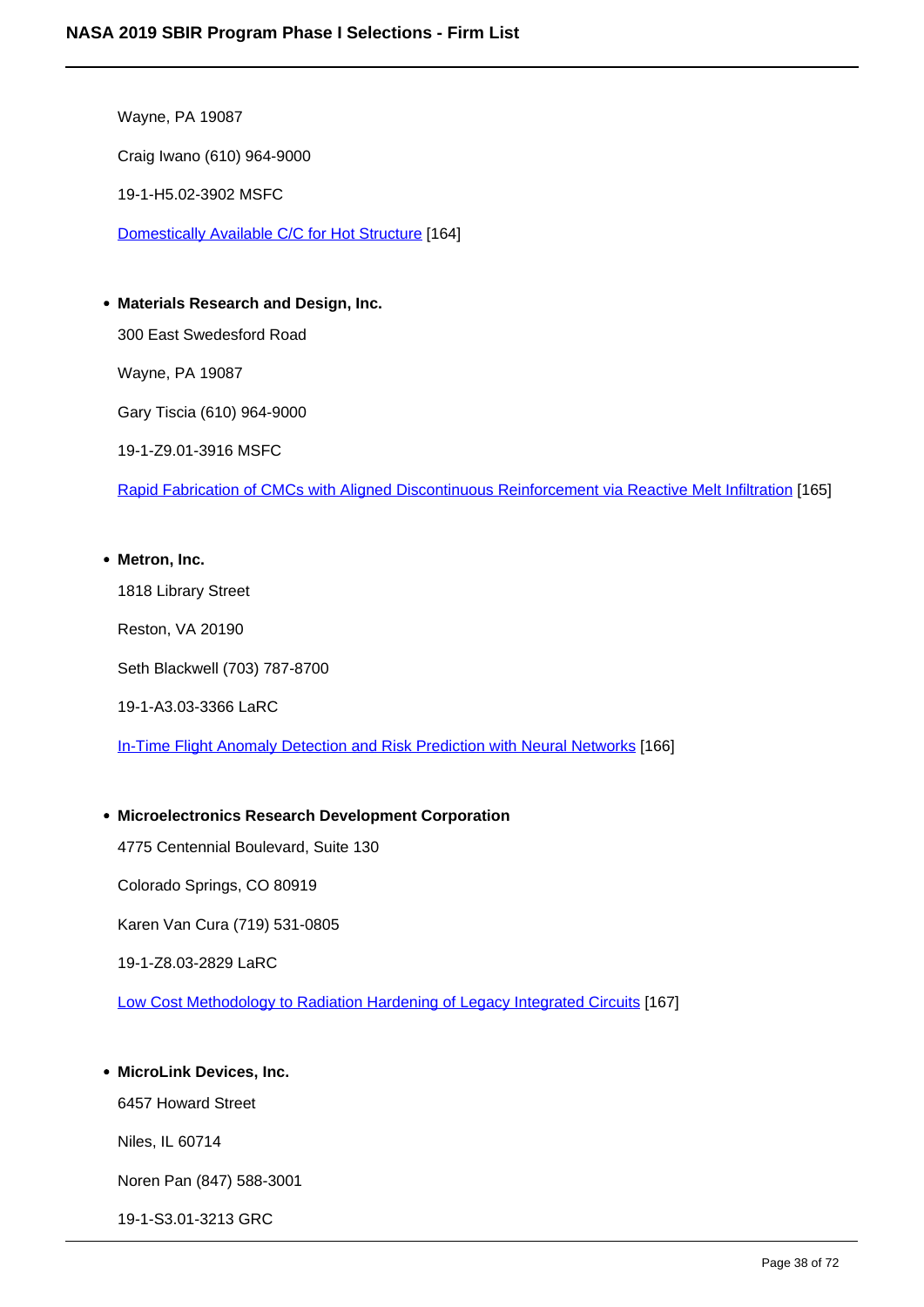High Specific Power Radiation Hard Bifacial Back Metal Mirror Solar Cells for Flex Arrays [168]

**Microscale, Inc.**

800 West Cummings Park, Suite 3350

Woburn, MA 1801

Xingtao Wu (339) 927-1996

19-1-S2.01-2952 JPL

Manufacturing Optimization of High-Actuator-Count Deformable Mirrors for Mirror Quality and Actuator Yield Assurance [169]

#### **MicroXact, Inc.**

6580 Valley Center Drive, Suite 312

Radford, VA 24141

Elena Kochergina (540) 394-4040

19-1-S1.05-3345 GSFC

Wide Energy Range X-Ray Neutral Density Filters [170]

# **Millennitek LLC**

631 Barbrow Lane

Knoxville, TN 37932

Steve Getley (865) 966-2170

19-1-Z1.03-3409 GRC

Integral Neutron and Gamma Shield Material [171]

# **Millimeter Wave Systems LLC**

9 Research Drive, Suite #8

Amherst, MA 1002

Brenda Mangels (413) 345-6467

19-1-S1.02-4165 JPL

V-Band Switch (65-70 GHz) [172]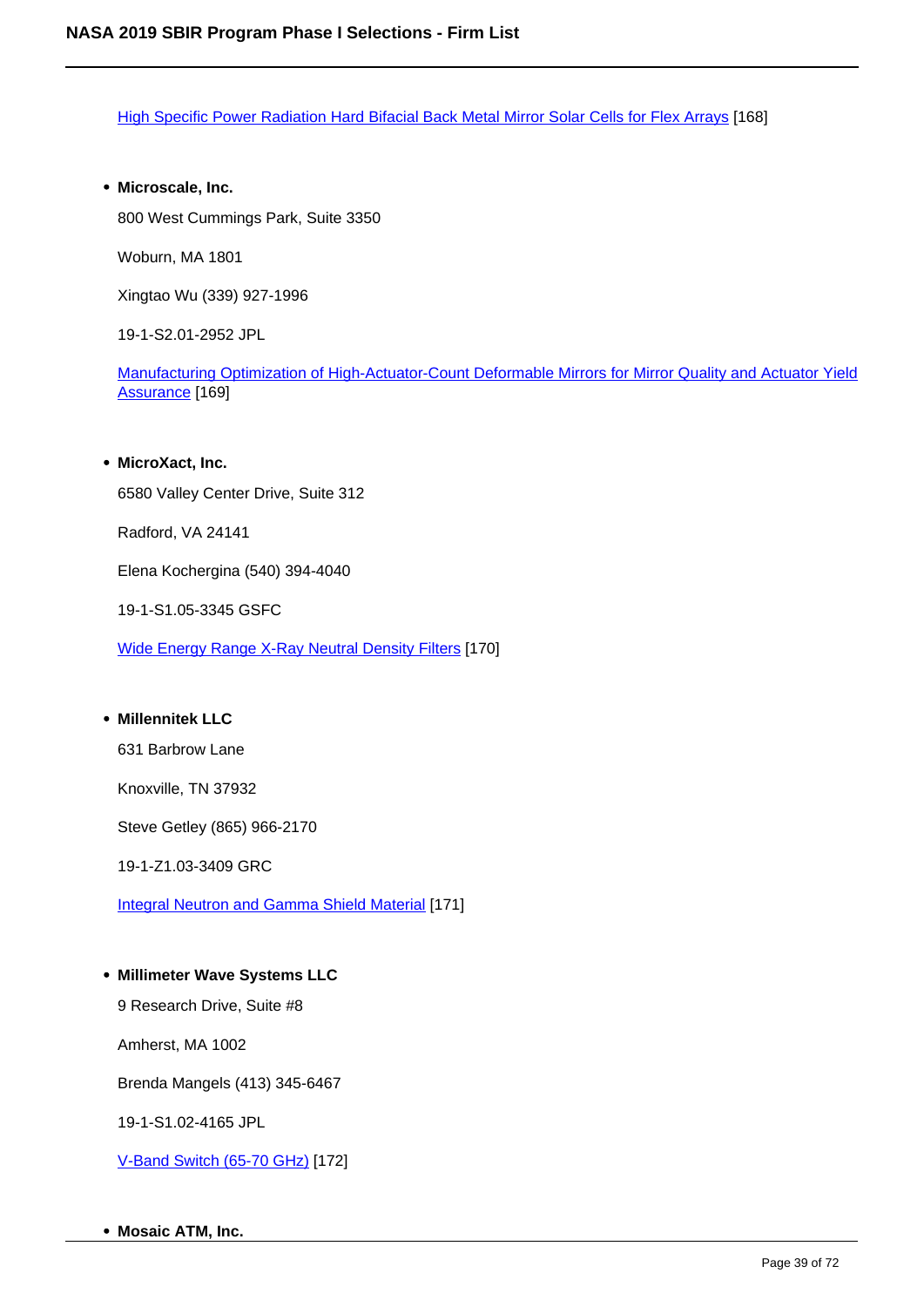540 Fort Evans Road Northeast, Suite 300 Leesburg, VA 20176 Chris Stevenson (540) 454-7458 19-1-A3.03-3040 LaRC **Smart UAS Information Network [173]** 

**Mosaic ATM, Inc.** 540 Fort Evans Road Northeast, Suite 300 Leesburg, VA 20176 Chris Stevenson (540) 454-7458 19-1-A3.01-3035 ARC Contingency Planning for TFM Decision Support [174]

# **Mosaic ATM, Inc.**

540 Fort Evans Road Northeast, Suite 300 Leesburg, VA 20176 Chris Stevenson (540) 454-7458 19-1-A3.02-3037 LaRC

Increasing Autonomy with Automated Trajectory Negotiation [175]

# **Motiv Space Systems, Inc.**

350 North Halstead Street Pasadena, CA 91107

Tom McCarthy (626) 389-5783

19-1-S4.04-3728 JPL

Cryogenic Focus Mechanism [176]

# **Motiv Space Systems, Inc.**

350 North Halstead Street

Pasadena, CA 91107

Chris Thayer (626) 389-5785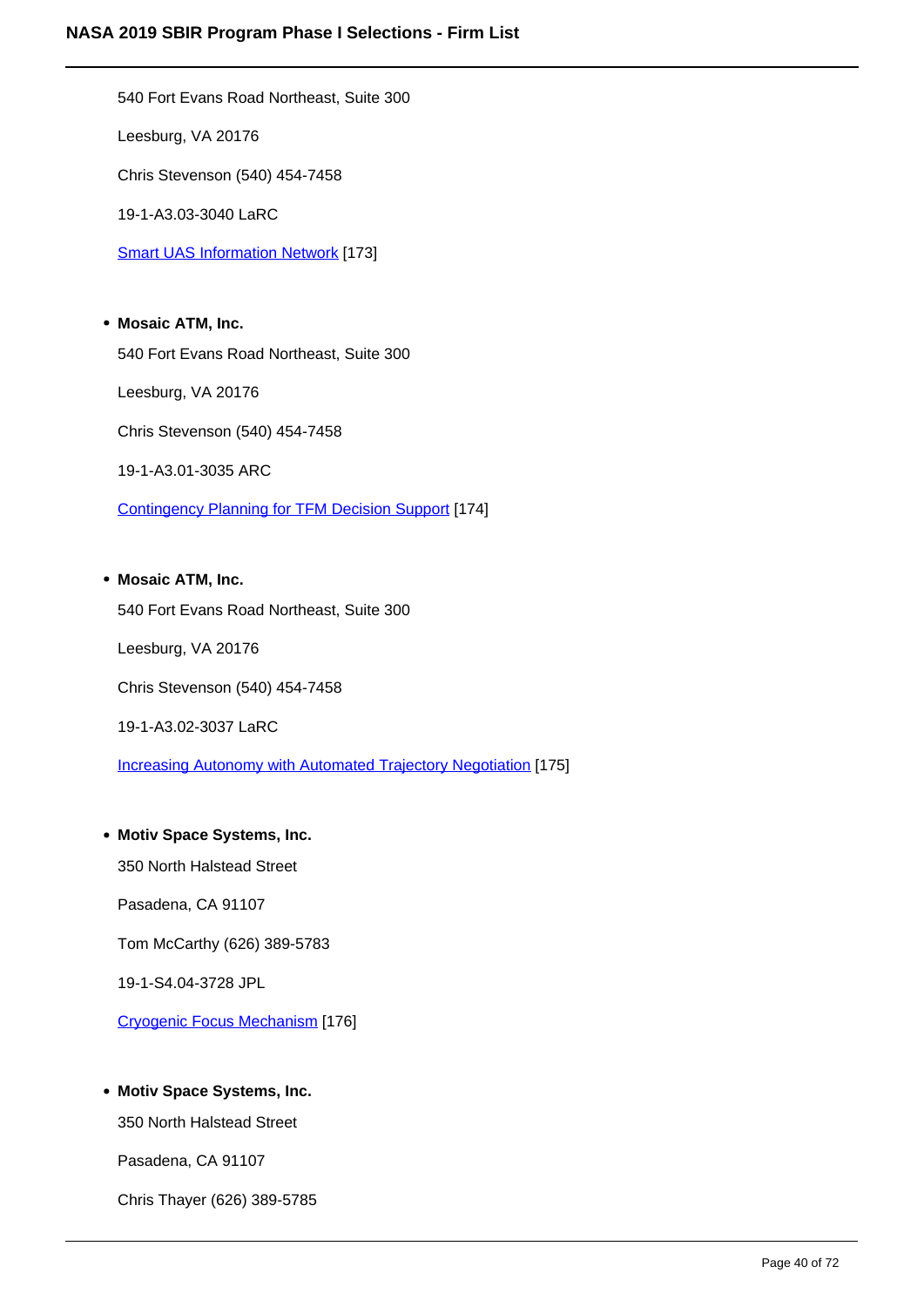19-1-Z5.05-4027 JSC

Fast Advanced Scout Terrain Rover (FASTR) Mobility Architecture for Lunar Missions [177]

### **Multiscale Systems, Inc.**

101 Moreland Green Drive

Worcester, MA 1609

Jesse Silverberg (781) 964-7911

19-1-A1.06-3665 LaRC

Ultra-Lightweight Mechanical Metamaterials for Mitigating Impacts and Crashes of Urban Air Mobility Vehicles [178]

#### **N&R Engineering**

6659 Pearl Road, #201

Parma Heights, OH 44130

Vinod Nagpal (440) 845-7020

19-1-A1.07-2626 GRC

Probabilistic/Reliability Software Tool for Ceramic Matrix Composite/Environmental Barrier Coating Interface Modeling [179]

# **Nabla Zero Labs**

535 Old Mill Road

San Marino, CA 91108

Juan Arrieta (626) 319-0263

19-1-H9.03-2971 GSFC

A Networked Flight Dynamics Platform for Collaborative Design and Optimization [180]

#### **Nalu Scientific, LLC**

2800 Woodlawn Drive, Suite 240

Honolulu, HI 96822

Isar Mostafanezhad (808) 343-9204

19-1-S1.01-4294 GSFC

SWELL: Single-Photon-Sensitive Waveform Enhanced and Lightweight LIDAR [181]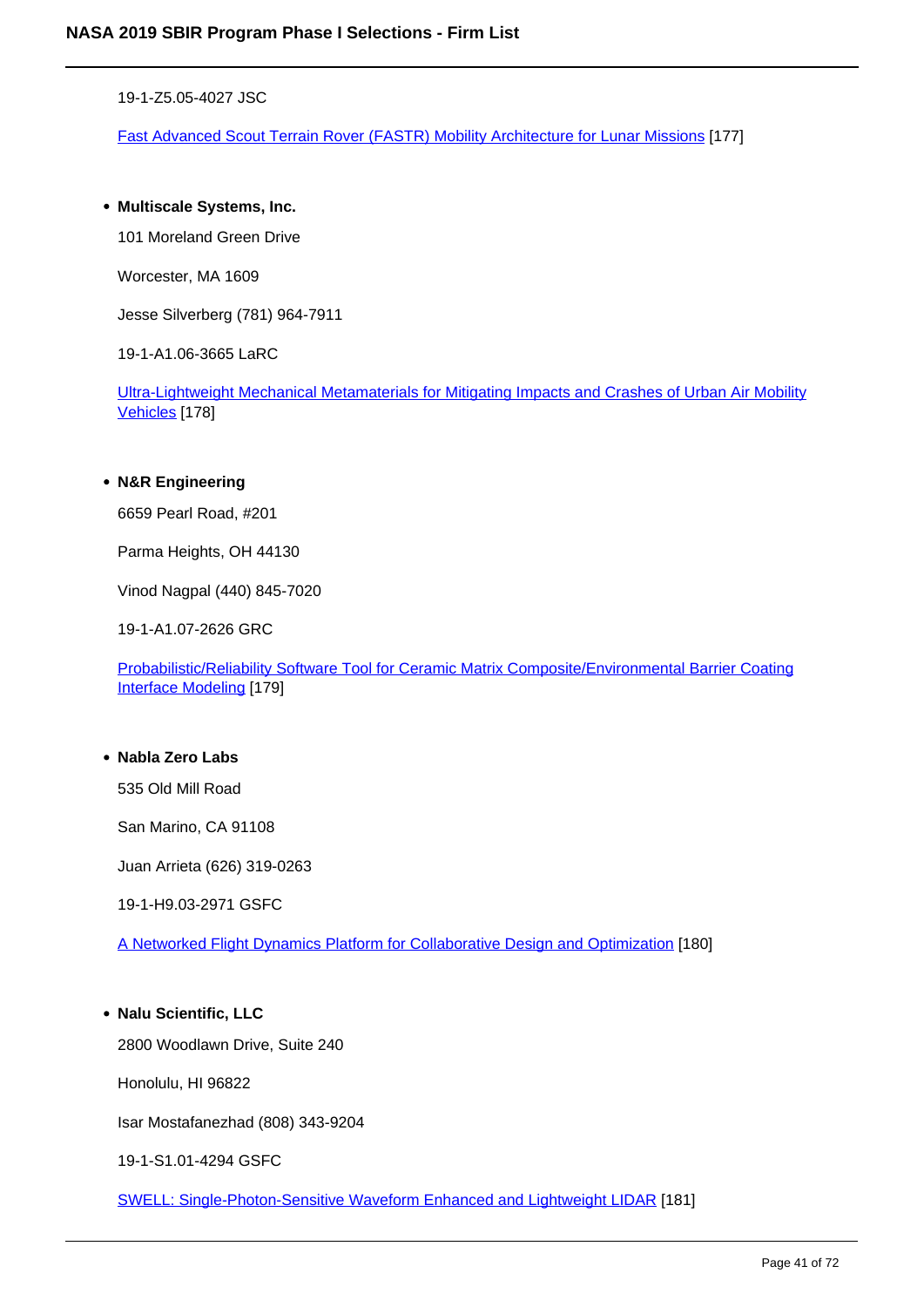**Nanohmics, Inc.** 6201 East Oltorf Street, Suite 400 Austin, TX 78741 Mike Mayo (512) 389-9990 19-1-H3.03-3415 JPL Aptamer Beacon Sensor for Manual and Remote Automated Microbial Detection [182]

**NanoMEMS Research, LLC** 4000 Barranca Parkway, Suite 250 Irvine, CA 92604 Hector De Los Santos (949) 682-7702 19-1-H9.05-3976 GRC Plasmon-Plasmon Scattering Digital Logic [183]

# **Nanosonic, Inc.** 158 Wheatland Drive Pembroke, VA 24136 Melissa Campbell (540) 626-6266 19-1-Z8.03-3077 GRC Lightweight Radiation Shielding Composites for Small Spacecraft [184]

- **Navitas Advanced Solutions Group, LLC** 4880 Venture Drive, Suite 100 Ann Arbor, MI 48108 Ben Benedict (734) 205-1410 19-1-Z1.04-4174 GRC Extended Cycle Life High Energy Lithium Sulfer Batteries [185]
- **Near Earth Autonomy, Inc.**

150 North Lexington Street

Pittsburgh, PA 15208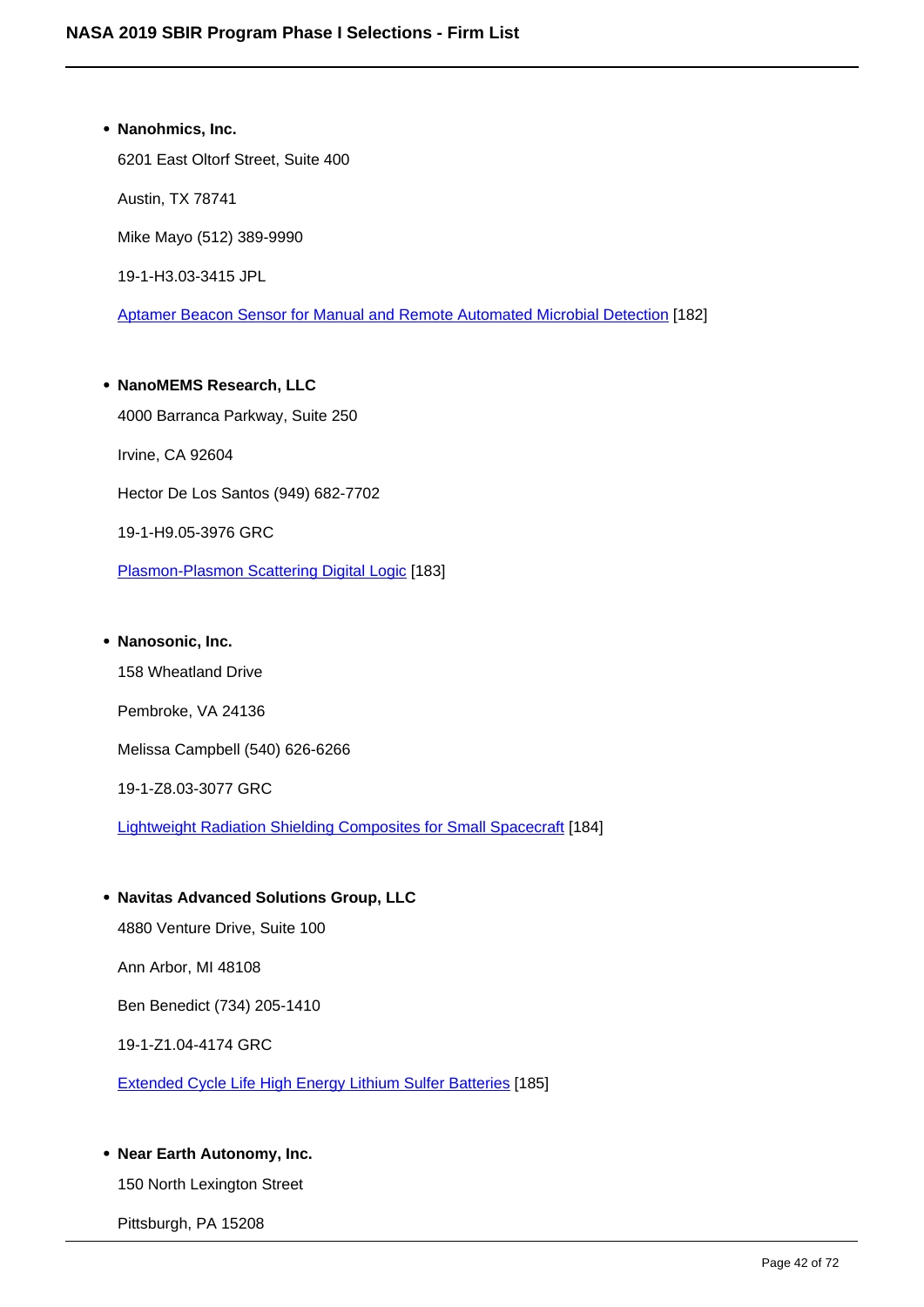Marcel Bergerman (412) 513-6110

19-1-A2.02-3901 LaRC

Long Term Autonomy for Aerial Urban Mobility [186]

**New Electricity Transmission Software Solutions (NETSS)**

22 Weir Hill Road

Sudbury, MA 1776

Eric Allen (518) 447-9400

19-1-A1.04-3011 GRC

Integrated Control and Protection Methodology Based on Energy-Space Modeling for EAP Aircraft [187]

#### **Nexolve Holding Company, LLC**

290 Dunlop Boulevard, Southwest Suite 200

Huntsville, AL 35824

Paul Dupre (256) 836-7785

19-1-H5.01-4161 MSFC

Simple Reliable Retractable Lunar Lander Solar Array [188]

# **NextGen Battery Technologies, LLC**

1901 North Monroe Street, Suite 1200

Arlington, VA 22209

C. Michael Booth (770) 296-7941

19-1-Z1.04-3583 GRC

Advanced Rechargeable Lithium Battery for Space Applications [189]

#### **nFlux**

550 North Figueroa Street, Apartment 5084

Los Angeles, CA 90012

Seyed Sajjadi (818) 934-3093

19-1-H6.03-3723 ARC

Sigma as an Augmented Cognitive Architecture for Deep Space Exploration [190]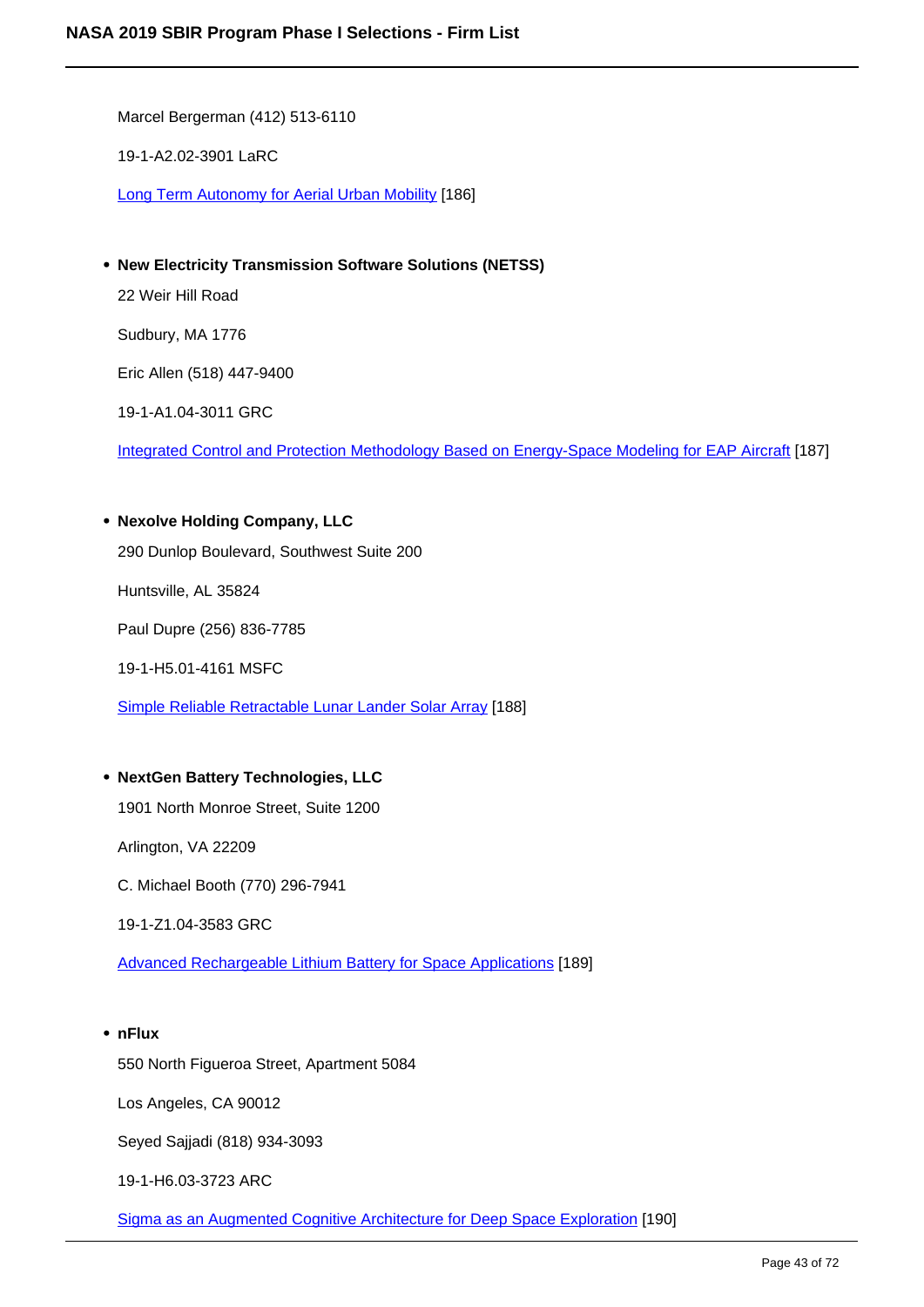# **NHanced Semiconductors** 1415 Bond Street, Suite 155 Naperville, IL 60563 Robert Patti (630) 561-6813 19-1-S1.05-3535 JPL 8k x 8k Delta Doped 3D Advanced Hybrid Detector Prototype For UV [191] **NodeIn**

12 Deerfield Trace Burlington, CT 6013 Suresh Kannan (404) 313-0228 19-1-A2.02-4019 GRC Information Hedging from Sensing to Cognition to ensure Coherent Decision Making [192]

# **Nokomis, Inc.**

310 5th Street

Charleroi, PA 15022

Eli Polovina (724) 483-3946

19-1-A1.09-4472 GRC

Hiawatha OnBoard Electronic Sensing [193]

# **OEwaves, Inc.**

465 North Halstead Street, Suite #140

Pasadena, CA 91107

Debra Coler (626) 351-4200

19-1-S1.09-4431 JPL

Cryogenic Microphotonic Accelerometer [194]

# **OEwaves, Inc.**

465 North Halstead Street, Suite #140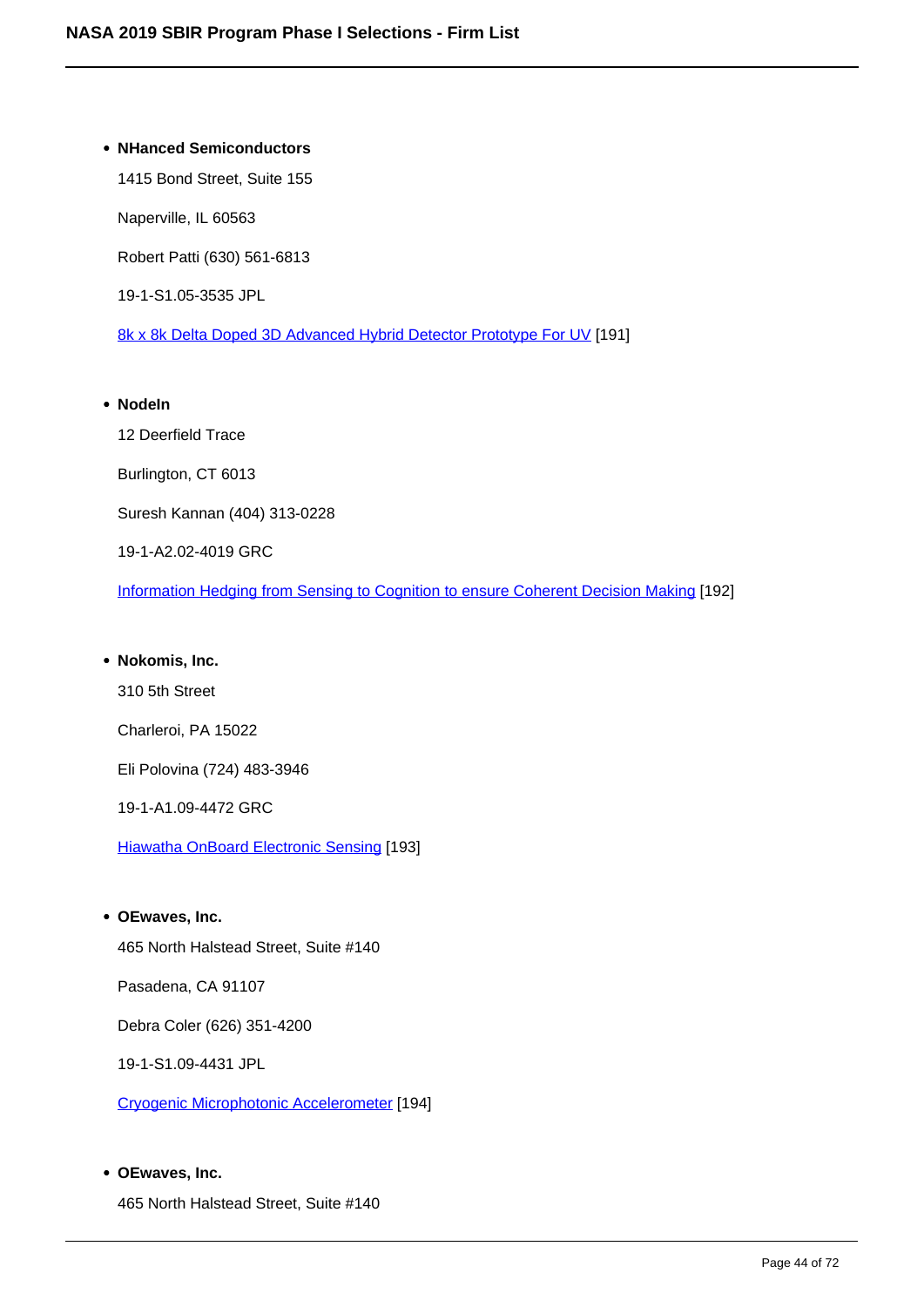Pasadena, CA 91107 Debra Coler (626) 351-4200 19-1-S1.10-3876 JPL Miniature Laser System for Yb Ion Clock [195]

**Opterus Research and Development, Inc.**

4221 Rolling Gate Road

Fort Collins, CO 80526

Thomas Murphey (505) 250-3006

19-1-H5.01-2946 LaRC

Monolithic Truss Segment [196]

**Opterus Research and Development, Inc.**

4221 Rolling Gate Road

Fort Collins, CO 80526

Thomas Murphey (505) 250-3006

19-1-S2.02-2947 JPL

Precision Multifunction Autonomous Connections [197]

# **Opterus Research and Development, Inc.**

4221 Rolling Gate Road

Fort Collins, CO 80526

Thomas Murphey (505) 250-3006

19-1-Z12.01-2951 GRC

Deployable Solar Concentrator [198]

# **Optical Coating Solutions, Inc.**

P.O. Box 1064

Emmett, ID 83617

Carol Martinez (805) 890-0053

19-1-S1.08-2454 JPL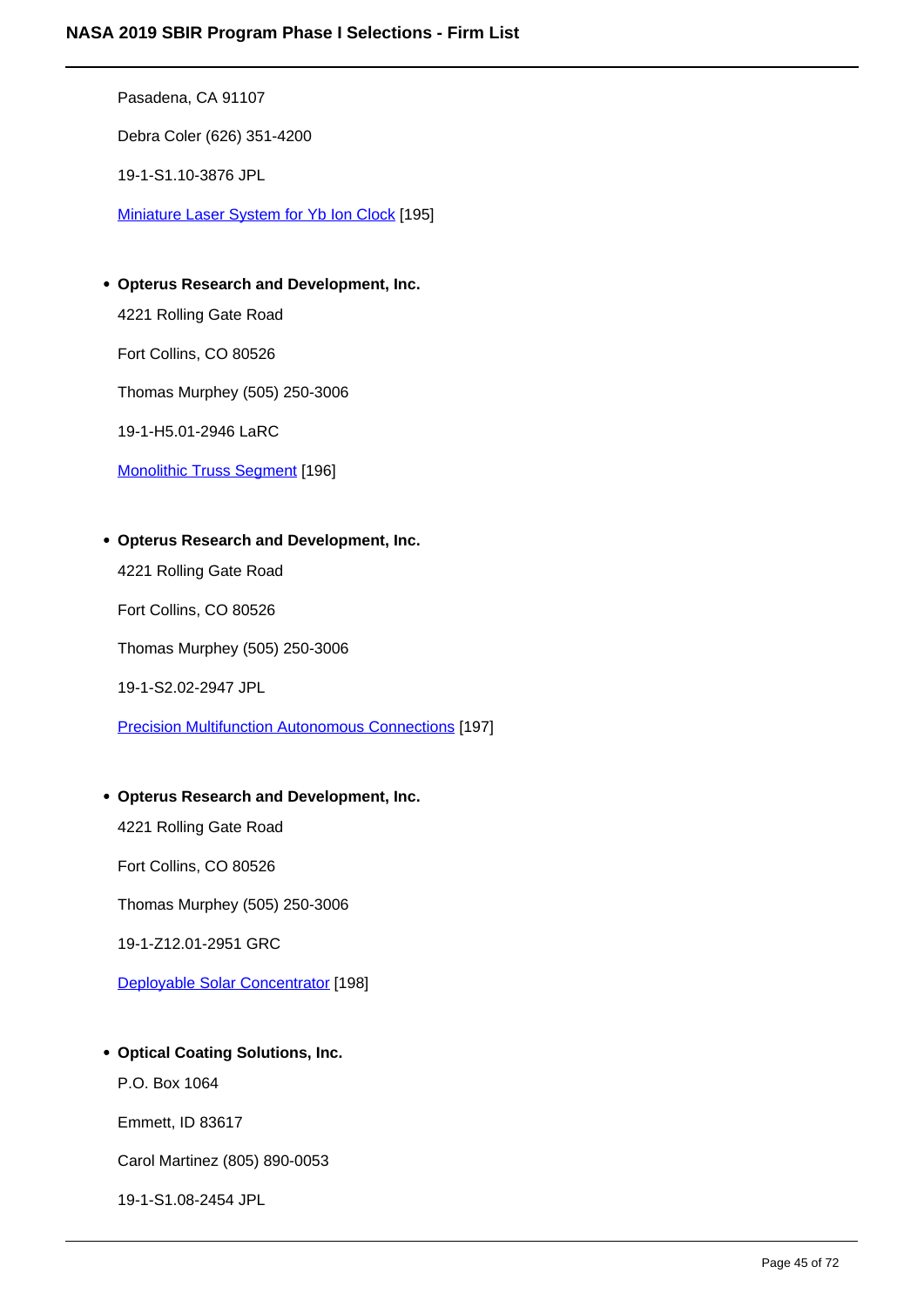Passsive UV Imaging Polarimeter For Atmospheric Studies [199]

# **Optimax Systems, Inc.**

6367 Dean Parkway

Ontario, NY 14519

Thomas Starin (585) 265-1020

19-1-S2.03-3687 GSFC

Mitigation of Mid-Spatial Frequency Errors [200]

# **OPTINAV, Inc.**

10914 Northeast

Bellevue, WA 98004

Robert Dougherty (425) 891-4883

19-1-A1.02-3576 LaRC

Innovative Measurement of Airframe Noise Sources [201]

# **OptiPro Systems, LLC**

6368 Dean Parkway

Ontario, NY 14519

James Munro (585) 265-0160

19-1-S2.04-3275 GSFC

Chromatic Interferometric Probe [202]

#### **OptiPro Systems, LLC**

6368 Dean Parkway

Ontario, NY 14519

Matthew Carlson (585) 265-0160

19-1-S2.04-3272 GSFC

Advanced Nanometer Coordinate Measuring Machine [203]

# **Orbion Space Technology, Inc.**

101 West Lakeview Drive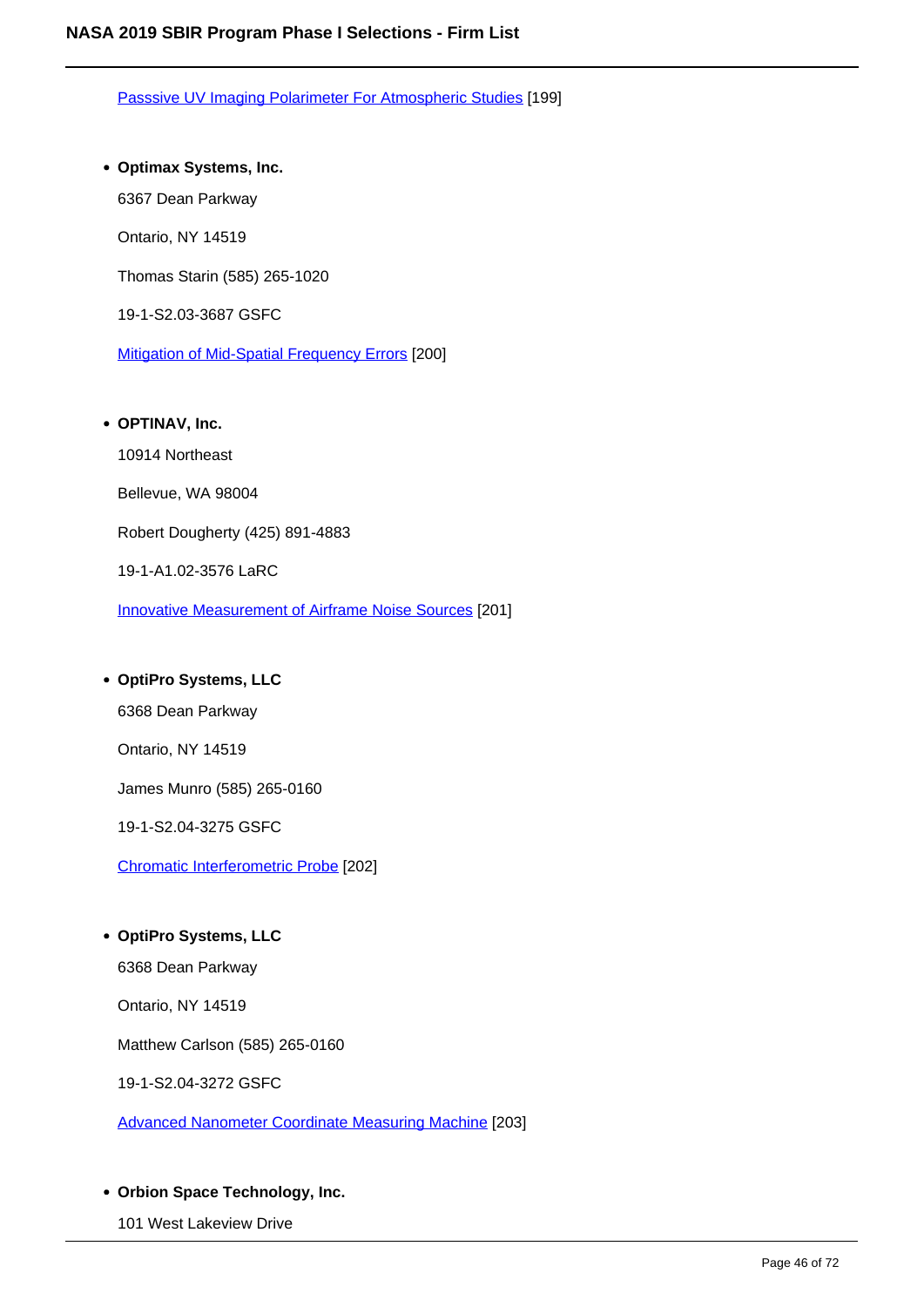Houghton, MI 49931 Jason Makela (906) 362-2509 19-1-Z10.02-3947 GRC Reliable Non-Swaged Cathode Heater Designs [204]

# **Orbit Logic, Inc.**

7852 Walker Drive

Greenbelt, MD 20770

Ella Herz (301) 982-6234

19-1-S5.05-2756 ARC

FLAPPER: Fault Learning Agent for Predication, Protection and Early Response [205]

**Orbital Transports, LLC** 130 South Canal Stret, Suite 819 Chicago, IL 60606 David Hurst (773) 218-6151 19-1-Z8.07-3323 LaRC

METIS: A System and MBSE Methodology for Small Spacecraft Development [206]

# **Ozark Integrated Circuits, Inc.**

700 West Research Center Boulevard

Fayetteville, AR 72701

Matt Francis (479) 409-5201

19-1-S4.04-2992 GRC

Extreme Environment System Integration Techniques for Venus In-Situ Processing [207]

# **Parabilis Space Technologies, Inc.**

1195 Linda Vista Drive, Suite F

San Marcos, CA 92078

David Brynes (619) 750-4484

19-1-H10.01-3329 SSC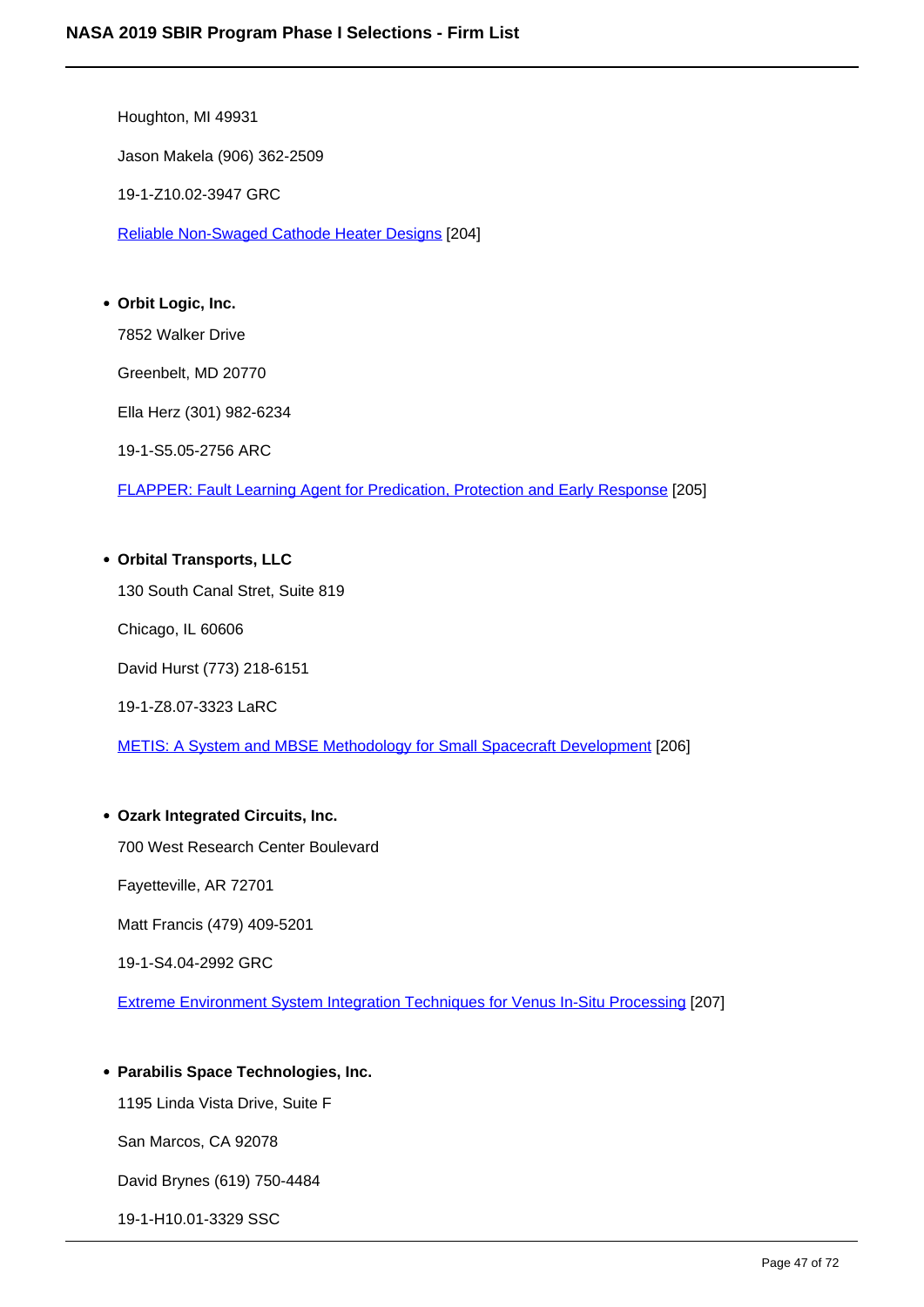Hermetically Sealed Rotary Bellows for Reducing Stem Seal Leak Rates [208]

- **Paragon Space Development Corporation** 3481 East Michigan Street Tucson, AZ 85714 Leslie Haas (520) 903-1000 19-1-H3.02-3541 ARC Separation Technology of On-Orbit Liquid and Excrement (STOOLE) [209]
- **Paragon Space Development Corporation**

3481 East Michigan Street

Tucson, AZ 85714

Leslie Haas (520) 903-1000

19-1-Z2.01-3790 MSFC

Smart Passively Articulating High-Turndown Radiator (SPAHR) [210]

# **Paragon Space Development Corporation**

3481 East Michigan Street

Tucson, AZ 85714

Leslie Haas (520) 903-1000

19-1-Z10.01-3542 JSC

Ellipsoidal Propellant Tank (EPT) [211]

**Parallel Flight Technologies, Inc.**

1120 Sylvia Way

Ben Lomond, CA 95005

Joshua Resnick (831) 252-4175

19-1-A1.04-2500 GRC

Parallel Hybrid Multi-Rotor [212]

**PH Matter, LLC**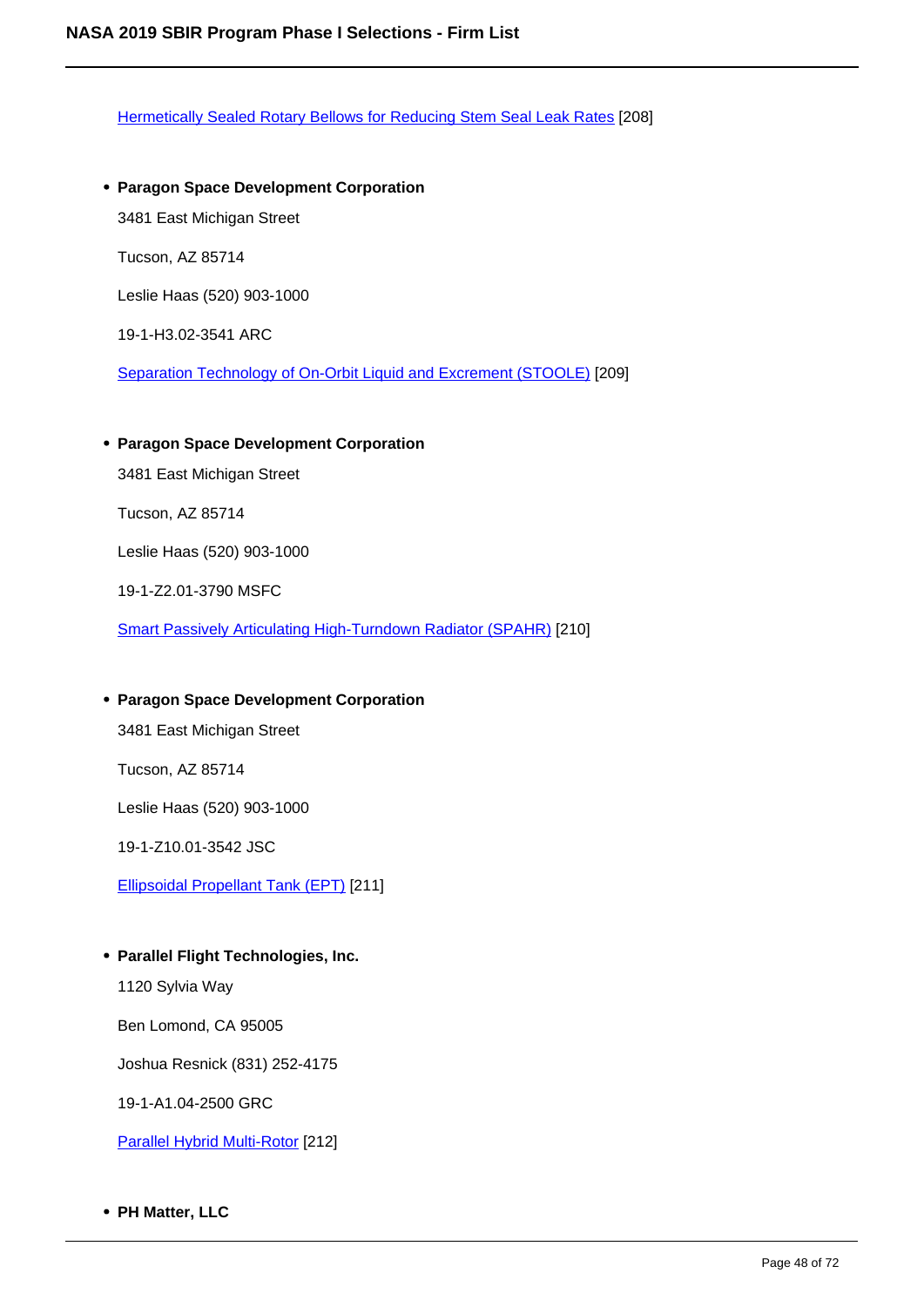6655 Singletree Drive

Columbus, OH 43229

Paul Matter (614) 657-4683

19-1-Z1.04-2439 JPL

Reversible Fuel Cell Energy Storage System [213]

# **Phoenix Integration**

1715 Pratt Drive, Suite 2000

Blacksburg, VA 24060

Robin Campbell (540) 961-7215

19-1-S5.04-3336 JPL

EngineeringHub: A Trusted Collaborative Framework for Model Based Engineering Sharing [214]

# **Photon Sciences, Inc.**

4520 Savino Drive

Plano, TX 75093

Gary Evans (214) 207-9427

19-1-S5.01-3085 ARC

Low power 7.2 Terabit Transmitter for Exascale Computing [215]

# **Photonwares Corporation**

15 Presidential Way

Woburn, MA 1801

Rick Lusignea (617) 285-8805

19-1-S1.03-4389 JPL

A Novel Passively Mode-Locked Femtosecond Fiber Ring Laser of High Stability and Ultra Compactness [216]

# **Physical Sciences, Inc.**

20 New England Business Center

Andover, MA 1810

B. David Green (978) 689-0003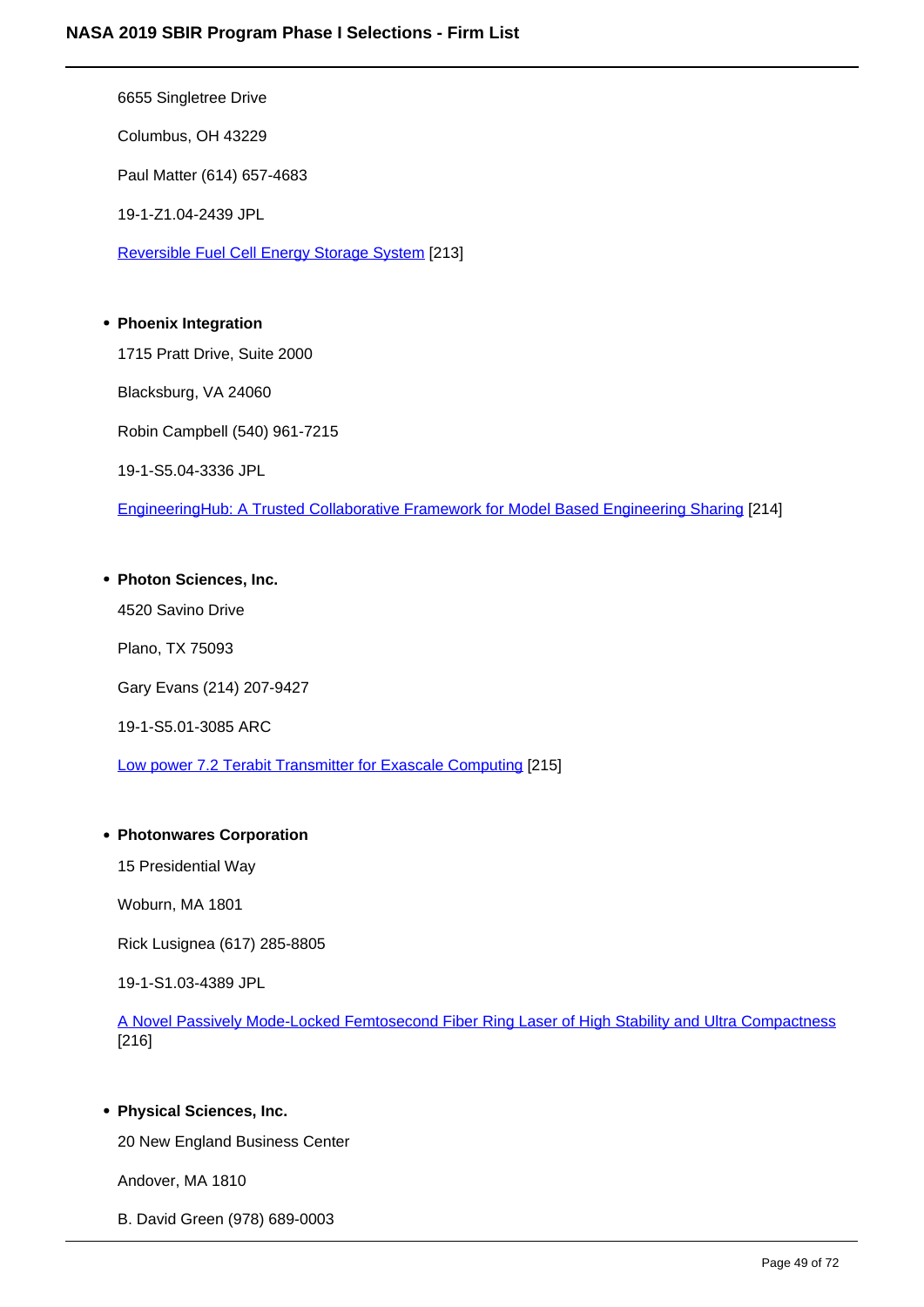19-1-Z7.04-3492 MSFC

High Temperature Nozzle Seals for Dissimilar Materials [217]

**Physical Sciences, Inc.** 20 New England Business Center

Andover, MA 1810

B. David Green (978) 689-0003

19-1-Z12.01-2741 GRC

Solar Concentrator System for Lunar ISRU Applications [218]

#### **Pioneer Astronautics**

11111 West 8th Avenue, Unit A

Lakewood, CO 80215

Robert Zubrin (303) 980-0890

19-1-Z12.02-2588 KSC

Lunar Exploration Gas Spectrometer [219]

### **Pioneer Astronautics**

11111 West 8th Avenue, Unit A

Lakewood, CO 80215

Robert Zubrin (303) 980-0890

19-1-Z1.04-2912 GRC

Lunar Flow Battery [220]

# **Plasma Processes, LLC**

4914 Moores Mill Road

Huntsville, AL 35811

Timothy McKechnie (256) 851-7653

19-1-Z10.03-3771 MSFC

Dispersion Strengthened Refractory Metal Claddings for NTP [221]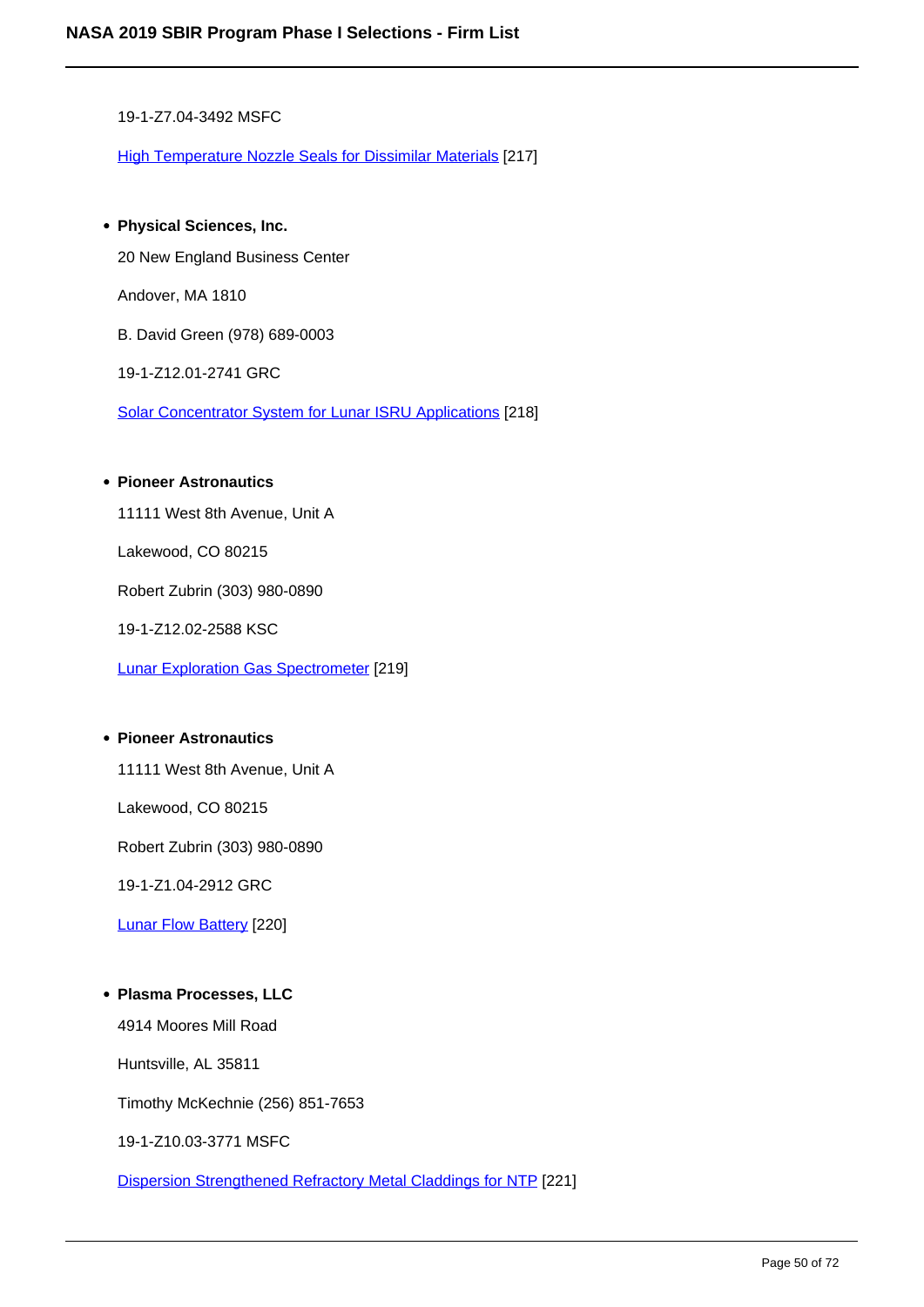# **Plasma Processes, LLC**

4914 Moores Mill Road Huntsville, AL 35811 Timothy McKechnie (256) 851-7653 19-1-Z10.03-3769 GRC

Refractory Metal Coated Uranium Nitride Fuel for Nuclear Thermal Propulsion [222]

**Polaronyx, Inc.** 2526 Qume Drive, Suites 17 and 18 San Jose, CA 95131 Jian Liu (408) 573-0930 19-1-Z10.02-2650 GRC

**High Emissivity Surface Micro-Structuring [223]** 

# **Polaronyx, Inc.**

2526 Qume Drive, Suites 17 and 18

San Jose, CA 95131

Jian Liu (408) 573-0930

# 19-1-S2.03-2649 MSFC

Large SiC Mirror Support Architecture Manufacturing [224]

# **PolyK Technologies, LLC**

2124 Old Gatesburg Road

State College, PA 16803

Shihai Zhang (518) 605-6897

19-1-S4.04-4361 JPL

Long Life, Long Stroke, Low Power, and High Torque-Force Actuators (TriLHFA) for Extreme Space Environments [225]

# **Powdermet, Inc.**

24112 Rockwell Drive

Euclid, OH 44117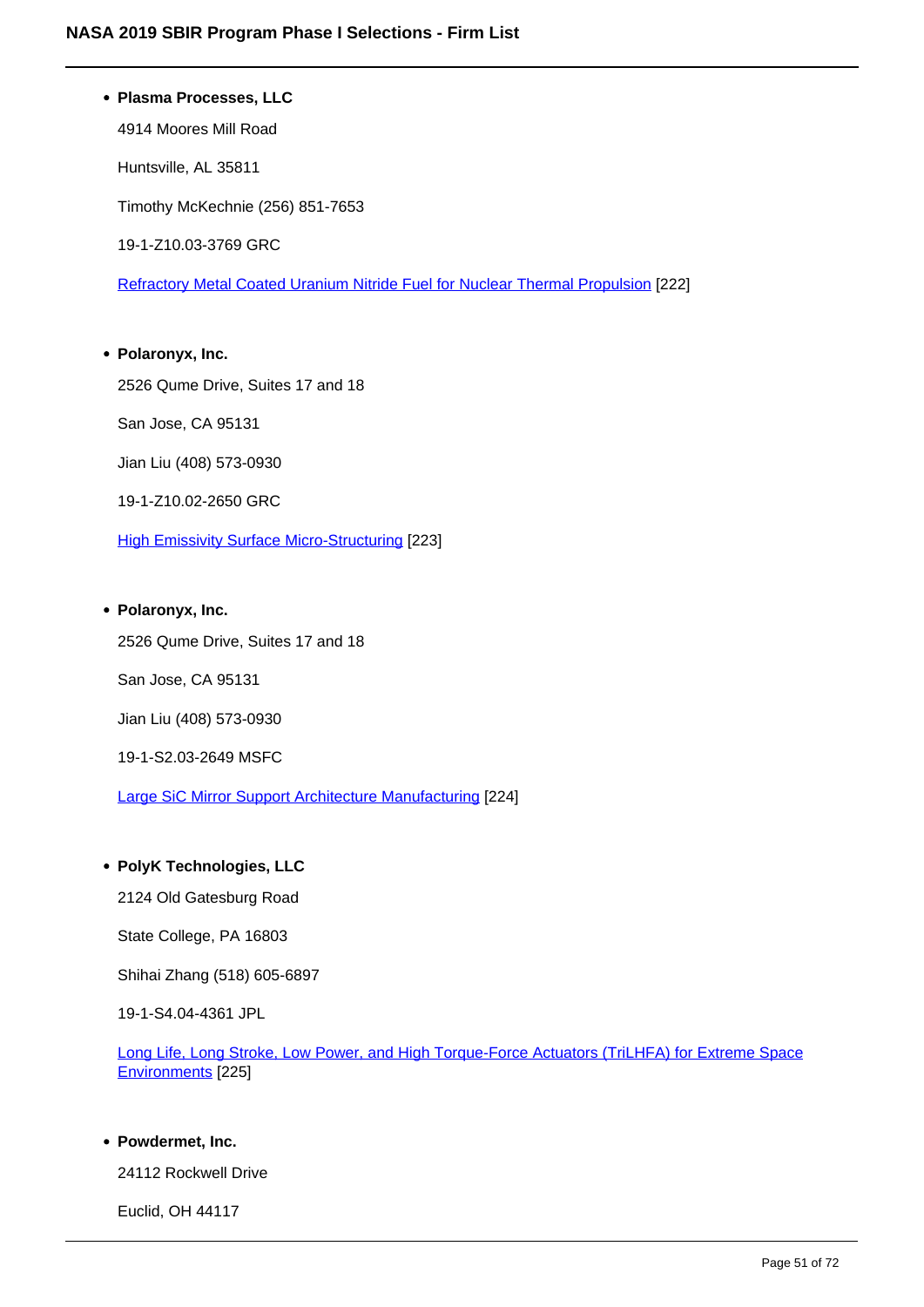Andrew Sherman (216) 404-0053

19-1-A1.07-4445 GRC

Advanced Soft Magnetic Nanocomposites for High-Frequency Power Applications in Electrified Aircraft Propulsion [226]

# **Precision Combustion, Inc.**

410 Sackett Point Road

North Haven, CT 6473

Anthony Anderson (203) 287-3700

19-1-Z1.04-3829 JSC

High Specific Power Primary Fuel Cell System [227]

# **Predictive Science, Inc.**

9990 Mesa Rim Road, Suite 170

San Diego, CA 92121

Meaghan Marsh (858) 450-6494

19-1-S5.06-3247 GSFC

An Extensible Tool for Estimating Space Weather Benchmarks [228]

# **Predictive Science, Inc.**

9990 Mesa Rim Road, Suite 170

San Diego, CA 92121

Meaghan Marsh (858) 450-6494

19-1-S5.01-3661 ARC

GPU-Scceleration of the CORona-HELiosphere Solar Wind and CME Modeling Suite [229]

# **Prixarc, LLC**

2673 Commons Boulevard, Suite 55

Beavercreek, OH 45431

Vamsy Chodavarapu (937) 782-8206

19-1-H6.22-3899 GRC

Energy Efficient High-Throughput Neuromorphic Processor for Deep Reinforcement Learning [230]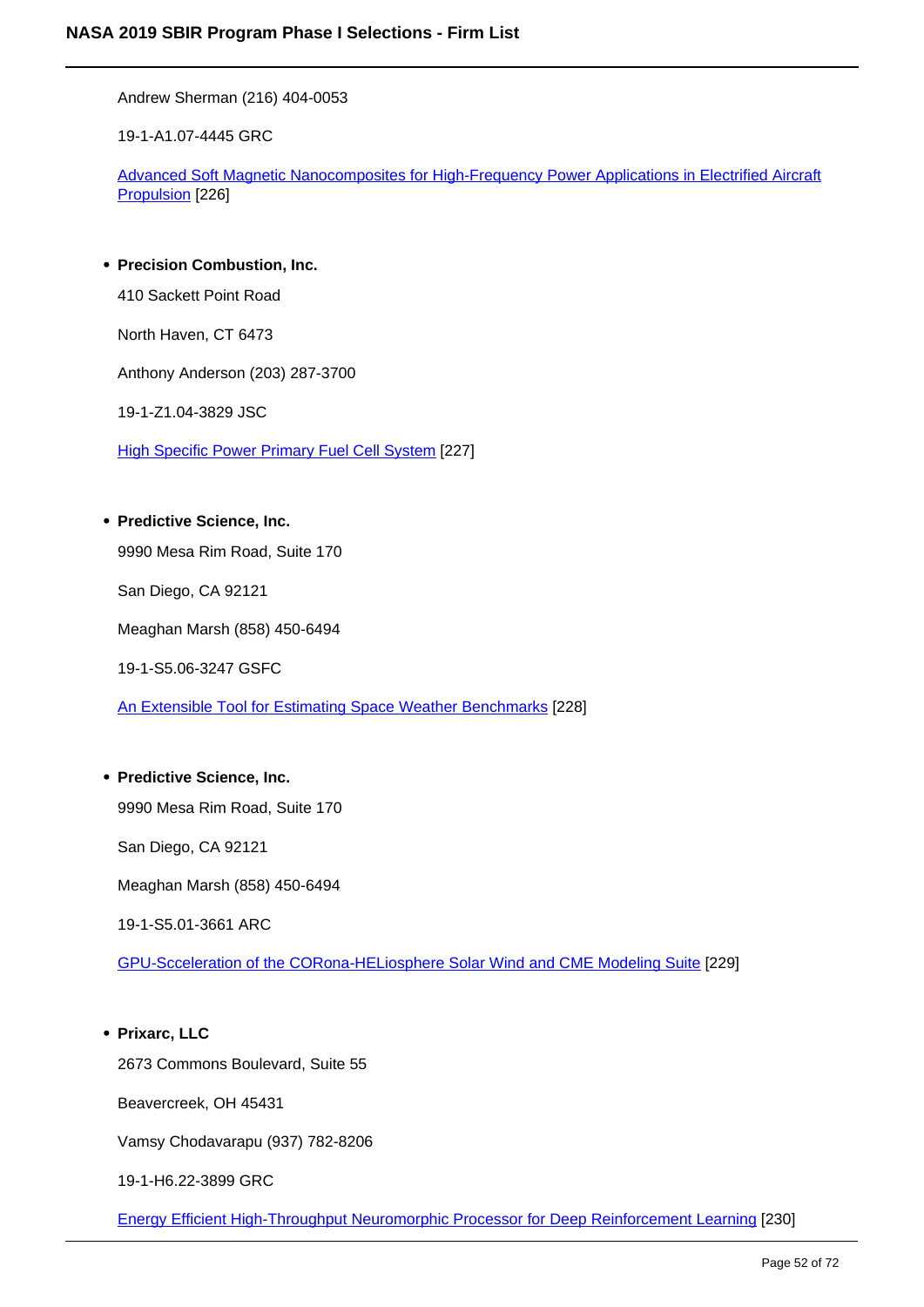# **Protoinnovations, LLC**

5453 Albemarle Avenue

Pittsburgh, PA 15217

Dimitrios Apostolopoulos (412) 916-8807

19-1-Z5.05-3903 ARC

Intelligent Robotic Lunar Wheel with Accurate and Robust Real-Time Mobility Assessment and Response Capabilities [231]

**Q-Peak, Inc.** 135 South Road Bedford, MA 1730 B. David Green (978) 689-0003 19-1-S1.07-3087 GSFC Deep UV Laser for Lunar Exploration [232]

# **Q-Peak, Inc.**

135 South Road

Bedford, MA 1730

B. David Green (978) 689-0003

19-1-H9.01-2754 JPL

**High Power SM Fiber Connectors [233]** 

**QorTek, Inc.**

1965 Lycoming Creek Road, Suite 205

Williamsport, PA 17701

Cathy Bower (570) 322-2700

19-1-S1.06-3761 GSFC

Fast Transient Response High Voltage Power Converter for Space Applications [234]

# **Qrona Technologies, LLC**

7624 Executive Drive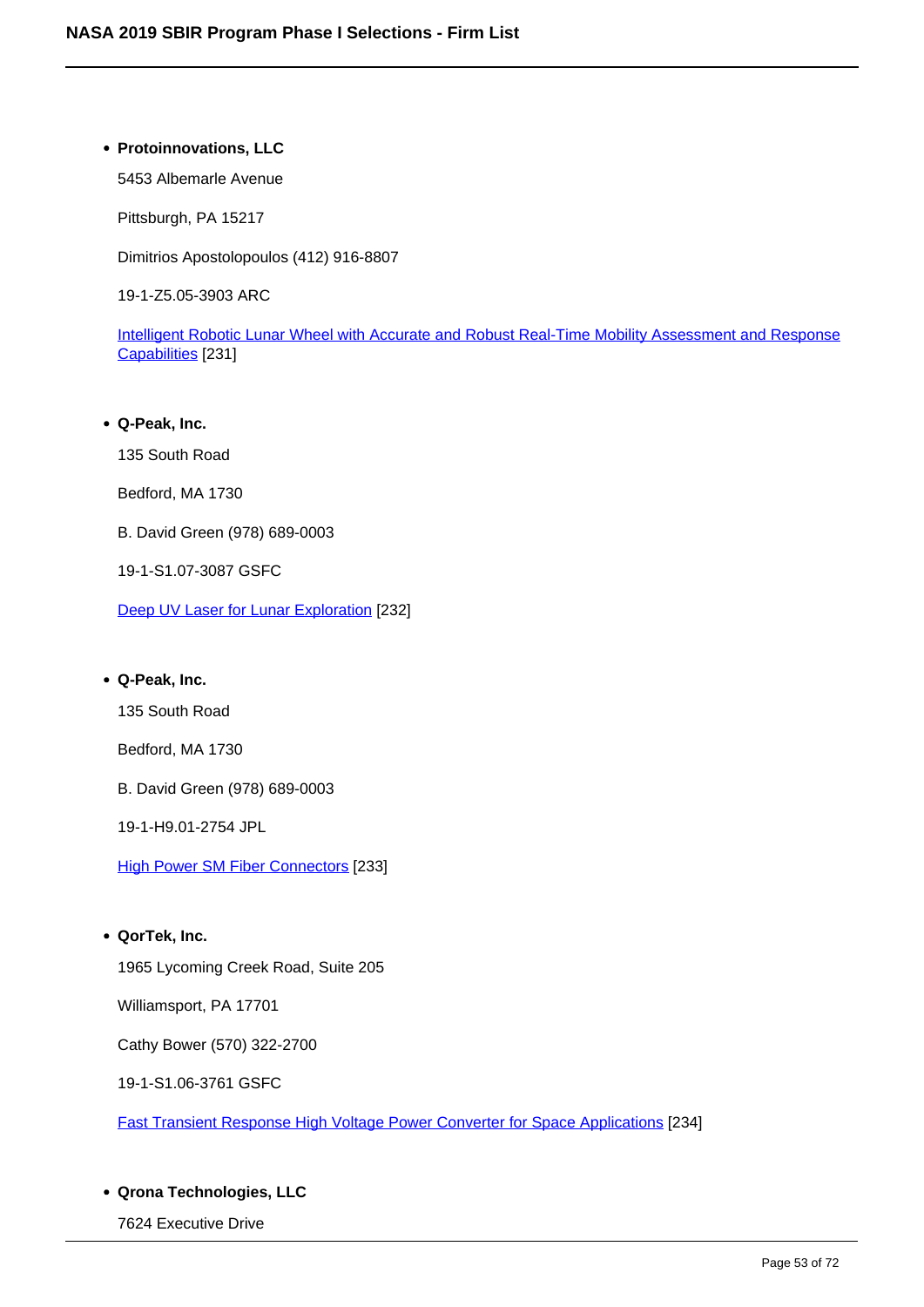Eden Prairie, MN 55344 Amir Dabiran (612) 386-3349 19-1-S4.04-3611 JPL High Temperature, Radiation-Hard, Metal-Oxide Based Power Electronics [235] **Qualtech Systems, Inc.**

100 Corporate Place, Suite 220

Rocky Hill, CT 6067

Sudipto Ghoshal (860) 761-9341

19-1-H6.04-3562 MSFC

TEAMS Fault Management Extension for SysML [236]

# **Qualtech Systems, Inc.**

100 Corporate Place, Suite 220

Rocky Hill, CT 6067

Sudipto Ghoshal (860) 761-9341

19-1-S5.05-2499 MSFC

Model Based Data Integration and Fault Management (FM) Architecture Design Trade Studies [237]

# **Quantitative Scientific Solutions, LLC**

4601 N Fairfax Drive, Suite 1200

Arlington, VA 22203

David Guarrera (516) 669-2166

19-1-S5.06-3255 JPL

Real-Time Prediction and Forecasting of Geoelectric Fields Using Machine Learning [238]

**Quantum Applied Science and Research, Inc.**

16744 West Bernardo Drive

San Diego, CA 92127

Tracey Wrightson (858) 412-1800

19-1-H12.06-2646 ARC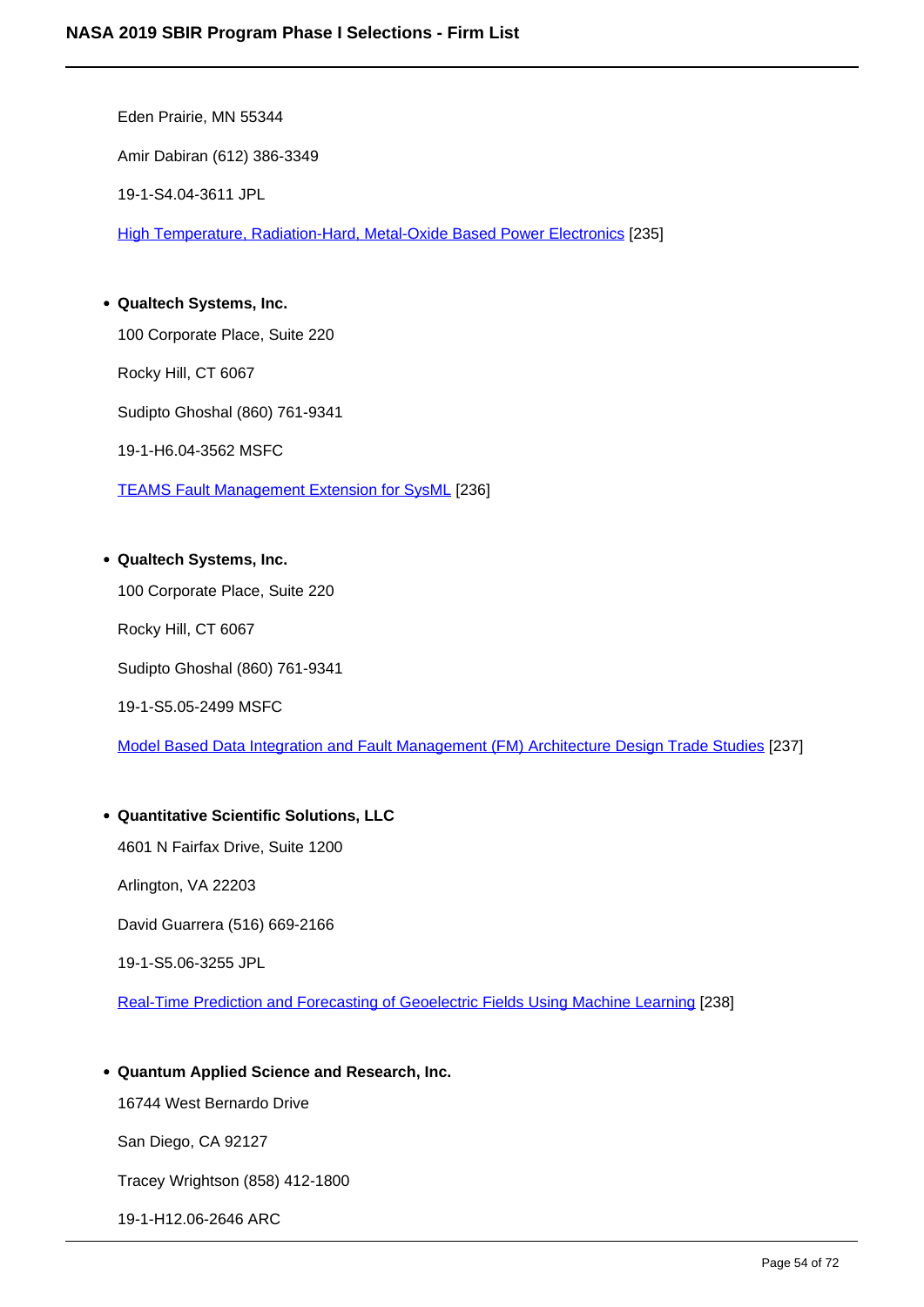Individualized, Noninvasive Speech Indicators for Tracking Elevations in Stress (INSITES) [239]

**Quartus Engineering, Inc.** 9689 Towne Centre Drive San Diego, CA 92121 Andrea Cuneo (858) 875-6988 19-1-S2.03-4264 LaRC SBIR NASA CUBESAT Phase 1 Technical Proposal [240]

#### **Qubitekk**

1400 Norris Road Bakersfield, CA 93308 Stephanie Rosenthal (760) 599-5104 19-1-H9.05-3791 GRC

Narrow-Spectrum Two-Photon Sources for Space-Based Quantum Communication [241]

# **Quest Thermal Group** 6452 Fig Street Unit A Arvada, CO 80004 Alan Kopelove (303) 395-3100 19-1-S1.09-2880 GSFC Light Weight Dewar: Low Mass High Performance IMLI/Dewar for Cryogenic Balloon Instruments [242]

**Quest Thermal Group** 6452 Fig Street Unit A

Arvada, CO 80004

Alan Kopelove (303) 395-3100

19-1-Z2.01-3897 MSFC

Lander Variable Radiator: High Turndown Spacecraft Radiator for Lunar Lander [243]

**QuesTek Innovations, LLC**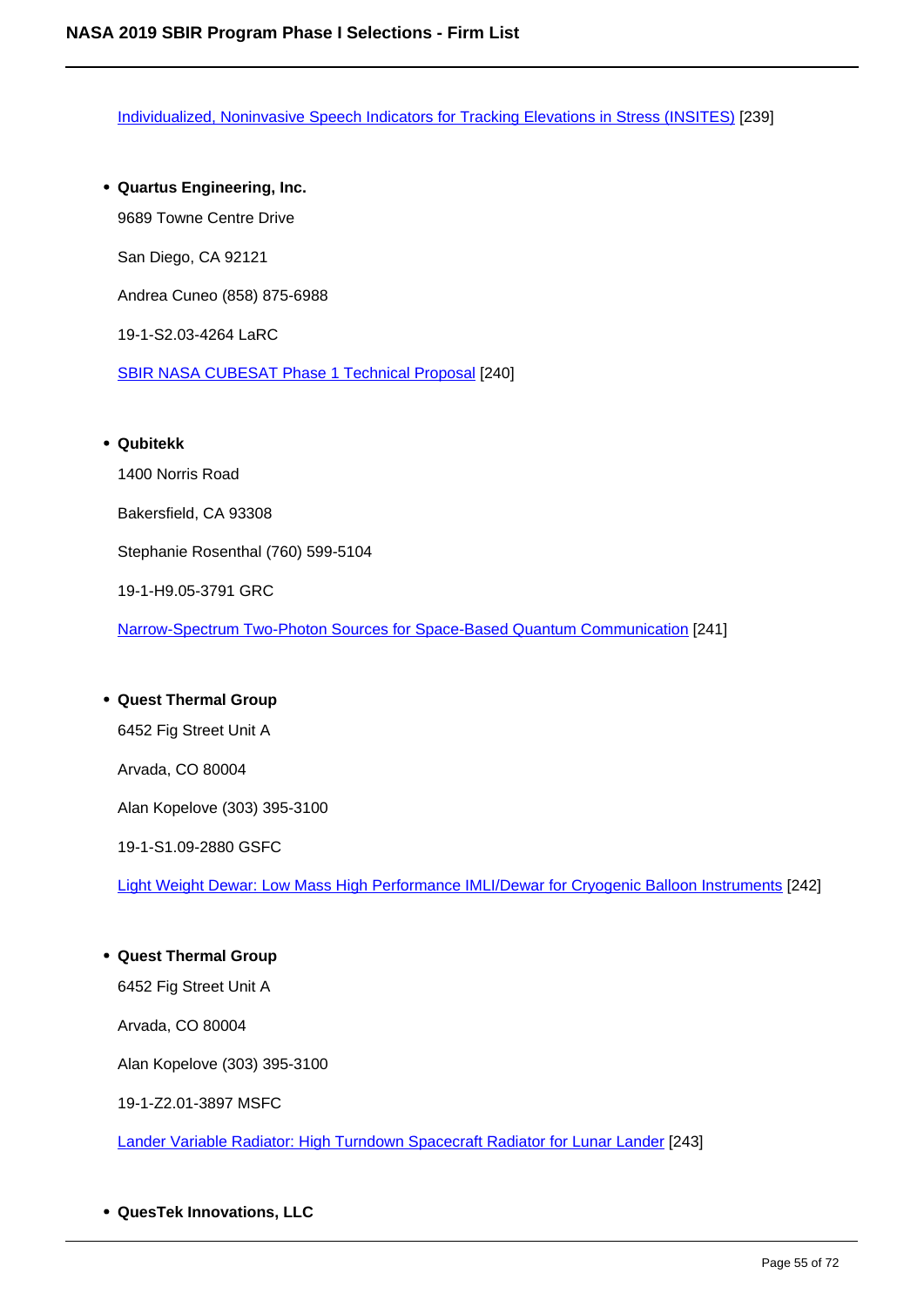1820 Ridge Avenue

Evanston, IL 60201

Kevin Creely (847) 425-8226

19-1-Z3.01-3986 MSFC

Tool Material Design for Friction Stir Welding of High Strength Materials [244]

# **Radiation Detection Technologies, Inc.**

4615 Dwight Drive

Manhattan, KS 66502

Grace Friedel (785) 532-7087

19-1-Z12.02-2955 KSC

NeuRover: Rover Enabled Neutron Energy Detector for Lunar Resource Mapping [245]

# **RC Integrated Systems, LLC**

24234 Madison Street

Torrance, CA 90505

Naibing Ma (760) 383-1218

19-1-Z10.03-2564 SSC

Fiber Optic Multimodal Sensing System [246]

# **Red Canyon Software**

1200 Pennsylvania Street, Suite 100

Denver, CO 80203

Barry Hamilton (303) 864-0556

19-1-H6.03-3305 ARC

Evaluation of Three Sequence Engines for Use in Spacecraft Operations [247]

# **Robust Analytics**

1303 Cronson Boulevard, Suite B

Crofton, MD 21114

Peter Kostiuk (410) 980-3667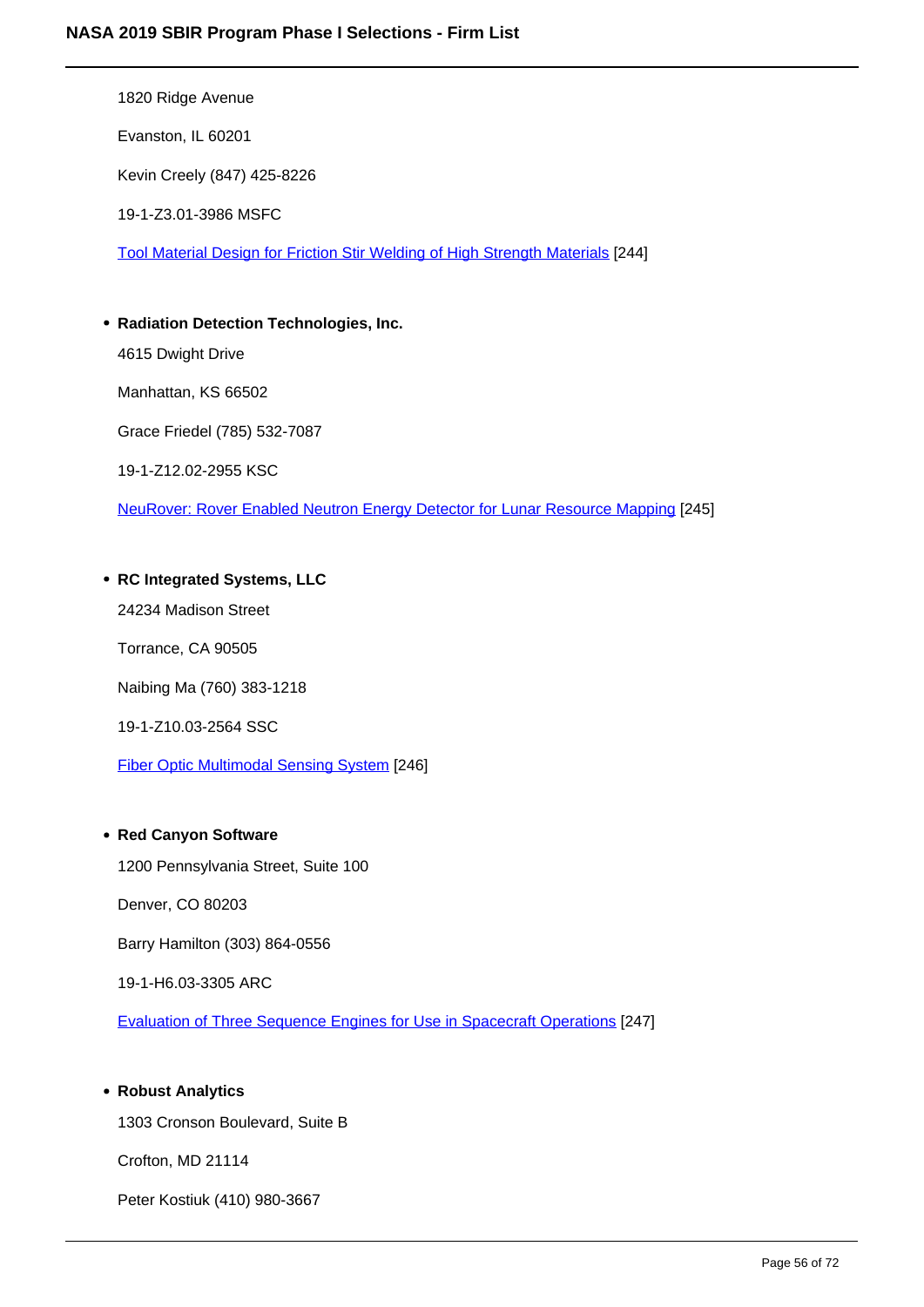19-1-A3.04-4013 LaRC

City Air Mobility Evaluation Operations Suite [248]

**Robust Analytics** 1303 Cronson Boulevard, Suite B Crofton, MD 21114 Peter Kostiuk (410) 980-3667 19-1-A3.01-3938 LaRC Operational Risk Coordination Assistant for Metroplex Arrivals [249]

# **ROCCOR, LLC**

2602 Clover Basin Drive, Suite D

Longmont, CO 80503

Stephanie Amend (300) 200-0068

19-1-Z8.06-3592 MSFC

Sail Trimming Actuator for Targeted Reentry (STARTR) [250]

#### **ROCCOR, LLC**

2602 Clover Basin Drive, Suite D

Longmont, CO 80503

Stephanie Amend (300) 200-0068

19-1-H8.01-3589 JSC

Space Demonstration of FlexCool Thin Flat Heat Pipes [251]

**Rocket Propulsion Systems, LLC**

6127 Northeast 2nd Lane

Renton, WA 98059

Maksud Ismailov (425) 516-8677

19-1-H10.01-2792 SSC

Injector for LOX-GH Stable Combustion at Low Pressure and High Velocity [252]

**Scientific Applications & Research Associates, Inc.**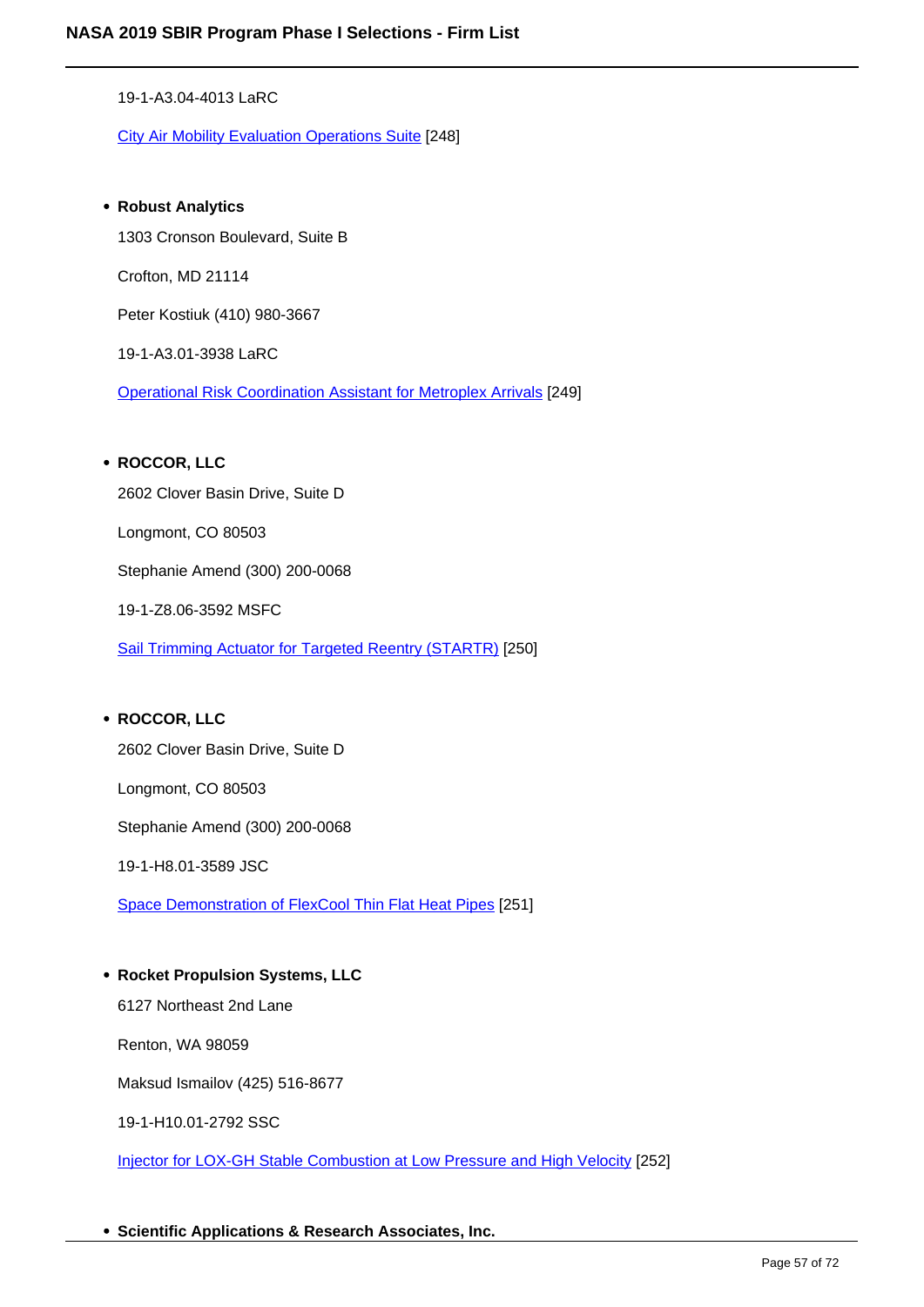6300 Gateway Drive

Cypress, CA 90630

Ruth Craig (714) 224-4410

19-1-A2.02-3874 AFRC

Acoustic Detection, Ranging and Improved Situational Awareness System [253]

**SciGlob Instruments & Services, LLC** 4656 Tall Maple Court Ellicott City, MD 21043 Matthew Kowalewski (410) 420-7561 19-1-S1.08-3758 GSFC Advanced Hyperspectral Remote Sensing Radiometer for Trace Gas and Aerosol Observations [254]

**SeeQC, Inc.** 175 Clearbrook Road Elmsford, NY 10523 John Levy (917) 660-0227 19-1-S1.04-3652 GSFC Two-Dimensional Cryogenic Readout for Far IR Bolometers [255]

# **Sequent Logic, LLC**

1300 North 200 East, Suite 118

Logan, UT 84341

Ryan Seeley (435) 915-4425

19-1-A2.01-4144 AFRC

Optical Sensor for High-Performance, Low-Cost Distributed Sensing Platform [256]

# **SET Group, LLC**

650 North Cannon Avenue, Suite 314

Lansdale, PA 19446

Raul Alvarado (844) 738-9933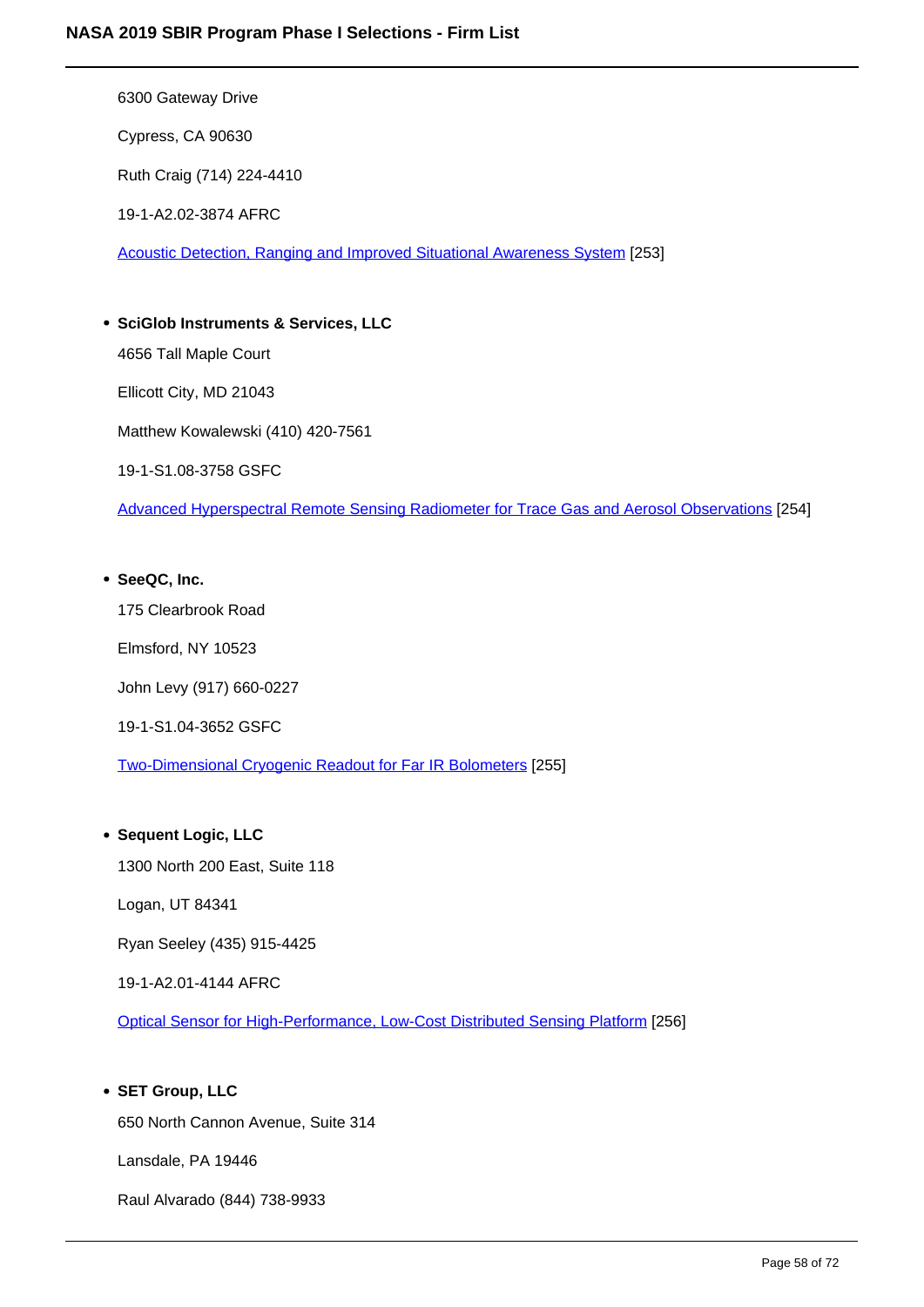19-1-S3.03-3762 GRC

High Density Bi-Directional Modular Power Converter with Additive Manufactured Magnetics [257]

**Silicon Space Technology Corporation** 1501 South MoPac Expressway, Suite 350 Austin, TX 78746 Ross Bannatyne (512) 550-2954 19-1-Z8.03-2466 GSFC Radiation-Hardened Latch-Up Monitor IC [258]

**Simultac, LLC**

1640 S Bellemeade Drive

Bloomington, IN 47401

Matthew Anderson (812) 320-4818

19-1-S5.01-3777 ARC

Smart Memory Accelerator for Data Intensive and High Performance Computing Applications [259]

**Skyhaven Systems, LLC** 25557 Bella Vista Circle, P.O. Box 770252 Steamboat Springs, CO 80477 Michael Kimble (970) 846-0547 19-1-Z2.01-3048 JSC Lunar Lander PCM Heat Exchangers [260]

**Soar Technology, Inc.** 3600 Green Court, Suite 600 Ann Arbor, MI 48105

Lindsay Bayles (734) 887-7609

19-1-H6.03-2629 ARC

Autonomous Agent Cognitive Architectures for Human Exploration [261]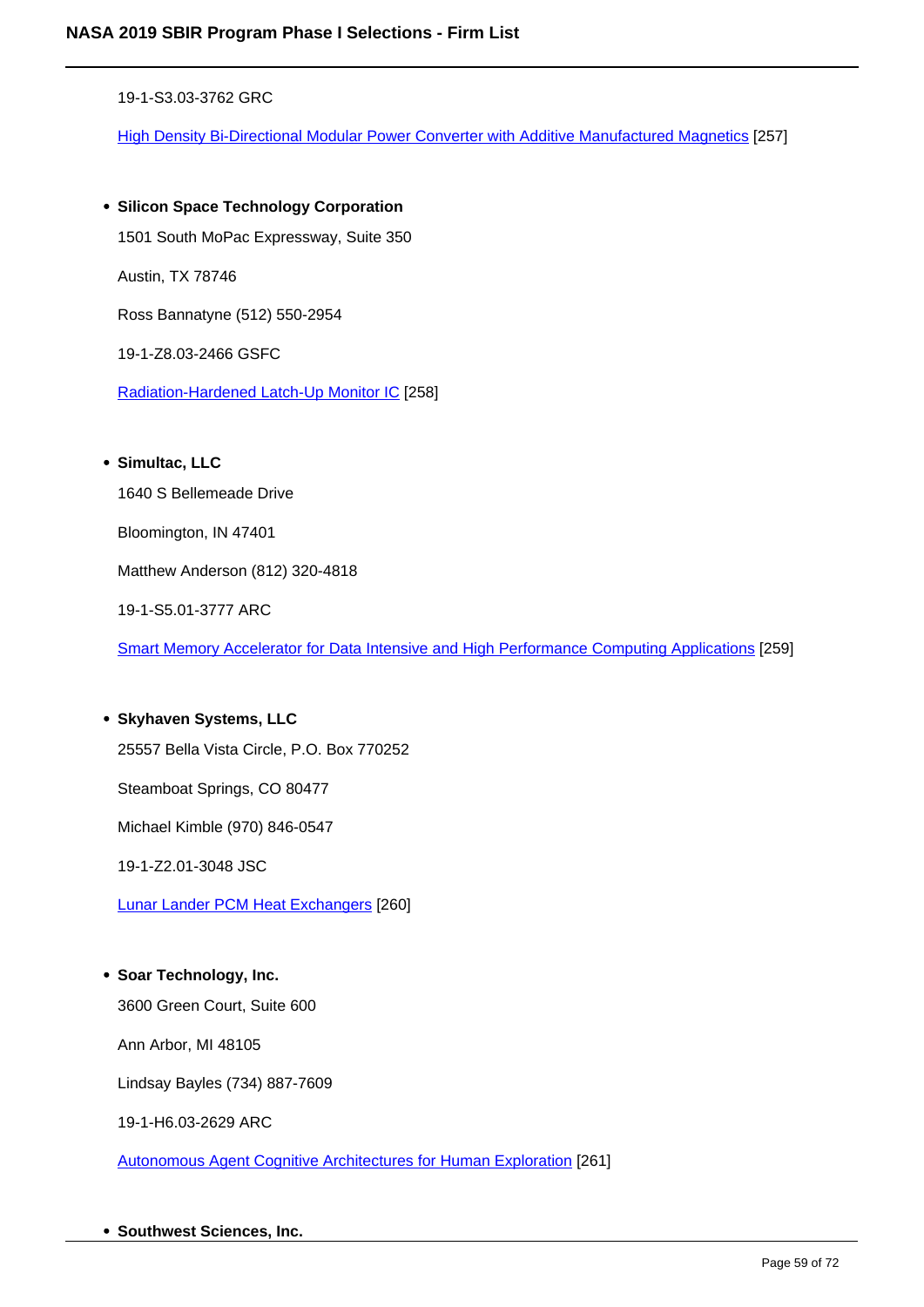1570 Pacheco Street, Suite E-11 Santa Fe, NM 87505 Alan Stanton (505) 984-1322 19-1-S1.08-2687 ARC Multigas Diode Laser Instrument for Unmanned Aerial Vehicles [262]

# **Southwest Sciences, Inc.**

1570 Pacheco Street, Suite E-11

Santa Fe, NM 87505

Alan Stanton (505) 984-1322

19-1-A2.01-3104 AFRC

Imaging, Filtered Light Scattering Velocity Diagnostic [263]

# **Space Hazards Applications, LLC**

1909 Arapahoe Street

Golden, CO 80401

Janet Green (720) 222-0533

19-1-S5.06-3342 GSFC

A Tool for Defining Solar Particle Access to the Magnetosphere (SPAM) for Satellite Anomaly Attribution [264]

# **Space Lab Technologies, LLC**

5455 Spine Road, Suite ME

Boulder, CO 80301

Christine Escobar (720) 309-8475

19-1-Z2.01-3993 JSC

FRESR: Freezable Radiator for Efficient, Safe, and Robust Single Loop Thermal Control [265]

# **Space Lab Technologies, LLC**

5455 Spine Road, Suite ME

Boulder, CO 80301

Christine Escobar (720) 309-8475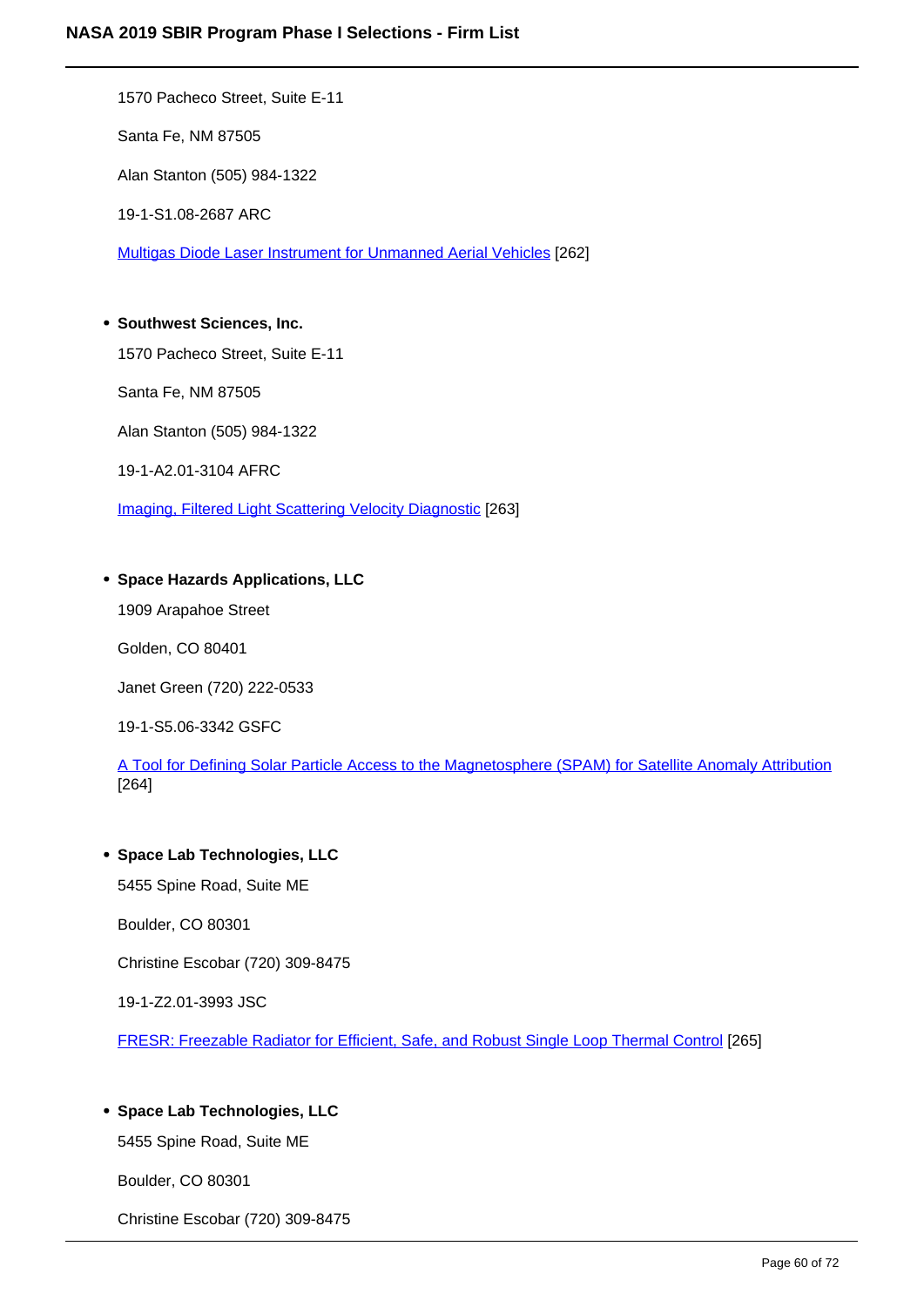19-1-H3.02-3992 ARC

Smart Hybrid Ultrasonic Robust Flowmeter for Waste Processor Effluent Gases [266]

**Space Micro, Inc.**

10237 Flanders Court

San Diego, CA 92121

David Strobel (858) 332-0700

19-1-H8.01-2492 LaRC

Hosted Communications Payload to Leverage Commercial LEO Constellations [267]

# **Space Tech, LLC**

111 Satula Lane

Clemson, SC 29631

Matthew Redmond (864) 624-7000

19-1-S3.06-2922 LaRC

Pop-Up Flat Folding Habitat (PUFF-Hab) for Robotic Lunar Exploration [268]

# **Spectral Energies, LLC**

4065 Executive Drive

Dayton, OH 45430

Sivaram Gogineni (937) 266-9570

19-1-A1.08-4064 LaRC

High-Repetition-Rate, Narrow-Linewidth Burst-Mode Optical Parametric Oscillator for High-Speed Flow and Combustion Diagnostics [269]

# **Stable Laser Systems, Inc.**

4946 63rd Street

Boulder, CO 80301

Mark Notcutt (303) 542-0427

19-1-S1.10-3981 GSFC

Rugged, Compact Atomic Clock Laser with a Path Toward Flight Qualification [270]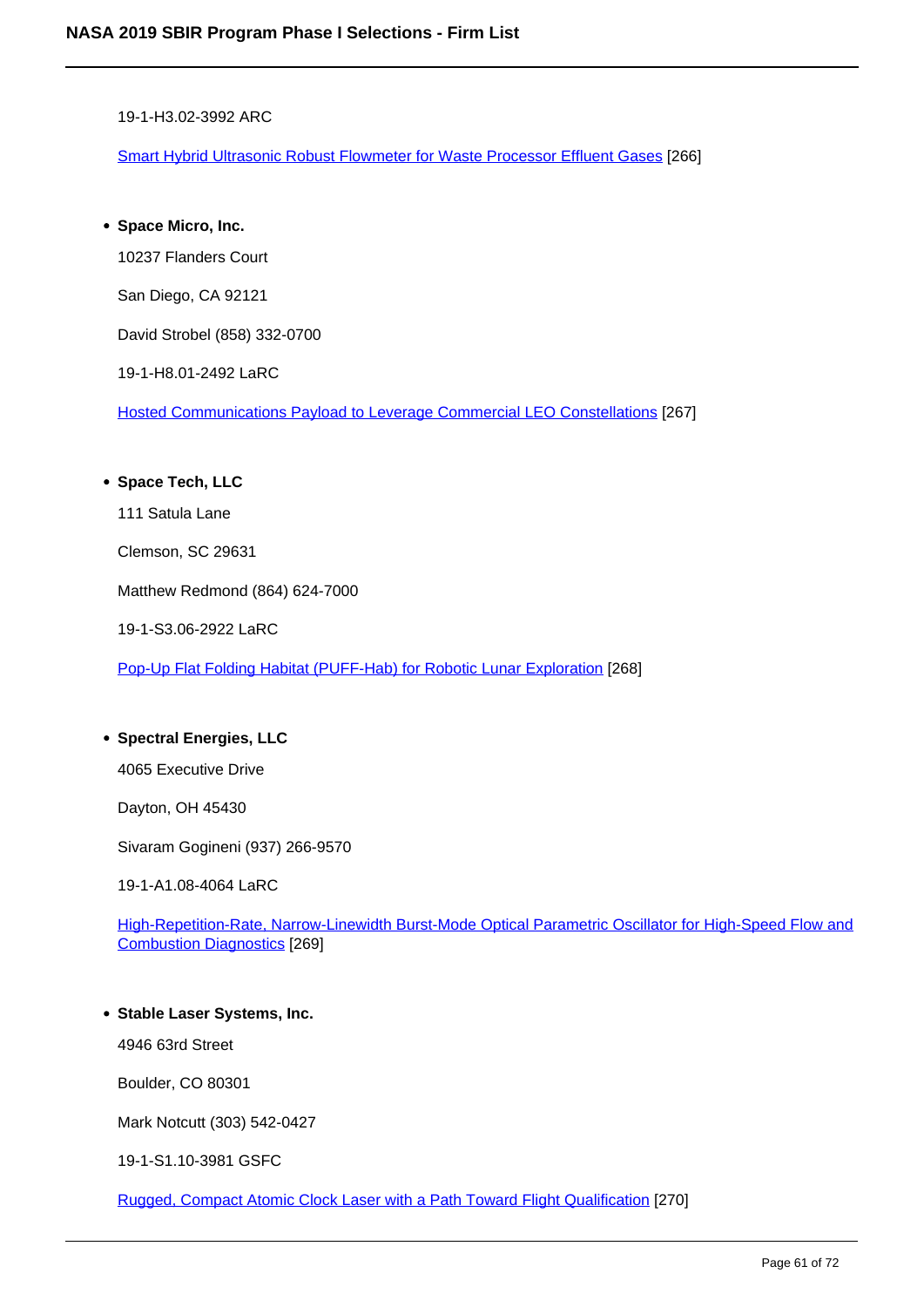**Steelhead Composites** 500 Corporate Circle, Suite O Golden, CO 80401 Steven Arzberger (720) 933-9136 19-1-Z4.03-4154 LaRC

Ultralightweight, All Composite Conformal Pressure Vessel [271]

# **Stellar Science Ltd Co** 6565 Americas Parkway Northeast, Suite 925

Albuquerque, NM 87110

David Myers (505) 417-1919

19-1-H9.03-3622 GSFC

Efficient Realistic Conjunction Analysis (EReCA) [272]

# **STF Technologies, LLC**

18 Shea Way Suite 101-102 Newark, DE 19713 Richard Dombrowski (716) 799-5935 19-1-Z4.01-3401 MSFC MISSE Testing of Impact-Resistant, Damage-Tolerant Composites with STF Energy Absorbing Layers [273]

**Storagenergy Technologies, Inc.**  3666 West 2100 South Salt Lake City, UT 84120 Lynn Zhang (801) 803-1303 19-1-Z1.04-3238 GRC

All Solid State Li-S Batteries [274]

# **• Stratos Perception, LLC**

4385 North MacGregor Way

Houston, TX 77004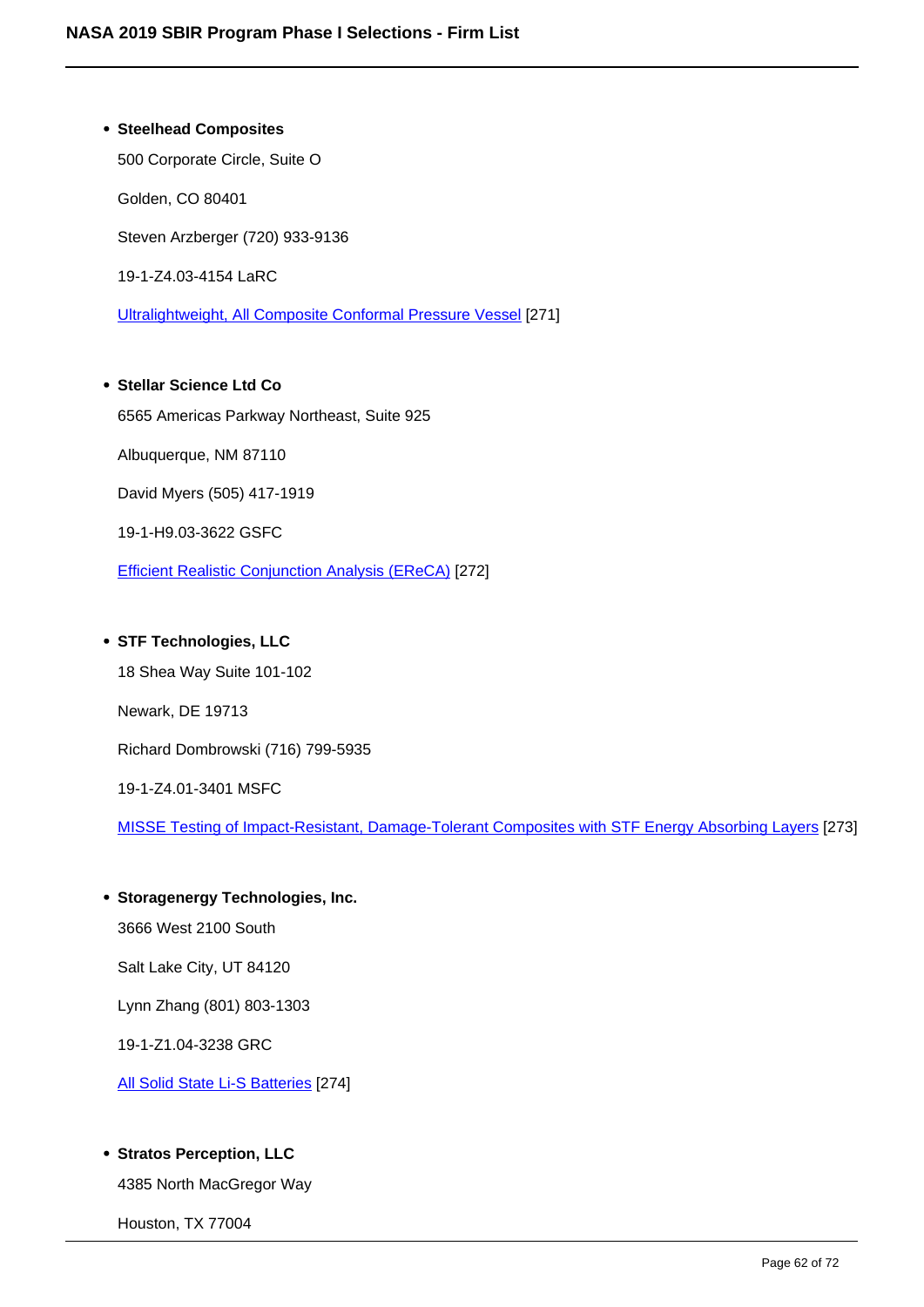Rube Williams (713) 205-4745

19-1-Z2.01-3548 GRC

Intelligent Two-Phase Flow Phenomena Sensor for Enhanced Thermal Management Control [275]

- **Sunlite Science & Technology, Inc.** 4811 Quail Crest Place Lawrence, KS 66049 Fong Suo (785) 393-2538 19-1-S2.01-3667 JPL Linear Regulators for Efficiently Driving a Deformable Mirror [276]
- **SynaptiCAD Sales, Inc.**

605 Alleghany Street

Blacksburg, VA 24060

Donna Mitchell (540) 953-3390

19-1-S5.04-4181 GSFC

Collaborative Multi-Fidelity Modeling and Architecture for Complex Systems Engineering [277]

# **Systems Technology, Inc.**

13766 Hawthorne Boulevard

Hawthorne, CA 90250

Peter Gondek (310) 679-2281

19-1-A1.01-3664 AFRC

Flexible Fight Dynamics and Control-Enhanced Aircraft Multidisciplinary Design Optimization [278]

# **T.E.A.M., Inc.**

841 Park East Drive

Woonsocket, RI 2895

Aaron Tomich (401) 762-1500

19-1-Z7.03-2515 ARC

Novel Warp Tension and Thickness Control Feedback Loop for Weaving of Thick 3D-TPS Preforms [279]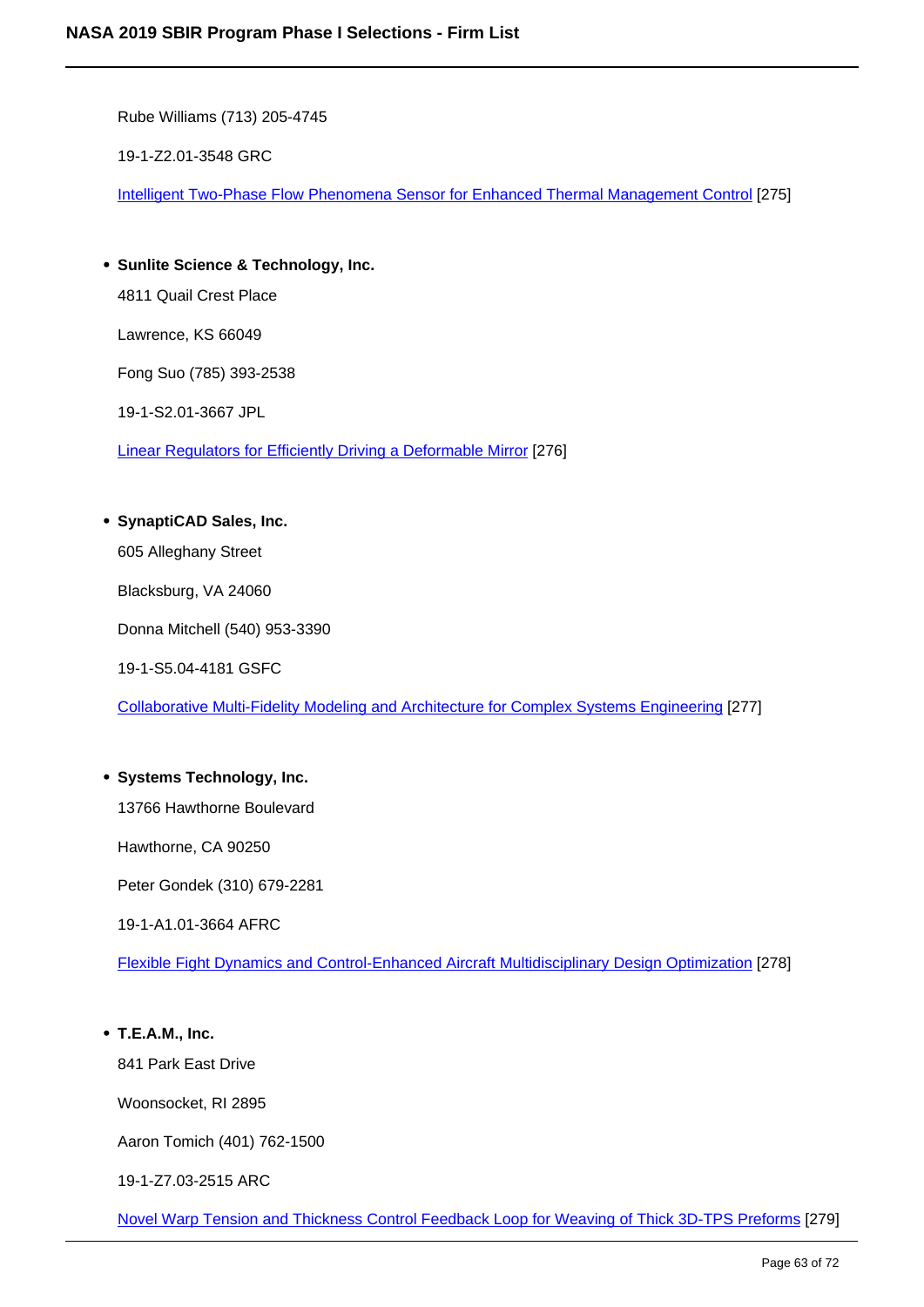# **Techshot, Inc.** 7200 Highway 150 Greenville, IN 47124 John Vellinger (812) 728-8133 19-1-H8.01-2768 JSC In-Space Manufacturing of Microfluidic Chips for Biological Research [280]

# **TentGuild Engineering Company** 4740 Table Mesa Drive Boulder, CO 80305 Gyula Greschik (866) 666-7761 19-1-H5.01-2900 LaRC Software for the Rapid Comparative Design of Solar Arrays [281]

# **Tethers Unlimited, Inc.**

11711 North Creek Parkway South, Suite D113

Bothell, WA 98011

Robert Hoyt (425) 486-0100

19-1-S4.04-3523 JPL

Gimbal Mechanism for Extreme Environments [282]

# **Tethers Unlimited, Inc.**

11711 North Creek Parkway South, Suite D113

Bothell, WA 98011

Robert Hoyt (425) 486-0100

19-1-Z4.02-3856 LaRC

HyperBus Cargo Platform [283]

# **Tethers Unlimited, Inc.**

11711 North Creek Parkway South, Suite D113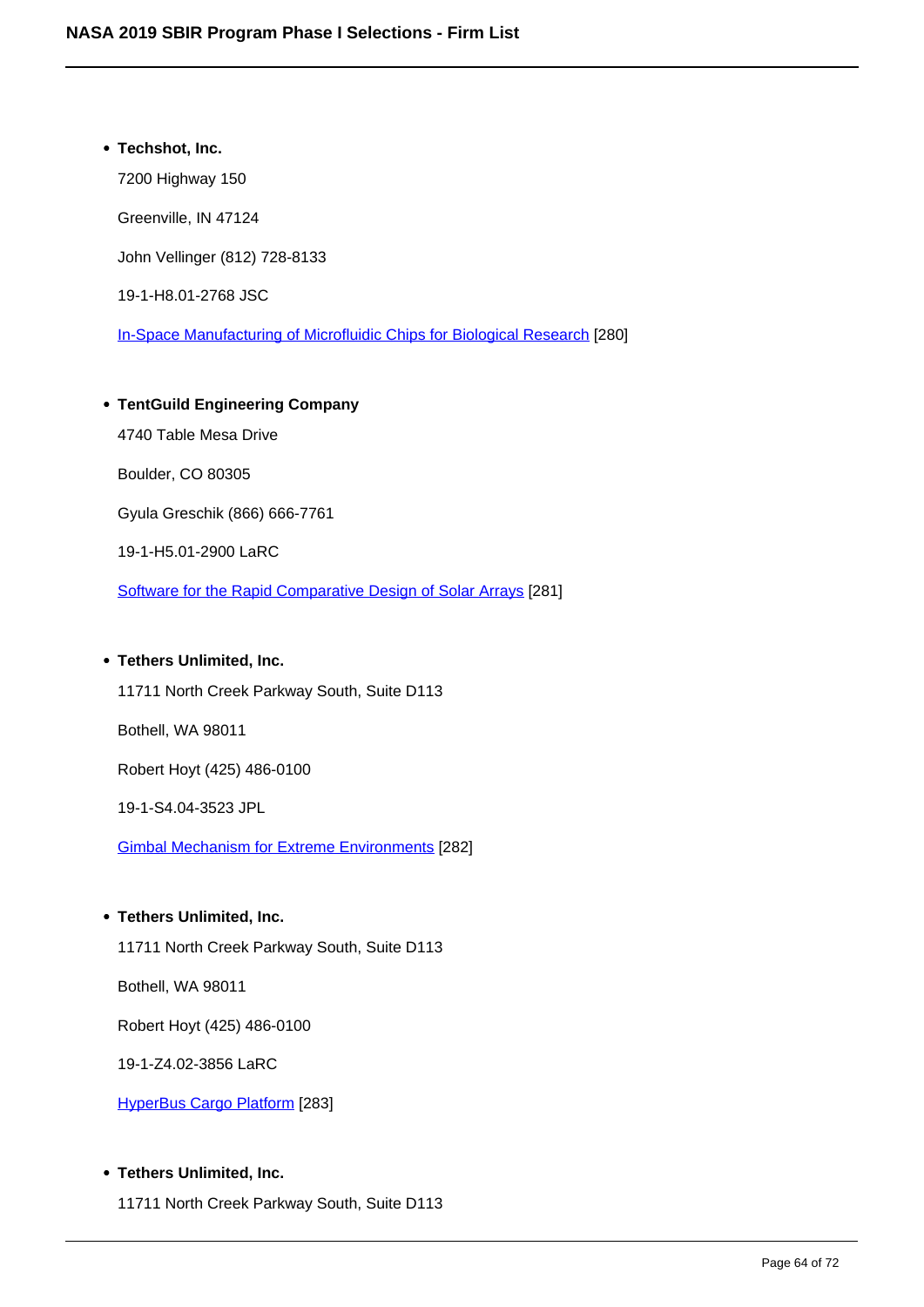Bothell, WA 98011

Robert Hoyt (425) 486-0100

19-1-Z5.05-3420 ARC

Sensing and Positioning in Deep Environments with Retrieval (SPIDER) [284]

# **Tethers Unlimited, Inc.**

11711 North Creek Parkway South, Suite D113

Bothell, WA 98011

Robert Hoyt (425) 486-0100

19-1-Z5.04-4459 JSC

Versatile Hot-Swappable Robotic Interface [285]

# **The ExOne Company**

127 Industry Boulevard

North Huntingdon, PA 15642

Jesse Blacker (724) 610-4778

19-1-A1.04-4350 GRC

Binder Jet Additive Manufacturing of Silicon Carbide Heat Exchangers [286]

# **The Innovation Laboratory, Inc.**

2360 Southwest Chelmsford Avenue

Portland, OR 97201

Jimmy Krozel (503) 242-1761

19-1-A3.04-2876 LaRC

Technologies Enabling Urban Air Mobility All-Weather Vertiport Operations [287]

# **The Innovation Laboratory, Inc.**

2360 Southwest Chelmsford Avenue

Portland, OR 97201

Jimmy Krozel (503) 242-1761

19-1-A3.04-2878 ARC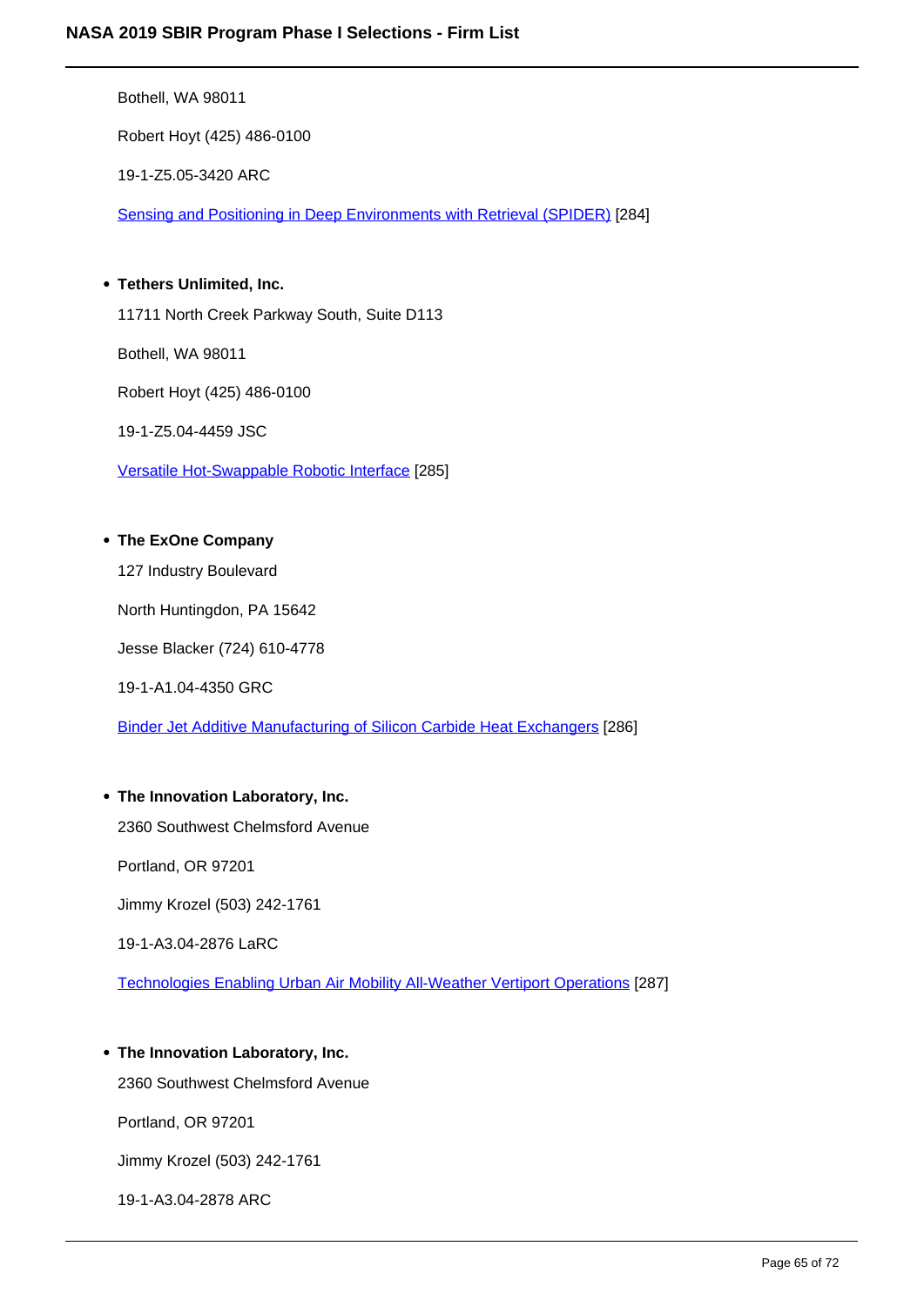On-Demand Cost Situational Awareness for Urban Air Mobility [288]

- **The Peregrine Falcon Corporation** 1051 Serpentine Lane, Suite 100 Pleasanton, CA 94566 Robert Hardesty (925) 461-6800 19-1-H5.02-4010 LaRC Multi-Layer Metal Insulation with Aerostructure for Hot Structure [289]
- **The Peregrine Falcon Corporation** 1051 Serpentine Lane, Suite 100 Pleasanton, CA 94566 Robert Hardesty (925) 461-6800 19-1-Z2.01-4062 MSFC

Lunar Lander - Autonomous Variable Radiator [290]

#### **ThermAvant Technologies, LLC**

1000 Pannell Street, Suite A

Columbia, MO 65201

Joseph Boswell (573) 397-6912

19-1-A1.10-3896 GRC

A Multifunctional Hypersonic Leading Edge with Integrated Thermal Management [291]

**Tietronix Software, Inc.**

1331 Gemini Avenue, Suite 300

Houston, TX 77058

Frank Hughes (281) 461-9300

19-1-S5.04-2788 GSFC

Model-Based Engineering Trade EvaluationTool Suite [292]

#### **Trimer Technologies, LLC**

3905 Varsity Drive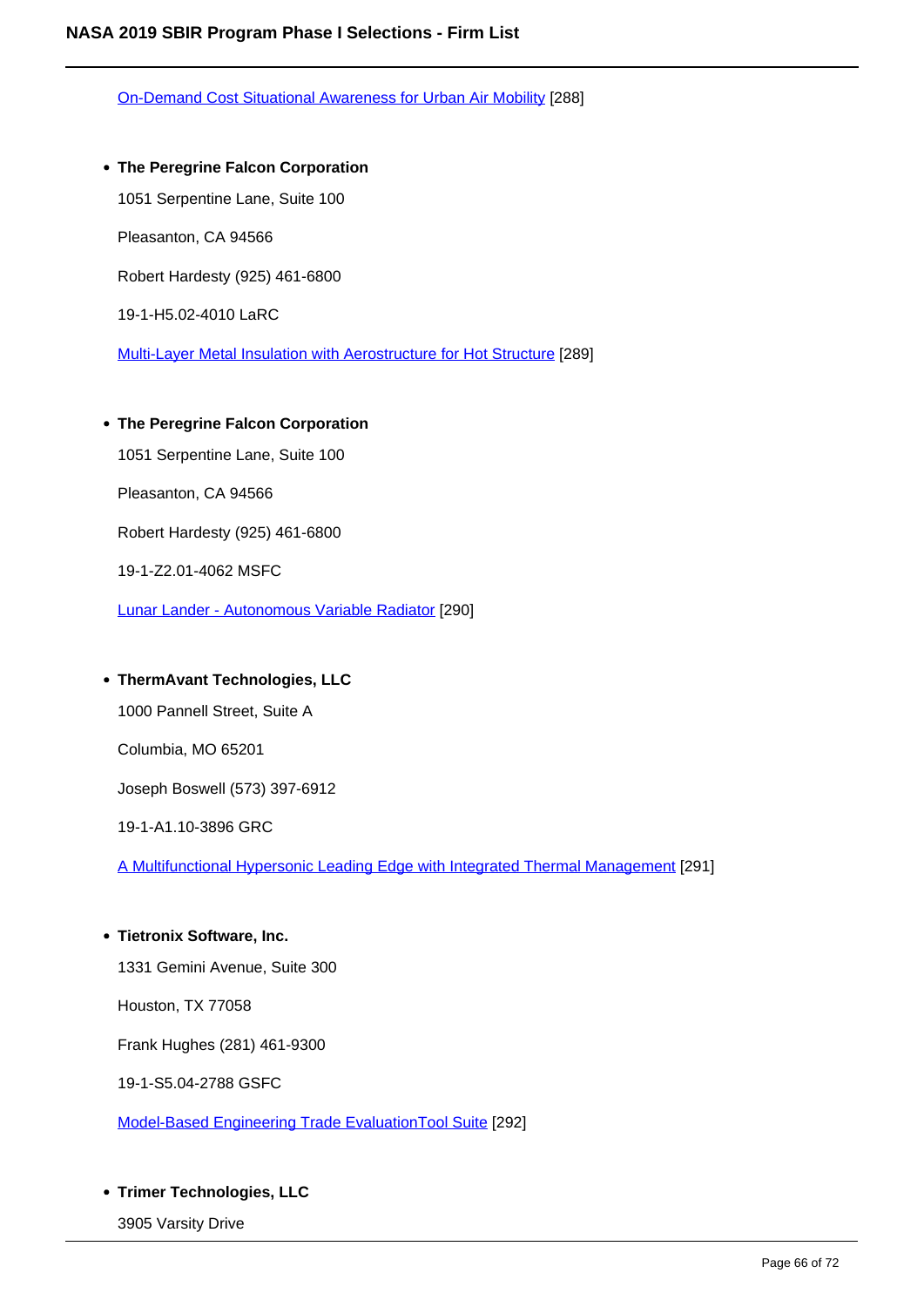Ann Arbor, MI 48108 Henry Sodano (480) 205-1202 19-1-A1.07-4311 GRC Graphene Interleaves for High Strength and Toughness Composites [293] **Twinleaf, LLC** 300 Deer Creek Drive Suite 300

Plainsboro, NJ 8536

Elizabeth Foley (609) 759-0859

19-1-S1.11-4225 JPL

Advanced Magnetometer Components for Space and Planetary Exploration [294]

### **Ultramet**

12173 Montague Street

Pacoima, CA 91331

Craig N. Ward (818) 899-0236

19-1-S4.04-3998 JPL

Coatings for Protection against Hot Hydrogen in Solar-Thermal Propulsion [295]

#### **Ultramet**

12173 Montague Street

Pacoima, CA 91331

Craig N. Ward (818) 899-0236

19-1-S4.03-3996 JPL

Design and Fabrication of a Mars Ascent Vehicle Reaction Control System [296]

# **Ultrasonic Technology Solutions**

12649 Bayview Drive

Knoxville, TN 37922

Ayyoub M. Momen (352) 870-3714

19-1-H3.02-2796 ARC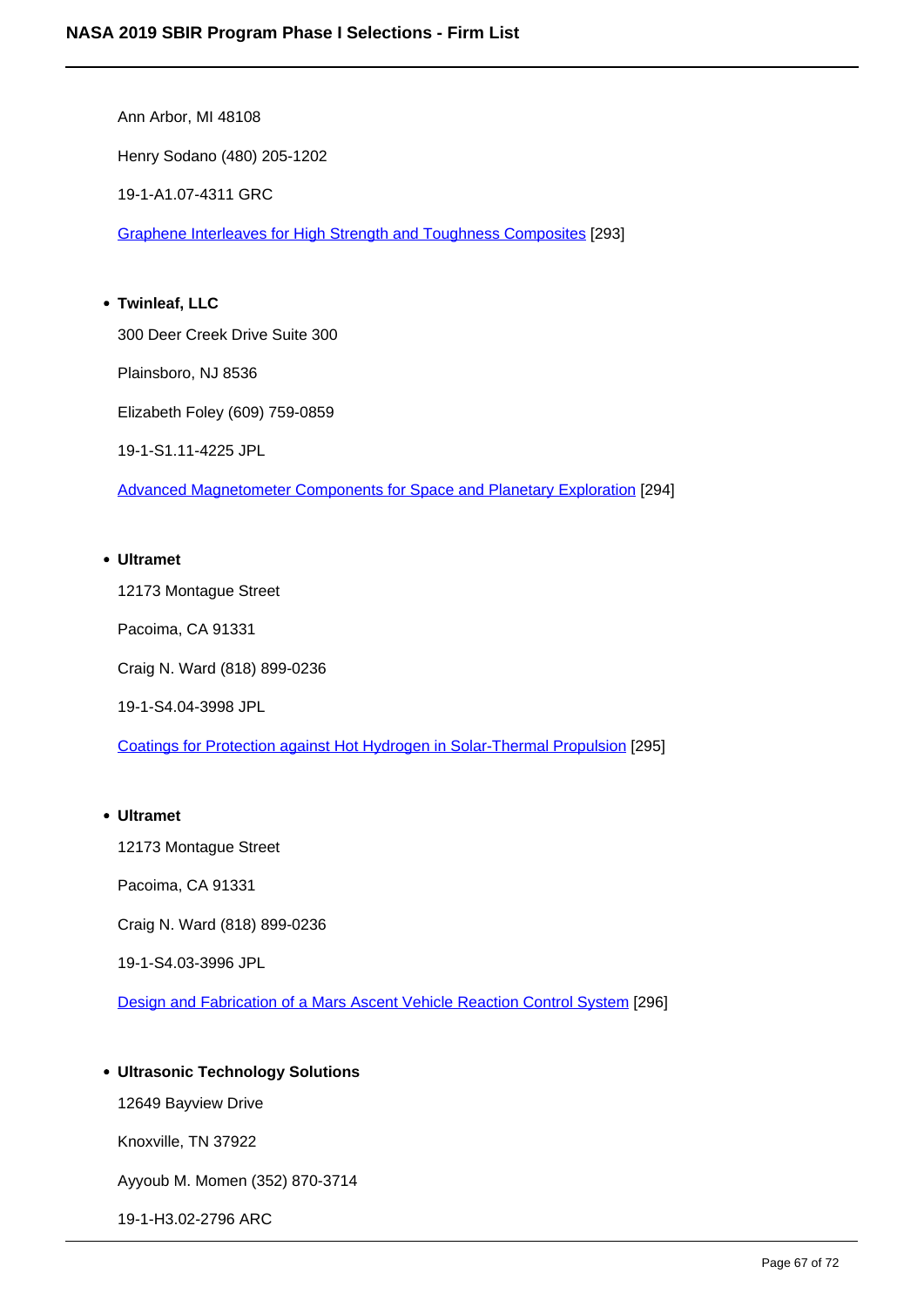Ultra-Efficient Ultrasonic Drying for Spacecraft Solid Waste [297]

**UMPQUA Research Company** P.O. Box 609 Myrtle Creek, OR 97457 Tracy Everett (541) 863-2655 19-1-H3.02-3285 ARC Graded Temperature Fecal Dryer-Densifier [298]

#### **UMPQUA Research Company**

P.O. Box 609

Myrtle Creek, OR 97457

Tracy Everett (541) 863-2655

19-1-H3.03-4124 JPL

Halogen Binding Resins for Potable Water Disinfection [299]

# **University Technical Services, Inc.**

6411 Ivy Lane, Suite 108

Greenbelt, MD 20770

John McKinley (301) 345-3797

19-1-A3.04-3836 ARC

Ground based Ultrawideband Multistatic Positioning System for VTOL Guidance and GPS Integrity Monitoring [300]

# **Urbineer, Inc.**

1855 Industrial Street, Unit 703

Los Angeles, CA 90021

Stuart Marshall (202) 997-3499

19-1-A1.06-4281 LaRC

Composite Crash Attenuators for UAM Vehicle Crashworthiness [301]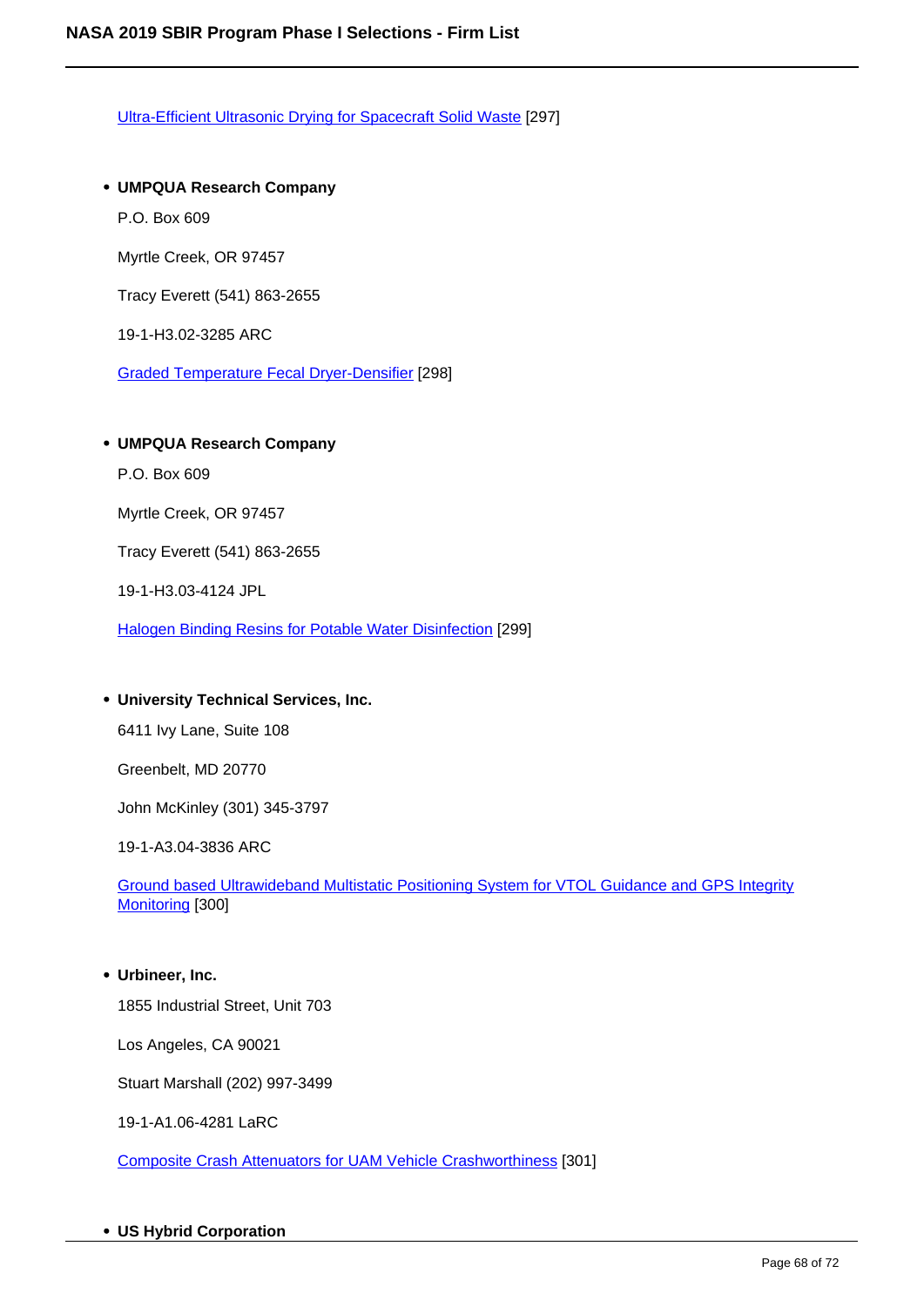445 Maple Avenue Torrance, CA 90503 Abas Goodarzi (310) 212-1200 19-1-A1.04-3812 GRC Robust, Compact, and Low-Maintenance Magnetic Gear System [302] **Vestigo Aerospace LLC**

5373 Gardenia Court West Lafayette, IN 47906 David Spencer (770) 331-2340 19-1-Z8.06-2483 MSFC Aerodynamically Stable DragSails for Spacecraft Deorbit [303]

# **Virginia Diodes, Inc.**

979 Second Street, Southeast Charlottesville, VA 22902 Thomas Crowe (434) 297-3257 19-1-S1.02-3256 JPL

G-Band Solid State Power Amplifier for Remote Sensing Radars [304]

# **Voxel Innovations**

3420 Tarheel Drive, Suite 300

Raleigh, NC 27609

Daniel Herrington (336) 414-7825

19-1-Z3.01-3103 MSFC

Processing of Bulk Metallic Glass by Pulsed Electrochemical Machining [305]

# **Voxtel, Inc.**

15985 Northwest Schendel Avenue, Suite 200

Beaverton, OR 97006

Debra Ozuna (971) 223-5646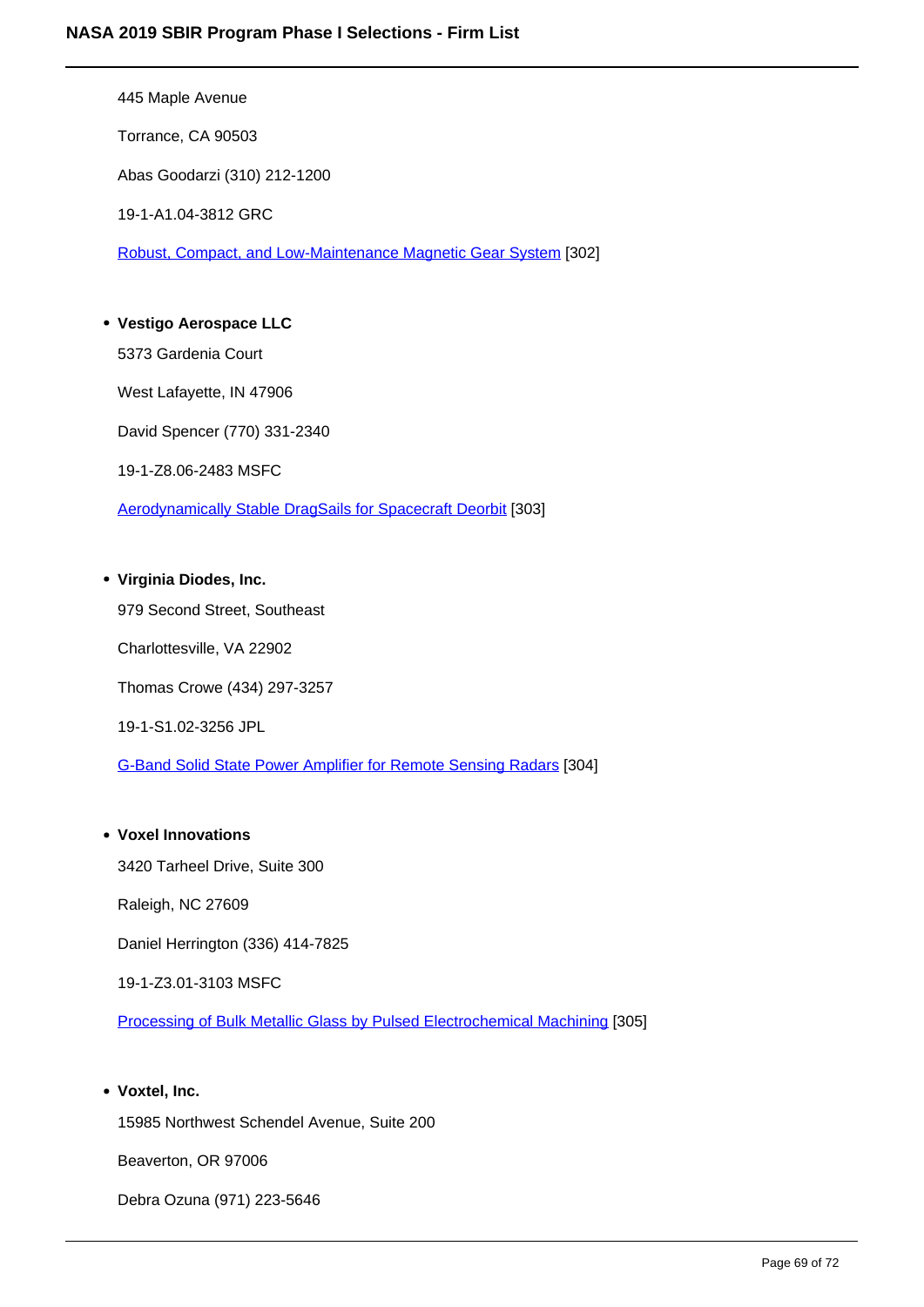19-1-S2.03-3536 LaRC

Compact High-Degrees-of-Freedom Freeform Beam-Expander Optics [306]

**Voxtel, Inc.**

15985 Northwest Schendel Avenue, Suite 200

Beaverton, OR 97006

Debra Ozuna (971) 223-5646

19-1-H9.01-4143 JPL

Geiger-Mode Avalanche Detector Array for Optical Communications [307]

# **Warrant Technologies, LLC**

115 North College Avenue, Suite 111

Bloomington, IN 47404

Mike Norris (812) 361-6721

19-1-H6.22-4121 GRC

Neuroevolution of Electronic Liquid State Machines [308]

# **Warwick Machine & Tool Company, Inc.**

1917 Mcfarland Drive

Landisville, PA 17538

Rebecca Shank (717) 413-9051

19-1-S3.06-3922 GSFC

Water Azeotrope Working Fluids for Advanced Spacecraft Thermal Management [309]

# **Windhover Labs**

2115 Castle Drive

League City, TX 77573

Mathew Benson (832) 640-4018

19-1-A2.02-4236 ARC

Integrated Development Environment for Core Flight Software Based Projects [310]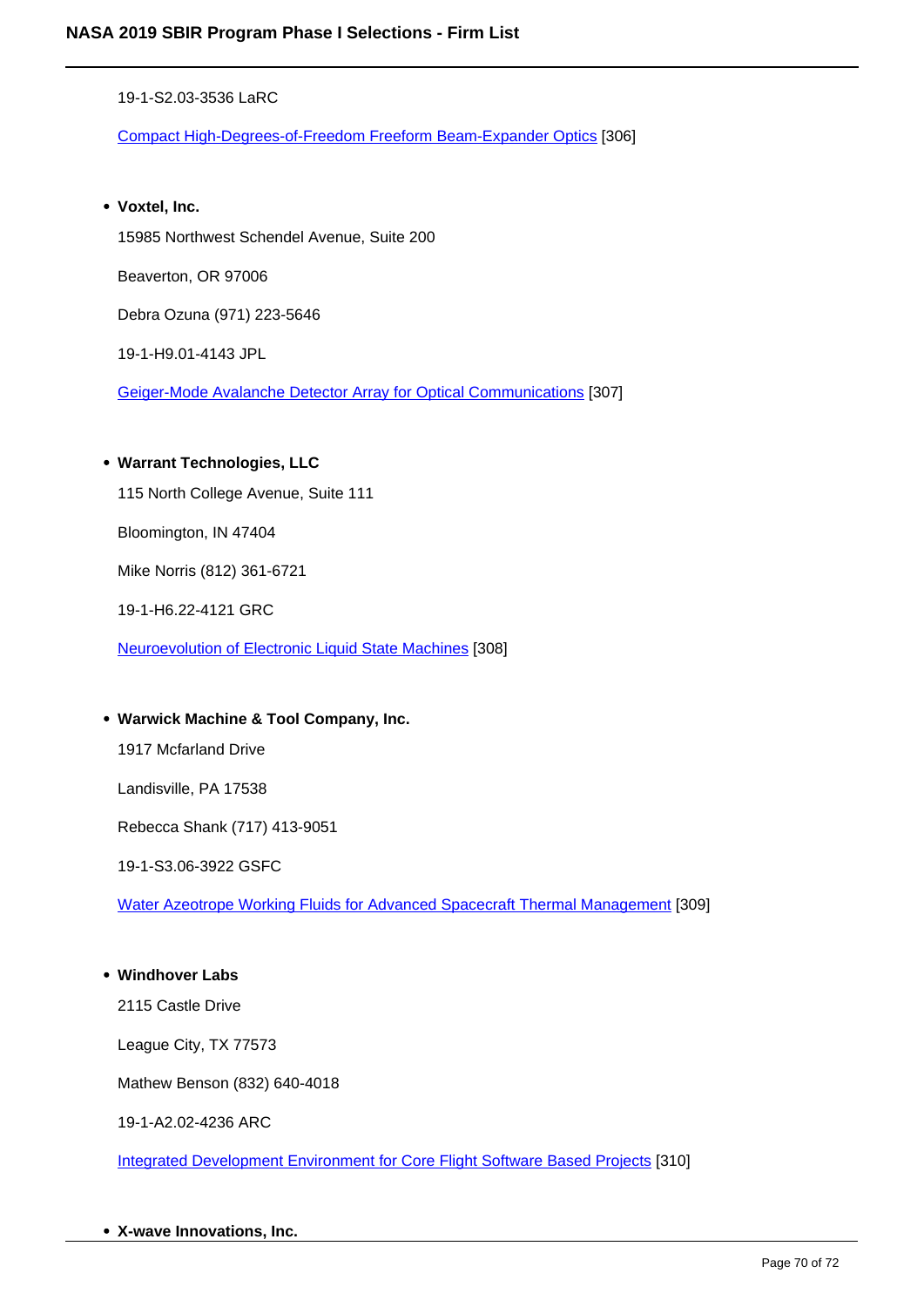555 Quince Orchard Road, #510

Gaithersburg, MD 20878

Jennifer Duan (301) 200-8368

19-1-A2.01-4401 GRC

A Distributed Master-less DC/DC Converter System for the Optimum Utilization of Interconnected Lithium-Based Battery Modules [311]

**X-wave Innovations, Inc.** 555 Quince Orchard Road, #510 Gaithersburg, MD 20878 Jennifer Duan (301) 200-8368 19-1-H12.06-3628 JSC An Advanced Sensor Fusion Based Crew Health Monitoring System [312]

#### **XAnalytix Systems**

9424 Pinyon Court Clarence Center, NY 14032 Pamela Crassidis (716) 741-6395 19-1-S3.04-3753 GSFC Error-Frame Representation for Spacecraft Visual Relative Navigation [313]

# **XSB, Inc.**

21 Bennetts Road, Suite 100 Setauket, NY 11733 Daria Mathew (631) 371-8102 19-1-H6.04-3666 ARC SWISSML - Improving Model Interoperability and Expressive Power [314]

# **Zero-G Horizons Technologies, LLC**

158 Deep Woods Way

Ormond Baech, FL 32174

Sathya Gangadharan (386) 212-3412